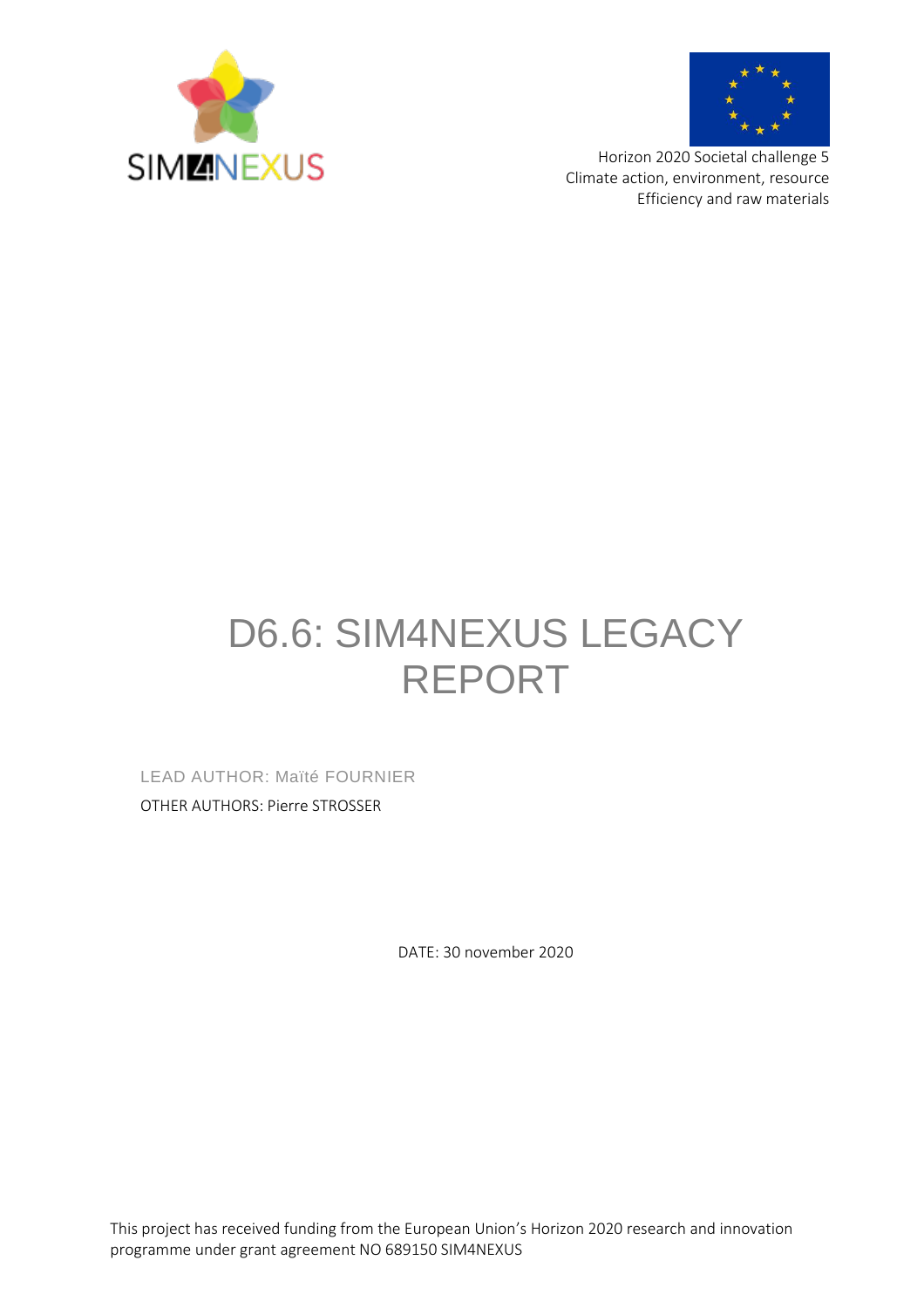| <b>PROJECT</b>                                                        | Sustainable Integrated Management FOR the nexus of water-land-<br>food-energy-climate for a resource-efficient Europe (SIM4NEXUS) |
|-----------------------------------------------------------------------|-----------------------------------------------------------------------------------------------------------------------------------|
| <b>PROJECT NUMBER</b>                                                 | 689150                                                                                                                            |
| <b>TYPE OF FUNDING</b>                                                | <b>RIA</b>                                                                                                                        |
| <b>DELIVERABLE</b>                                                    | D.6.6 SIM4NEXUS Legacy report                                                                                                     |
| WP NAME/WP NUMBER                                                     | Exploitation Impact and SIM4NEXUS Business Plan / WP 6                                                                            |
| <b>TASK</b>                                                           | T6.5                                                                                                                              |
| <b>VERSION</b>                                                        | $\mathbf{1}$                                                                                                                      |
| <b>DISSEMINATION LEVEL</b>                                            | Public                                                                                                                            |
| <b>DATE</b>                                                           | 30/04/2020 - resubmission 30/11/2020                                                                                              |
| <b>LEAD BENEFICIARY</b>                                               | <b>ACT</b>                                                                                                                        |
| <b>RESPONSIBLE AUTHOR</b>                                             | Maïté FOURNIER                                                                                                                    |
| <b>ESTIMATED WORK</b><br><b>EFFORT</b>                                | 2 person-months                                                                                                                   |
| <b>AUTHOR(S)</b>                                                      | Maïté FOURNIER (ACTeon), Pierre STROSSER (ACTeon),                                                                                |
| <b>ESTIMATED WORK</b><br><b>EFFORT FOR EACH</b><br><b>CONTRIBUTOR</b> | 1.5 person-months - Maïté FOURNIER<br>0.5 person-months - Pierre STROSSER                                                         |
| <b>INTERNAL REVIEWER</b>                                              | Alexandre Barret, Guido Schmidt and Floor Brouwer                                                                                 |

#### DOCUMENT HISTORY

| VERSION NITIALS/NAME | <b>DATE</b>                 | <b>COMMENTS-DESCRIPTION OF ACTIONS</b>              |
|----------------------|-----------------------------|-----------------------------------------------------|
|                      |                             | $\textsf{M}\textsf{F}$ 24/04/2020 Sent to reviewers |
|                      | MF 30/04/2020 Final version |                                                     |
|                      |                             | MF 16/11/2020 Addressing revision comments          |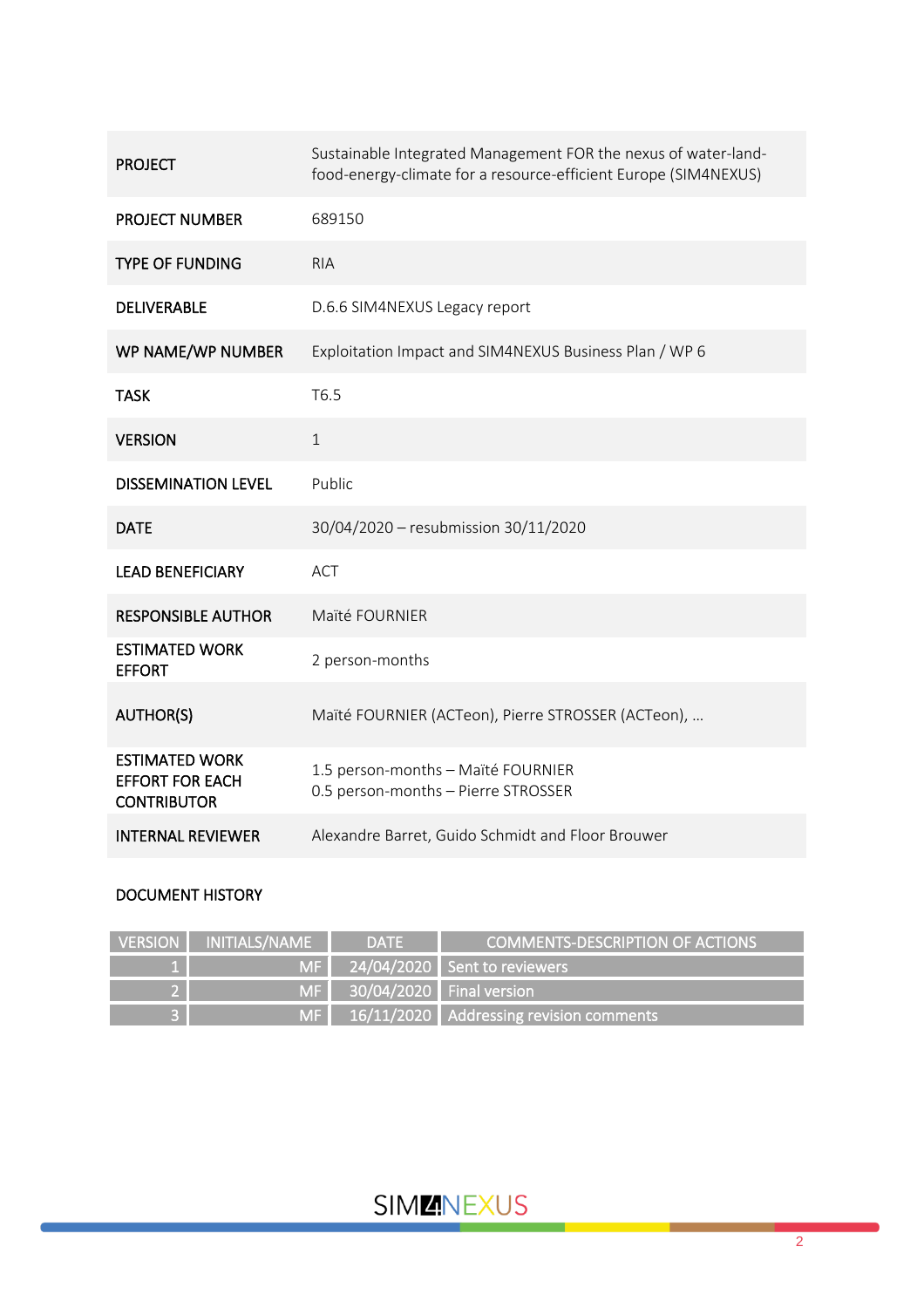| <b>ADDRESSING REVISION COMMENTS</b>                                                                                                                                                                                                                                                                                                                                                                                                                                                                                                    |                                               |
|----------------------------------------------------------------------------------------------------------------------------------------------------------------------------------------------------------------------------------------------------------------------------------------------------------------------------------------------------------------------------------------------------------------------------------------------------------------------------------------------------------------------------------------|-----------------------------------------------|
| <b>COMMENT</b>                                                                                                                                                                                                                                                                                                                                                                                                                                                                                                                         | <b>RESPONSE</b>                               |
| •Section 4.2.2.3 Data access / Data sharing<br>should also refer and include a link to the D4.7<br>Final Data Management plan.                                                                                                                                                                                                                                                                                                                                                                                                         | See reference in 4.2.2.3.                     |
| •Section 4 should also include a subsection<br>explaining how the Serious Game and<br>SIM4NEXUS SPACE will be made accessible after<br>the project has ended. This is already briefly<br>mentioned in D6.4 but it should be confirmed in<br>this D6.6 "After the end of the project, the<br>serious game will be made freely available, on<br>the internet, since it is funded by the European<br>Commission. A partner (most probably<br>EURECAT) will host the server with the Serious<br>Game for 2 years right after the project." | See additions in section 4.2.2.3. and 4.2.3.2 |
| . Briefly explain how the Nexus Projects Cluster<br>activities will be continued, what is already<br>planned and who will take the lead on this?                                                                                                                                                                                                                                                                                                                                                                                       | See additions in section 3.5.2.               |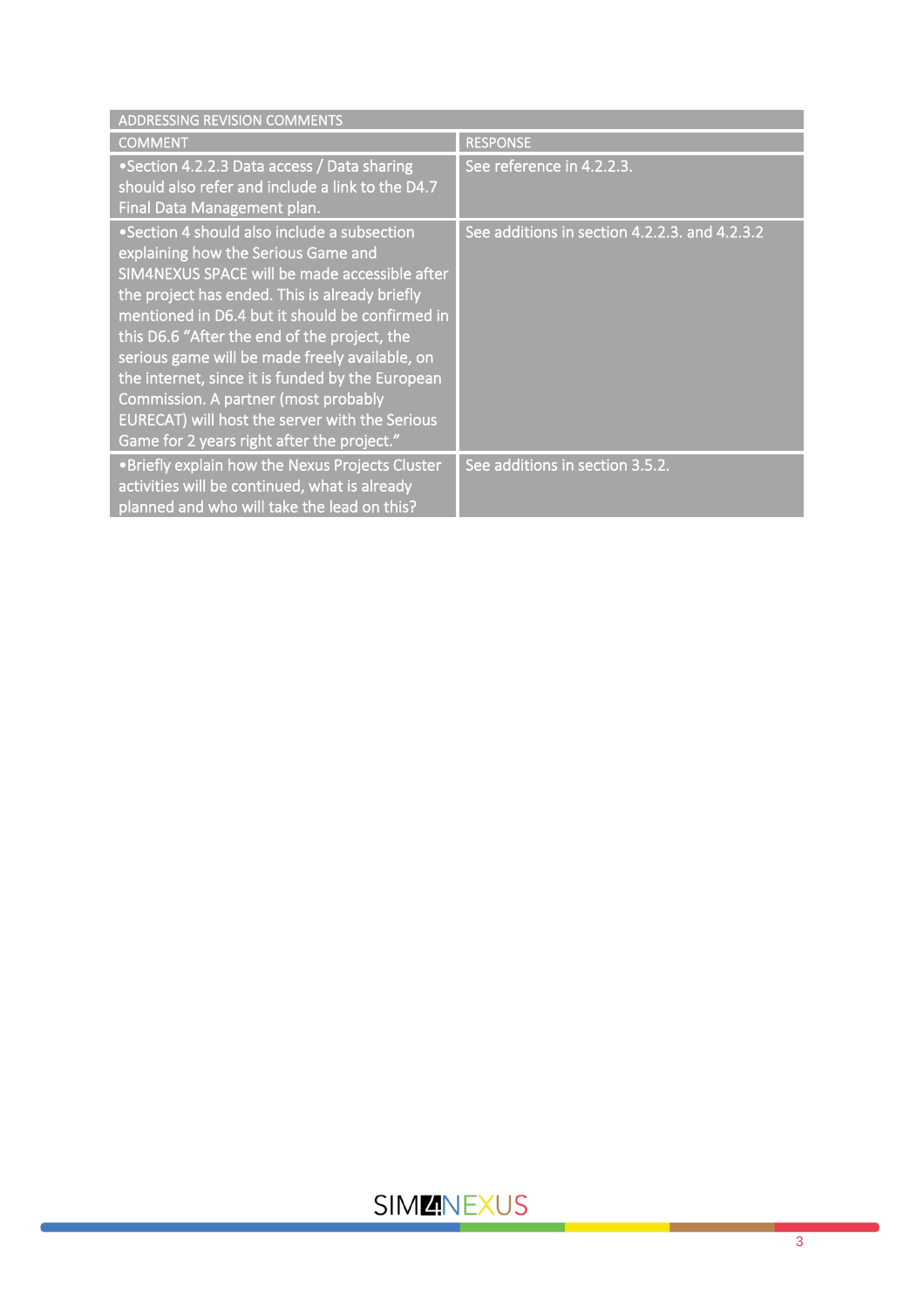# Table of Contents

| $\mathbf{1}$ |     |                |                                                                                                 |    |
|--------------|-----|----------------|-------------------------------------------------------------------------------------------------|----|
|              | 1.1 |                | Context of the document                                                                         | 8  |
|              | 1.2 |                | Objectives of the document                                                                      | 8  |
|              | 1.3 |                | Structure of the document                                                                       | 8  |
| 2            |     |                |                                                                                                 |    |
|              |     |                | 2.1 Legacy frameworks for European research projects                                            | 9  |
|              |     | 2.1.1          |                                                                                                 |    |
|              |     | 2.1.2          |                                                                                                 |    |
|              |     | 2.1.3          |                                                                                                 |    |
|              |     |                | 2.2 SIM4NEXUS preparatory activities                                                            | 11 |
|              |     | 2.2.1          |                                                                                                 |    |
|              |     | 2.2.2          |                                                                                                 |    |
|              |     | 2.2.3          |                                                                                                 |    |
|              |     | 2.2.4          |                                                                                                 |    |
| 3            |     |                |                                                                                                 |    |
|              |     |                | 3.1 SIM4NEXUS and the nexus concept                                                             | 14 |
|              |     | 3.1.1          |                                                                                                 |    |
|              |     | 3.1.2          |                                                                                                 |    |
|              |     | 3.1.3          | Shedding light on the strengths and weaknesses of a nexus approach 15                           |    |
|              |     |                | 3.2 SIM4NEXUS tools to address the nexus complexity                                             | 15 |
|              |     | 3.2.1          | Connecting qualitative and quantitative data through the SDM tool 15                            |    |
|              |     | 3.2.2          |                                                                                                 |    |
|              |     | 3.2.3          | Visualising the complexity of interactions across natural resources via Nexus                   |    |
|              |     | 3.2.4          | Experimenting the nexus with the Serious Game in a playful manner  16                           |    |
|              |     | 3.2.5          | Providing tools for capturing lower and better consumption (efficiency) of natural<br>resources |    |
|              |     | 3.2.6<br>(KEE) | Applying AI tools adapted to nexus studies through the Knowledge Elicitation Engine             |    |
|              |     | 3.2.7          |                                                                                                 |    |
|              | 3.3 |                | SIM4NEXUS frameworks and processes                                                              | 18 |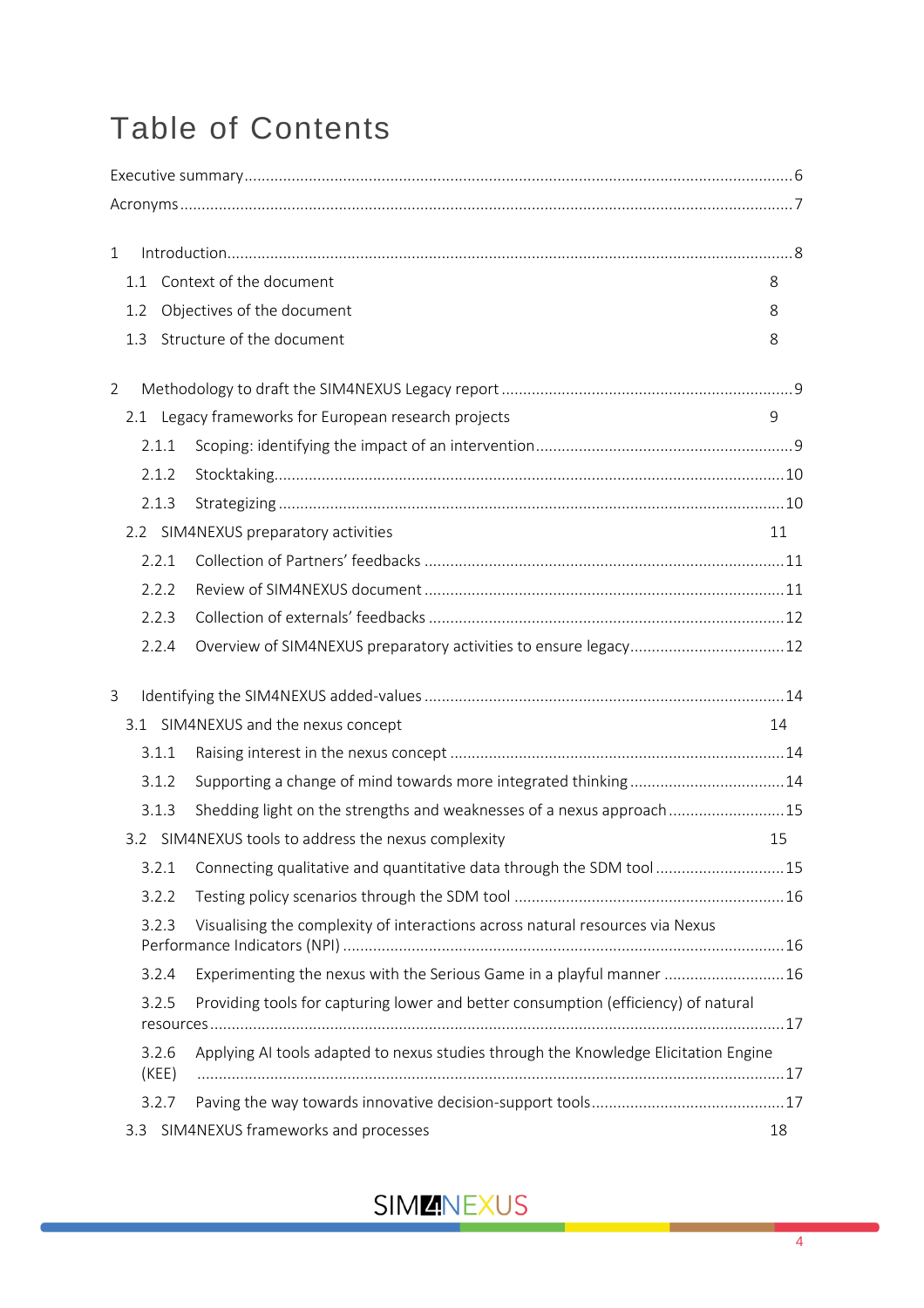|   | 3.3.1 | Mobilising stakeholders to strengthen the scientific & institutional capacity to address |    |
|---|-------|------------------------------------------------------------------------------------------|----|
|   | 3.3.2 | Combining social approaches and modelling for supporting the emergence of "best          |    |
|   | 3.3.3 | Revealing conflicts and synergies within a nexus perspective via the policy score 19     |    |
|   | 3.3.4 |                                                                                          |    |
|   | 3.3.5 | Building on case studies to cover a wide range of nexus challenges and solutions 19      |    |
|   | 3.3.6 | Defining useful criteria for successful policymaking with a nexus perspective 19         |    |
|   |       | 3.4 SIM4NEXUS knowledge                                                                  | 20 |
|   | 3.4.1 | Producing datasets on a monthly timestep up to 2050, for 12 case studies, for 5 nexus    |    |
|   | 3.4.2 |                                                                                          |    |
|   | 3.4.3 | Illustrating land-use changes as a major factor of climate change  20                    |    |
|   |       | 3.5 SIM4NEXUS new partnerships                                                           | 20 |
|   | 3.5.1 |                                                                                          |    |
|   | 3.5.2 |                                                                                          |    |
|   |       | 3.6 Synthesis of SIM4NEXUS added-values                                                  | 22 |
|   | 3.6.1 |                                                                                          |    |
|   | 3.6.2 |                                                                                          |    |
| 4 |       |                                                                                          |    |
|   |       | 4.1 How to target relevant audiences for SIM4NEXUS legacy?                               | 25 |
|   | 4.1.1 |                                                                                          |    |
|   | 4.1.2 |                                                                                          |    |
|   | 4.1.3 |                                                                                          |    |
|   | 4.1.4 |                                                                                          |    |
|   |       | 4.2 Which impacts - tangible or expected?                                                | 28 |
|   | 4.2.1 |                                                                                          |    |
|   | 4.2.2 |                                                                                          |    |
|   | 4.2.3 |                                                                                          |    |
| 5 |       |                                                                                          |    |
| 6 |       | Appendix A: Minutes of the exploitation working groups for SIM4NEXUS35                   |    |
| 7 |       | Appendix B. Outcome of the brainstorming session on SIM4NEXUS added values 40            |    |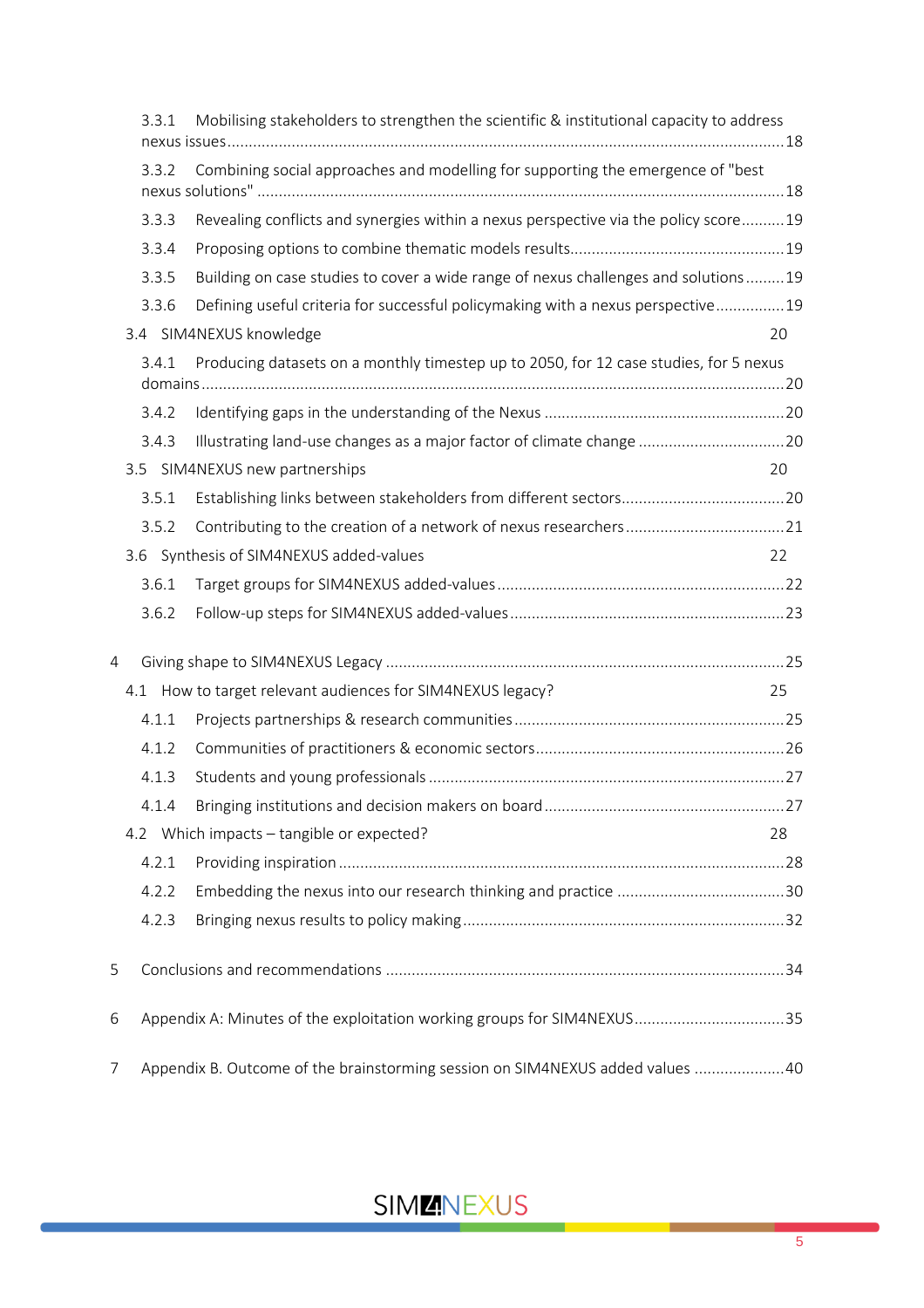# <span id="page-5-0"></span>Executive summary

Changes with respect to the DoA

#### No changes

Dissemination and uptake

The document will be published on SIM4NEXUS website. A Policy Brief of this deliverable will be prepared for SIM4NEXUS final conference.

#### Short Summary of results

The SIM4NEXUS legacy report describes the project's added values: the tools built, the frameworks and processes elaborated or tested, the knowledge acquired, the partnerships initiated and its role in the development of the nexus concept. For each added-value, follow-up steps are proposed to ensure the legacy and the report describes how SIM4NEXUS has targeted relevant audiences. The project has already produced some impacts which are demonstrated.

#### Evidence of accomplishment

The document will be published on SIM4NEXUS website.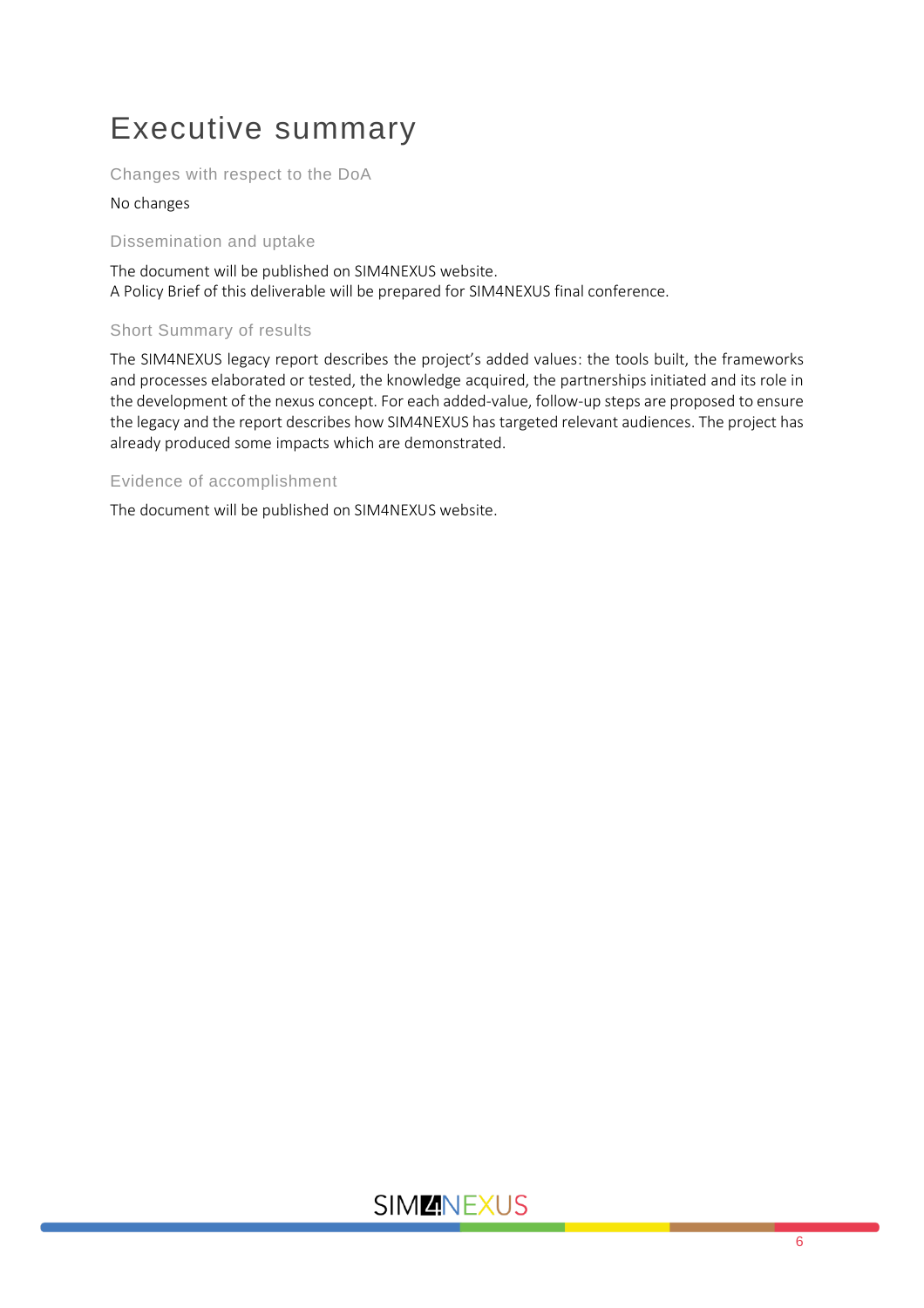# <span id="page-6-0"></span>Acronyms

<span id="page-6-1"></span>

| <b>TERM</b>    | <b>EXPLANATION / MEANING</b>                                                     |
|----------------|----------------------------------------------------------------------------------|
| AI             | Artificial Intelligence                                                          |
| <b>BEF</b>     | <b>Baltic Environment Forum</b>                                                  |
| CAP            | Common Agricultural Policy                                                       |
| CS             | Case Study                                                                       |
| CZ             | Czech Republic                                                                   |
| DG             | Directorate General                                                              |
| <b>DHI</b>     | Danish Hydraulic Institute                                                       |
| <b>DOI</b>     | Digital Object Identifier                                                        |
| EAB            | <b>External Advisory Board</b>                                                   |
| <b>EU</b>      | European Union                                                                   |
| <b>GIS</b>     | Geographical Information System                                                  |
| <b>IHE</b>     | Delft Institute for Water Education                                              |
| <b>IPBES</b>   | Intergovernmental Science-Policy Platform on Biodiversity and Ecosystem Services |
| <b>JRC</b>     | Joint Research Center                                                            |
| <b>KEE</b>     | Knowledge Elicitation Engine                                                     |
| <b>KPI</b>     | Key Performance Indicator                                                        |
| <b>KTH</b>     | Royal Institute of Technology in Stockholm                                       |
| <b>KWR</b>     | Dutch Water Research Institute                                                   |
| <b>NGO</b>     | Non-Governmental Organisation                                                    |
| <b>NPI</b>     | Nexus Performance Indicator                                                      |
| <b>PBL</b>     | Netherlands Environmental Assessment Agency                                      |
| <b>SDM</b>     | <b>Systems Dynamic Modelling</b>                                                 |
| SG             | Serious Game                                                                     |
| <b>UNFCCC</b>  | United Nations Framework Convention on Climate Change                            |
| <b>UTH</b>     | University of Thessaloniki (Greece)                                              |
| UK             | United Kingdom                                                                   |
| <b>WFD</b>     | Water Framework Directive                                                        |
| <b>WLEFC</b>   | Water-Land-Energy-Food-Climate                                                   |
| <b>WP</b>      | Workpackage                                                                      |
| <b>WUR-LEI</b> | Landbouw Economisch Instituut at Wageningen University & Research center         |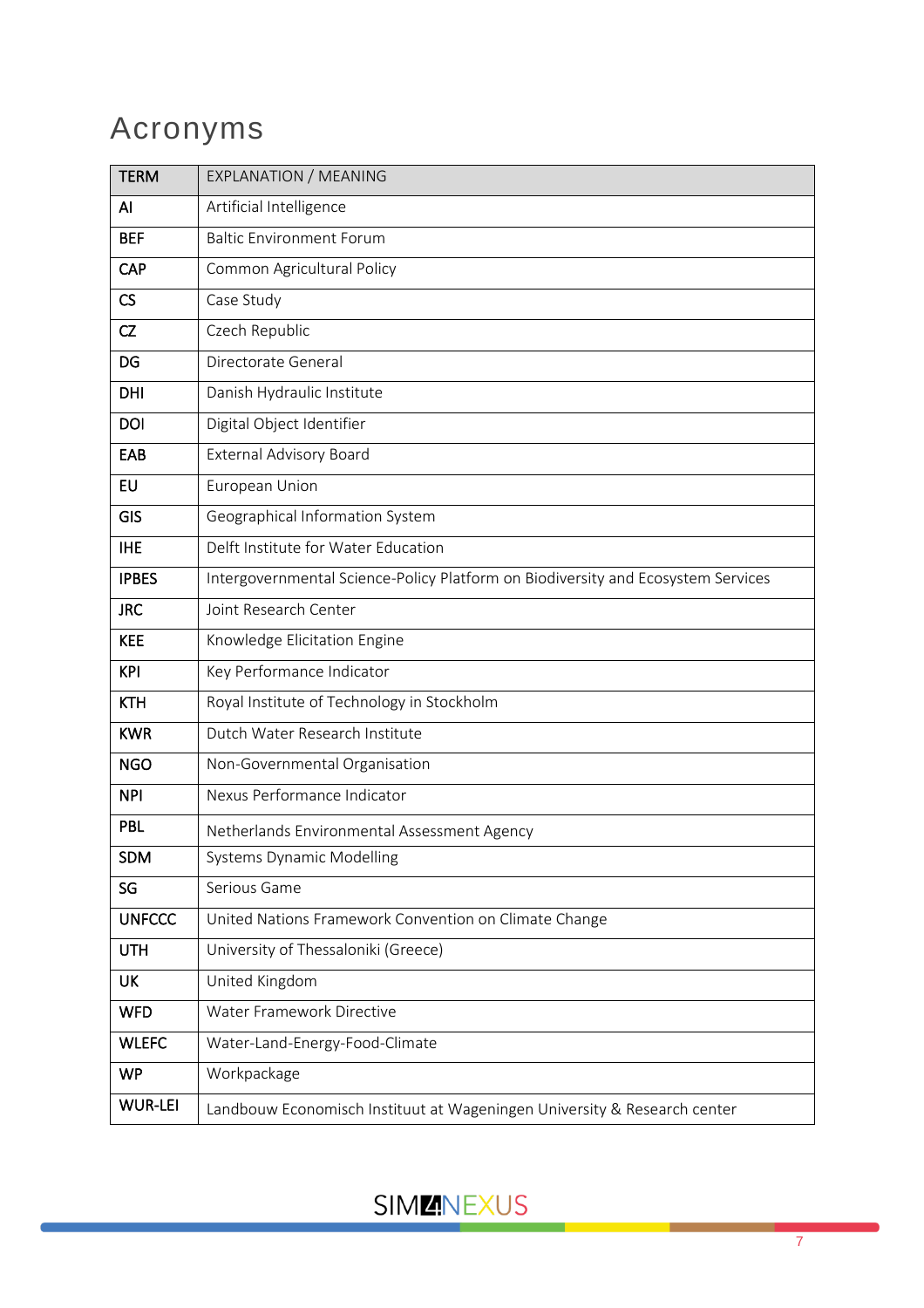# 1 Introduction

# 1.1Context of the document

<span id="page-7-0"></span>Deliverable 6.6 is the main deliverable presenting the activities and results of Task 6.5 "SIM4NEXUS Legacy". According to the Grant Agreement, Task 6.5 aims at preparing the legacy for all outputs, in harmony with the spinoff(s) created in Task 6.4. A close symbiosis between commercial and general interest activities will be mutually beneficial, as: a wide dissemination of the knowledge can serve to evangelise the market for the spinoff(s); the spinoff(s) can serve to produce general interest (e.g. designing better cross-cutting policies, educating young talents and informing citizens) and thus contribute to the overall legacy of the project.

Task 6.5 was implemented from June 2019 to April 2020 (10 months) and is led by ACTeon.

# <span id="page-7-1"></span>1.2 Objectives of the document

The SIM4NEXUS project has produced a wide range of knowledge and tools that are aimed at being disseminated and used more widely (by the research, decision making or civil society communities). Of key importance is to ensure that the right steps have been taken during the SIM4NEXUS project so that its results, key recommendations and tools are used, reused, adapted and further developed beyond their sole use by SIM4NEXUS partners – overall, ensuring that SIM4NEXUS leaves a legacy so its output continue to be used beyond the end of the project.

In this context, the report has two complementary objectives:

- First, to present the definition of the legacy in the context of the SIM4NEXUS project;
- Explain how the issues and challenges of legacy have been addressed during the implementation of SIM4NEXUS, and the practical steps that have been taken to ensure this legacy;

# 1.3Structure of the document

<span id="page-7-2"></span>Chapter 2 gives a definition of "Legacy" that is adapted to the framework of an European research project like SIM4NEXUS, describing the methodology that have been applied to address legacy along with the sources used to build this Legacy report.

Chapter 3 presents the diversity of elements that compose the SIM4NEXUS Legacy.

Chapter 4 qualifies the SIM4NEXUS legacy in terms of relevant stakeholder groups and expected potential impacts ranging from inspiration to embeddedness and institutionalisation.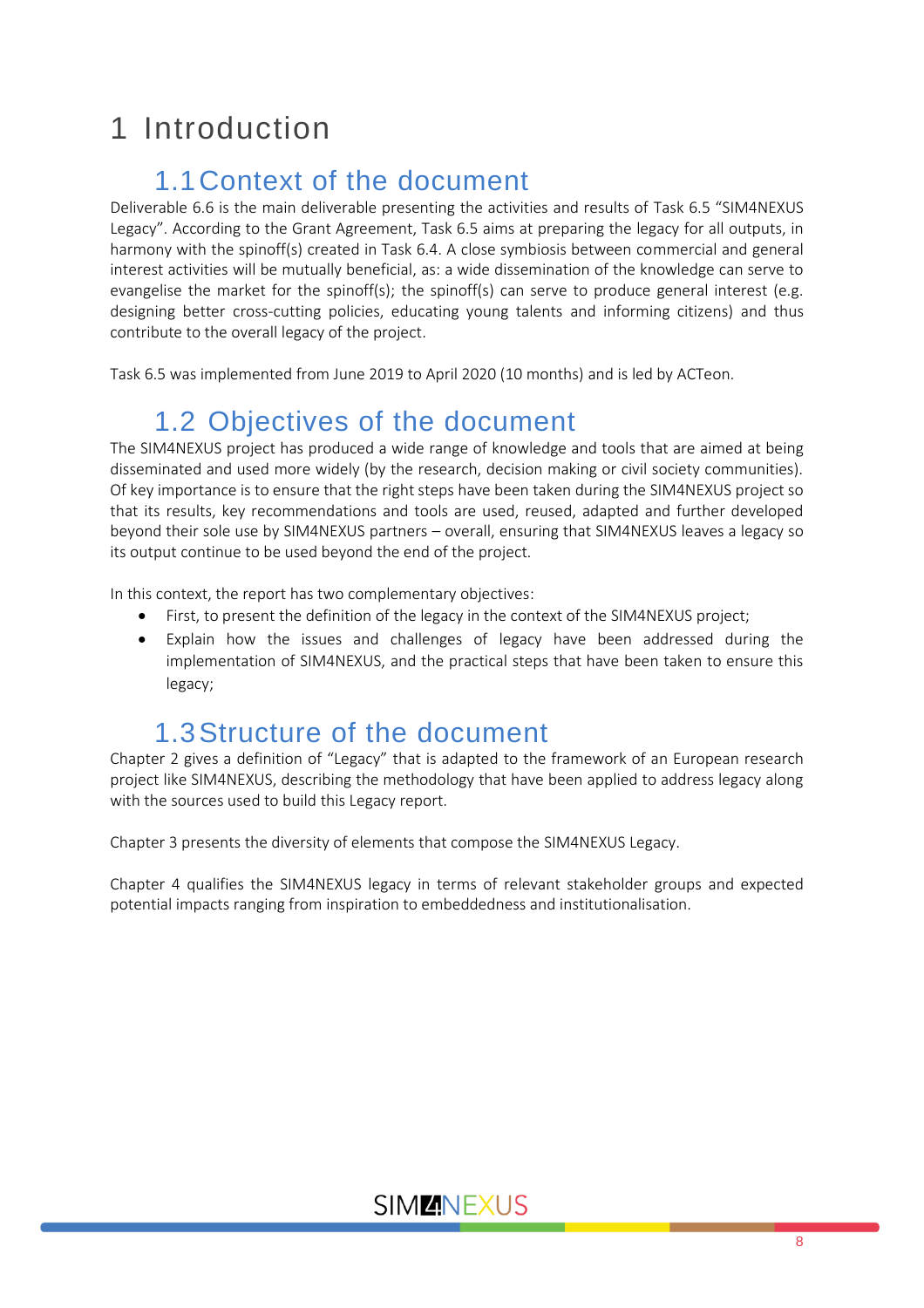# <span id="page-8-0"></span>2 Methodology to draft the SIM4NEXUS Legacy report

Legacy as defined here refers to all knowledge, results, concepts, tools, stakeholders' dialogues or policy recommendations that are expected to "remain alive" once the SIM4NEXUS project ends.

Examples of "Remaining alive" can mean: (a) a key principle that has been developed and that becomes embedded in a new piece of European legislation – or that is taken as basis conditionality for further research funding; (b) a tool that is used for supporting real policy making  $-$  or further developed by the research community (in particular beyond the SIM4NEXUS consortium); (c) a policy recommendation that is taken on board by governments and local authorities and integrated in a new piece of legislation; (d) an adaptation in the assessment framework used for ex-ante policy assessment; or, (e) an article on the nexus produced by SIM4NEXUS that become a key reference to/cornerstone of further research manuscripts or articles produced after the end of the SIM4NEXUS project.

## <span id="page-8-1"></span>2.1Legacy frameworks for European research projects

Few published examples offer systematic approaches to pursuing legacy. Recognising this, the PLACARD<sup>1</sup> (the PLAtform for Climate Adaptation and Risk reDuction) research project has developed and implemented such a framework that could be used in any context and project. The PLACARD Legacy Framework is structured as a three phase approach as described below.

### <span id="page-8-2"></span>2.1.1Scoping: identifying the impact of an intervention

Legacy requires exploring three questions:

- Which value is added by a given project or initiative? This requires a discussion on the mechanisms through which the project adds value and generates long-term effects, creating new products, supporting change of minds and behaviour or supporting adaptations in processes and interactions among stakeholders in a structural manner.
- For whom is value added and how is capacity built for people who could benefit from this value around a new issue? This relates ion particular to empowering individual professionals, removing structural barriers within and between institutions, connecting people to share knowledge and resources, ensuring sustainable interest and demand through engaging communities.
- How are the project's outputs mainstreamed? It may take the form of "inspiration", that is, stimulating stakeholders to take on board key recommendations. Legacy could be achieved through "embeddedness", that is, seeing that key actors adopt and maintain many of the critical functions of a tool / methodology over time. Finally, "institutionalisation" can imply making the project's teams or frameworks become the core of a new organisation or body.

<sup>1</sup> <https://www.placard-network.eu/the-placard-legacy-framework/>

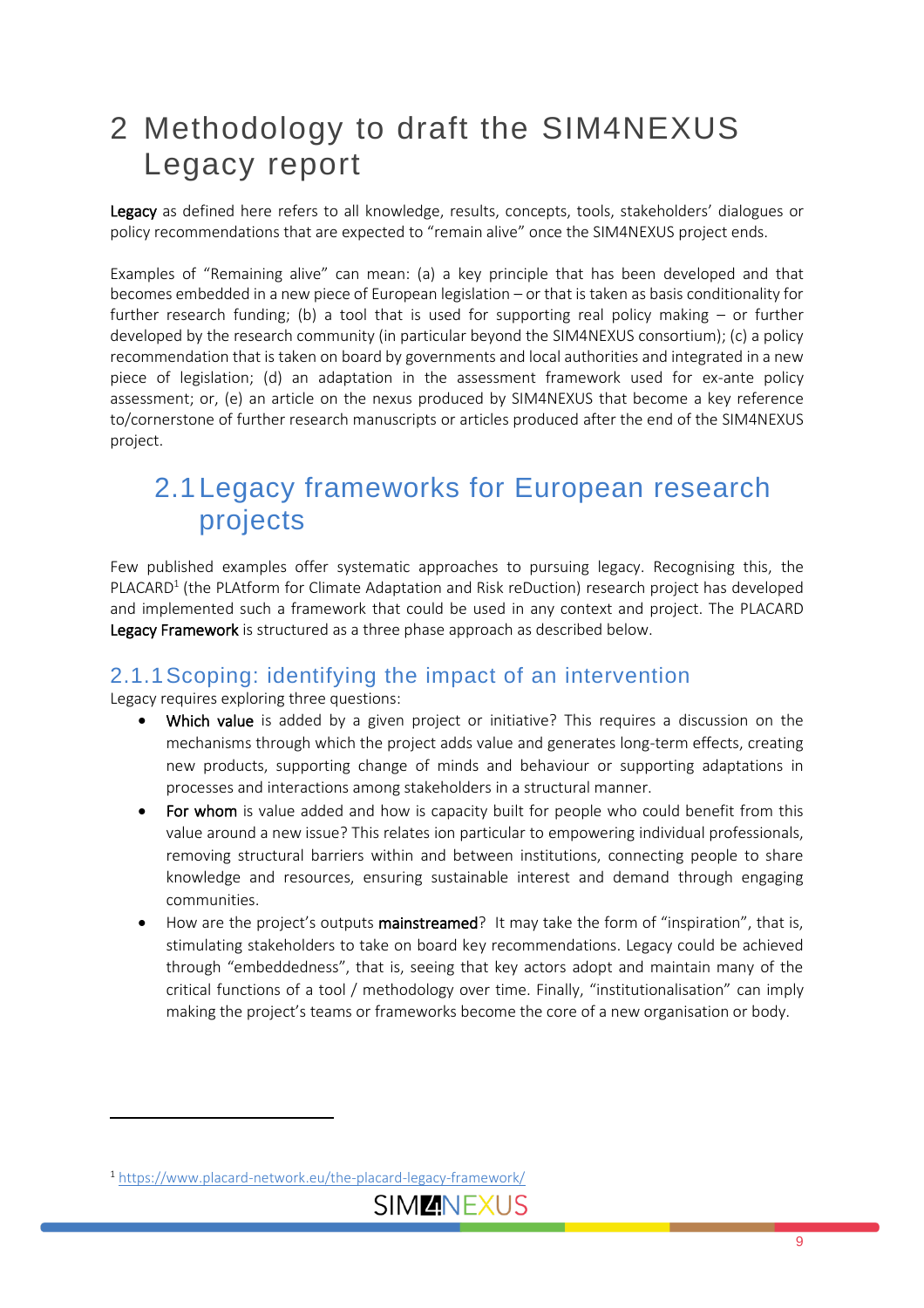

Figure 1. Approaches for facilitating legacy, taken from PLACARD.

The scoping discussions should not focus on the specifics of the legacy activities, but rather begin to gauge the appetite of both the SIM4NEXUS team for further engagement and potential end-users of our products, and begin to direct the process forward. Financing the legacy process should also be deliberated at that stage.

### <span id="page-9-0"></span>2.1.2Stocktaking

In this phase, the principal activity is a stocktaking exercise that seeks to identify the concrete outputs of the programme or project, including physical products delivered (e.g. a computer-based platform) and key interactions facilitated (either within the project or outside). It requires to better understand key outputs produced in different workpackages and systematically identify the value they add and potential next stepsin further development and use. In this way, the stocktaking exercise is not limited to the outputs themselves, but aims at generating information about processes that "add value" and bring actors and interested parties along to support long-term impact and use.

In this stocktaking phase, the PLACARD Legacy Framework proposes to address the following questions:

- What are the key outputs of work in this programme or project, including products and important interactions facilitated?
- For each output, what is its value added? To whom is this valuable?
- What concrete actions could be taken to assure the long-term impact (or use) of this output?
- Which key partners should be part of this conversation and participate in future concrete actions?

While the questions have similarities with the ones raised in the scoping phase, their focus is much more specific here – looking at individual products and results versus looking at the project as a whole in the scoping phase.

### <span id="page-9-1"></span>2.1.3Strategizing

In this phase, a series of discussions or workshops, called legacy dialogues, are convened amongst project partners and other relevant actors who are likely to have "value" from the project results and outputs, assuring all key players and stakeholders are around the table to develop a strategy for ensuring the legacy of the project.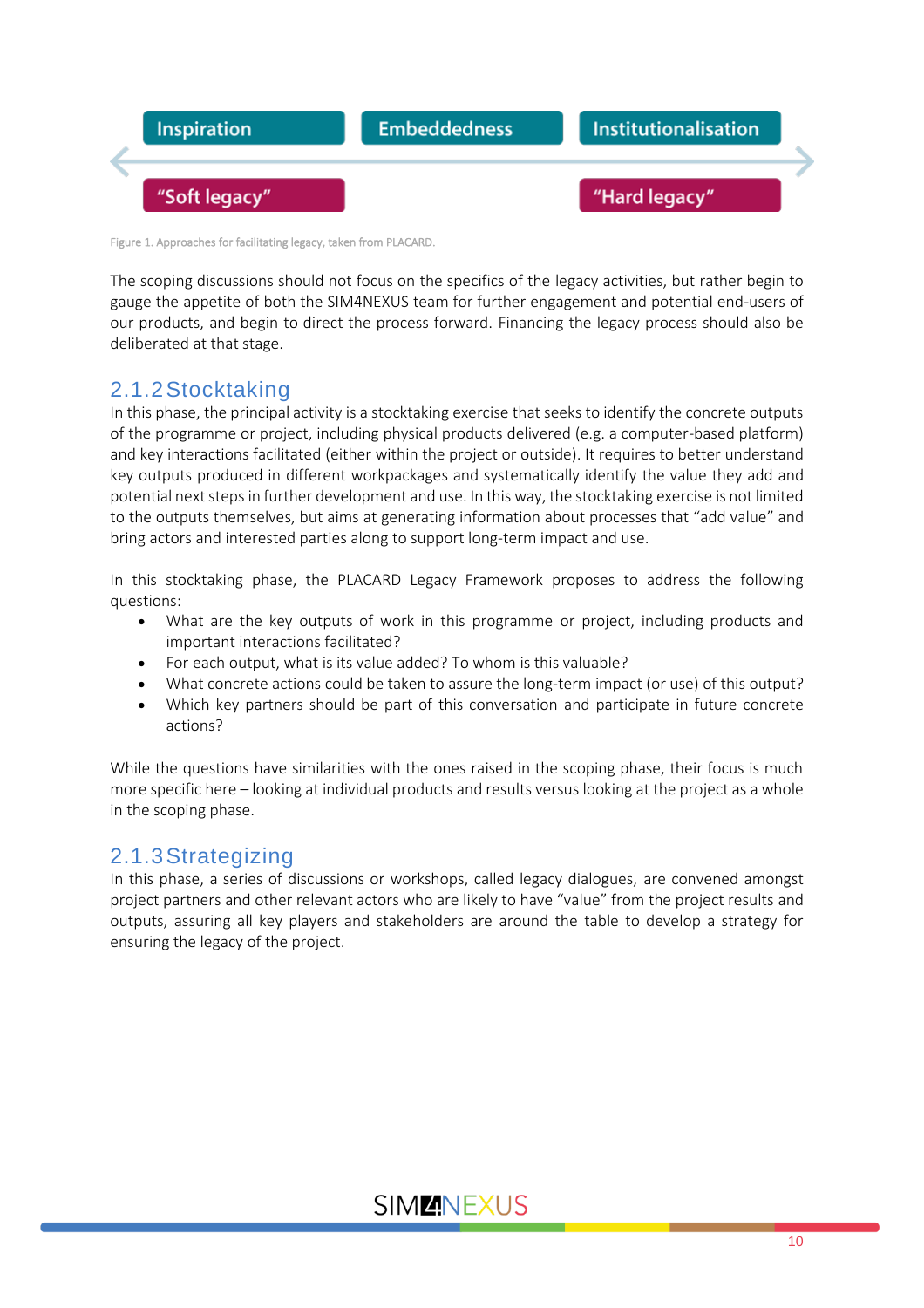# 2.2SIM4NEXUS preparatory activities

<span id="page-10-0"></span>The goal of activities carried-out by all Partners in the framework of Task 6.5 is to ensure that SIM4NEXUS results will continue to live once the project is over and the consortium split.

To facilitate long-term impact and get prepared for legacy, the legacy issue was considered early-on in the SIM4NEXUS project implementation. Task 6.5 kick-started in early July 2019, taking the opportunity of the SIM4NEXUS project meeting to raise awareness on legacy issues and to collect preliminary ideas from all consortium partners.

The preparatory activities had to follow an adaptative approach in a wide variety of contexts, as the project's activities and outputs range from modelling, policy assessment, Serious Games or stakeholders' engagement. A legacy concept note was circulated among project partners to shortly present activities proposed for addressing legacy and their related time schedule.

### <span id="page-10-1"></span>2.2.1Collection of Partners' feedbacks

#### Legacy workshop (July 2019)

A first group discussion was organised with all Partners during the SIM4NEXUS project meeting in Riga (Latvia) in July 2019. The goal was to introduce the concept of "legacy", start getting organised over the remaining year of the project to ensure maximum impact and contribute to the exploitation strategy of the project. The outcomes of this first legacy workshop are presented in Appendix A.

#### Brainstorming session on added-values (March 2020)

The identification of SIM4NEXUS added-values was carried-out during the SIM4NEXUS online project meeting organised in March 25-26, 2020. The brainstorm session mobilised 50 participants from the consortium, split in two groups. Partners first identified the SIM4NEXUS added values in terms of: tools, concepts, processes, knowledge and partnerships. Once a list of potential added-values was produced, participants were invited to rank propositions and give their opinion on the strongest added-values of the project. The outcome of the work of the groups are presented in Appendix B.

#### Survey addressed to Partners and Task leaders (April 2020)

In order to complete the information retrieved from SIM4NEXUS deliverables, monitoring tables or monthly news, partners were individually contacted to report on their individual initiatives contributing to the Legacy of the project. The questions focused mainly on the improvement of existing tools (such as thematic models), the development of partnerships stemming from SIM4NEXUS consortium as well as the partners intentions to use the SIM4NEXUS results once the project is over.

### <span id="page-10-2"></span>2.2.2Review of SIM4NEXUS document

Much information on the SIM4NEXUS added-values, successes and impacts are already available through the large number of SIM4NEXUS' written products, in particular:

- The deliverables that describe the project's activities, methodologies and results. Their conclusions are enlightening as to the added-values of the project as well as the gaps that remain to be covered – during the project implementation or beyond the end of the project for the deliverables recently produced;
- The quarterly **monitoring of communication activities** of the project that gives an overview of the efforts made to reach out different communities and to spread the SIM4NEXUS messages and lessons-learnt to different target groups;
- The monthly newsletters of the project's coordinator that flag the project's or partners' successes and achievements.

These products were also analysed for supporting the development of the present report.

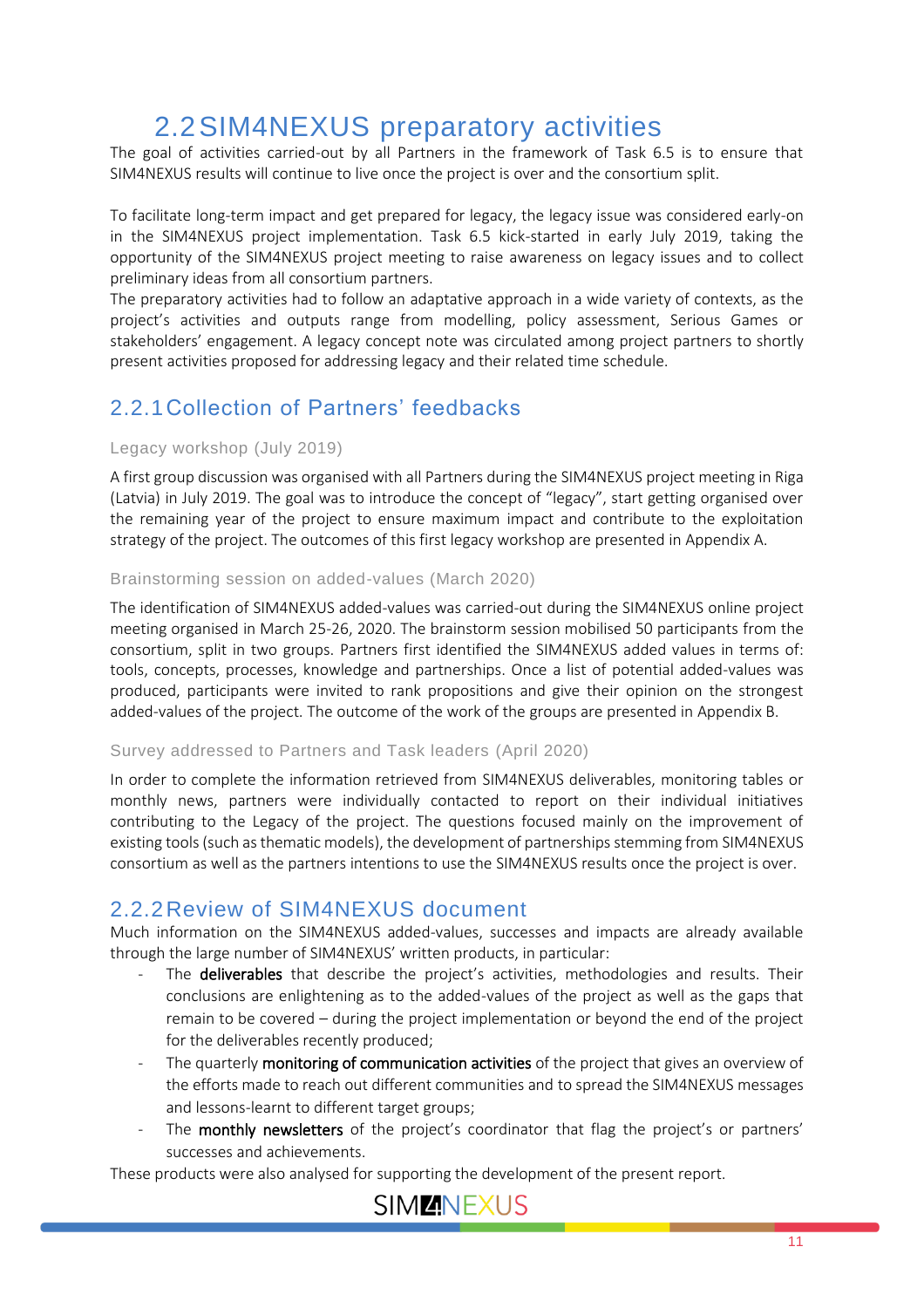### <span id="page-11-0"></span>2.2.3Collection of externals' feedbacks

The SIM4NEXUS Legacy was also confronted to the perception of people that are external to the project consortium :

- The **External Advisory Board** (EAB) met on March  $27<sup>th</sup>$ , 2020 to be presented with the achievements of each SIM4NEXUS Workpackage. They expressed views on the added-values of the project and gave advice on how to implement the final activities of the project to achieve stronger legacy. These feedbacks are taken into account in the present report.
- The Case Studies stakeholders' will be contacted in May 2020 to fill-in a short survey dedicated to monitoring the project's performance indicator KPI5, a measure of the impact each case study had (or thinks it had) on the understanding of the Nexus-related issues, challenges and solutions by the local stakeholders.
- The end-users of the Serious Game will be contacted in May 2020 as well to fill-in a short survey dedicated to monitoring KPI6. The will help measuring the interest potential end-users might or could have on using the Serious Game after the end of the project.
- The young professionals who worked on SIM4NEXUS have also been polled to understand the impact the project might have on their career. The online survey dedicated to Young professionals will be completed by semi-structured interviews to understand in depth the way the project and the partner organisations influenced their professional development. The results will be valued through a publication and the SIM4NEXUS final event.

#### <span id="page-11-1"></span>2.2.4Overview of SIM4NEXUS preparatory activities to ensure legacy

The above described activities have been designed to follow the PLACARD legacy framework.

| Scoping      | Discussions on the added-value of our research work have been on-going since the<br>project started. Each scientific article published, deliverable released or talk made<br>at a conference is an occasion to reflect on the benefits or progresses achieved by<br>SIM4NEXUS and to compare with other projects. Some of them were highlighted in<br>the monthly newsletters of the project.<br>Financing the legacy process was also an early concern, as it became apparent that<br>1/ the SIM4NEXUS budget was insufficient compared to ambitions and<br>2/ the legacy activities had to continue after the project's end date.<br>Most discussions took place among WP6 Partners and were regularly shared with<br>the other WP leaders. |
|--------------|-----------------------------------------------------------------------------------------------------------------------------------------------------------------------------------------------------------------------------------------------------------------------------------------------------------------------------------------------------------------------------------------------------------------------------------------------------------------------------------------------------------------------------------------------------------------------------------------------------------------------------------------------------------------------------------------------------------------------------------------------|
| Stocktaking  | The annual project meetings' agendas always included sessions to share lessons<br>learnt and achievements. The EAB of the project is also central to point out the<br>added-values of SIM4NEXUS, as they bring in their knowledge of the research gaps.<br>Central to this step was the session organised in March 2020 on the "added-values"<br>of SIM4NEXUs" during the annual project meeting. All added-values were collected<br>and ranked, giving an overview of the most significant ones. The review of<br>SIM4Nexus documents as well as the survey addressed to partners were used to<br>further describe the added-values.                                                                                                         |
| Strategizing | SIM4NEXUS early on developed a strategy for the dissemination and<br>communication of project's results (see Deliverable D7.1) as well as the exploitation<br>of the project's products (see Deliverable D6.1). They both strongly contributed to<br>the legacy. In addition, a legacy concept note was circulated among Partners to<br>clarify the specific legacy activities listed above.                                                                                                                                                                                                                                                                                                                                                  |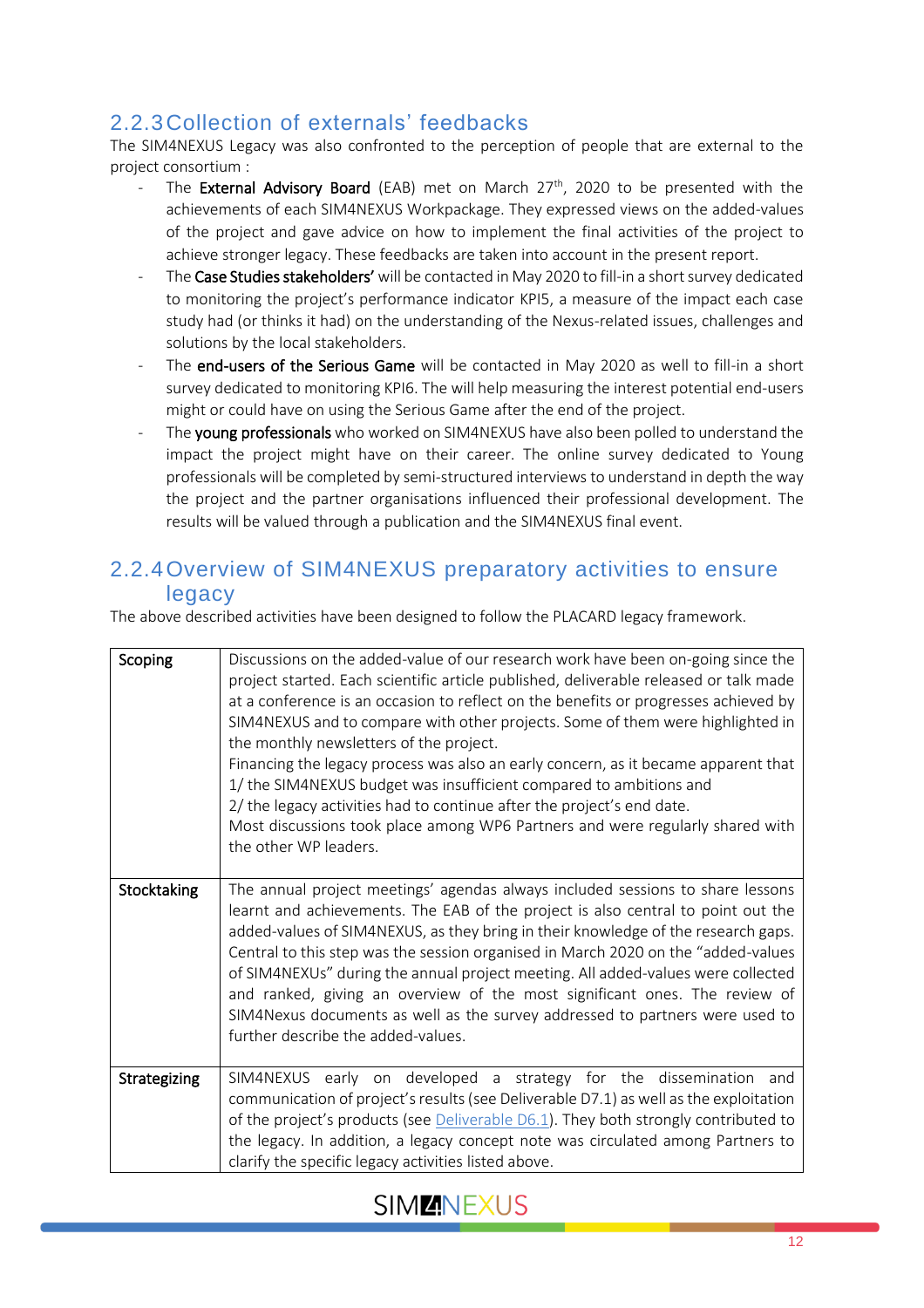The following chapters also follow the PLACARD framework by answering:<br>- Which value is added by the project (chapter 3) ?

- Which value is added by the project (chapter 3) ?
- For whom value is added and how the targets are reached (chapter 4.1) ?
- How are the project's outputs mainstreamed (chapter 4.2) ?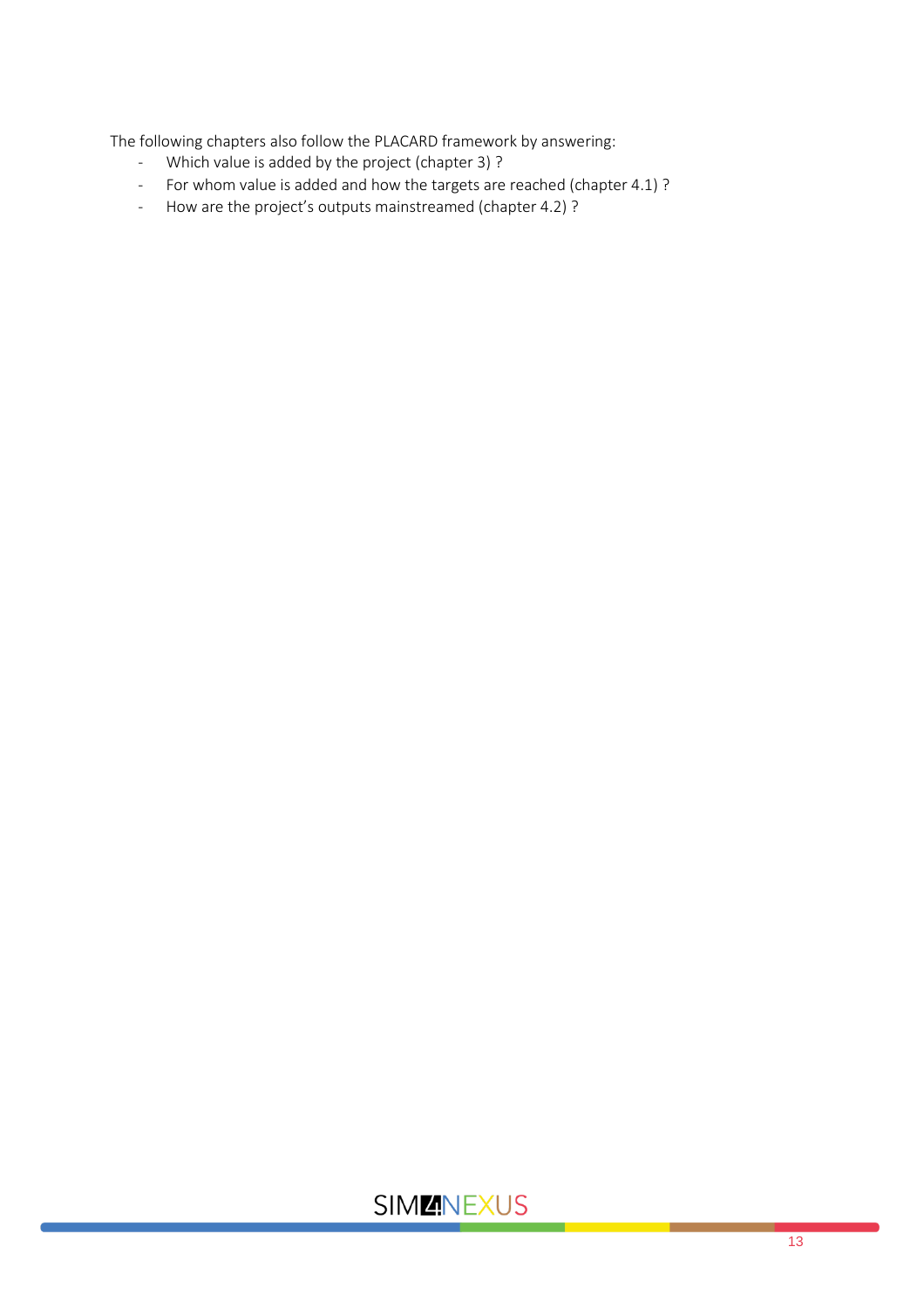# <span id="page-13-0"></span>3 Identifying the SIM4NEXUS added-values

The following paragraphs present the different components of the SIM4NEXUS added value that have been identified and discussed within the consortium and with other associated experts and actors.

### <span id="page-13-1"></span>3.1SIM4NEXUS and the nexus concept

#### <span id="page-13-2"></span>3.1.1Raising interest in the nexus concept

For stakeholders being involved in the project's case studies, SIM4NEXUS was often the first encounter with the nexus word. Note that in some cases, European stakeholders feel more comfortable using the terms, and discussing the challenges and solutions, of enhanced policy coherence and effective synergies between policies – without using the term nexus that remains rarely used in EU, national and regional policy making in Europe.

SIM4NEXUS also contributed to debates within the nexus (mainly scientific) community regarding the definition and use of the term. First, SIM4NEXUS expanded the usual water-energy-food nexus by adding the land and climate dimensions [\(Laspidou, 2018\)](https://www.sim4nexus.eu/userfiles/Deliverables/2018.08.06_Laspidou%20Proceedings%202018.pdf). In August 2018, SIM4NEXUS issued a [commentary to SEI report](https://www.sim4nexus.eu/userfiles/Deliverables/Commentary%20to%20SEI%20paper%20on%20Nexus.pdf) 'Where is the added-value? A review of the water-energy-food nexus literature' to demonstrate the relevance of the nexus concept the project has been developed and made operational.

The SIM4NEXUS partners have acquired a better and deeper understanding of the nexus concept through the project, which will help them disseminate and teach it as well as demonstrate its advantages to support decision-making. The power of the concept will be supported by the wealth of results and products from SIM4NEXUS.

### <span id="page-13-3"></span>3.1.2Supporting a change of mind towards more integrated thinking

Be it through the visualisation tools, the cross-sectoral workshops and the multi-disciplinary collaboration, SIM4NEXUS contributed to open people's views on the other nexus domains (a) within the SIM4NEXUS consortium itself and (b) in the different case studies implemented by the project.

The research carried out and the tools developed help making links between sectors more explicit, demonstrating cause-effect relations and quantifying impacts. One of the very first results of SIM4NEXUS, the summary table of all nexus interlinkages (published in Deliverable  $D1.1$ ) was central to help out all partners to gain knowledge of the many dependencies between water, energy, food, land and climate. When demonstrated to stakeholders in some of the case studies, these tools can help capturing in a very complex system the important links between sectors and policies that require specific attention.

Through publications or oral interventions, SIM4NEXUS partners made efforts to connect better the different sectors. For instance, the SIM4NEXUS [Deliverable D5.2](https://www.sim4nexus.eu/userfiles/Deliverables/Deliverable%20D5.2.pdf) describes all 12 case studies from a nexus perspective, highlighting the major conflicts between land-water-energy-food-climate resources. Energy practitioners were informed of water innovations in the Autumn 2019 edition of the [European Energy Innovation Magazine.](http://www.europeanenergyinnovation.eu/OnlinePublication/Autumn2019/mobile/index.html#p=53) Other such cross-sectoral communications will be required in the months following the end of SIM4NEXUS to support this change of mind.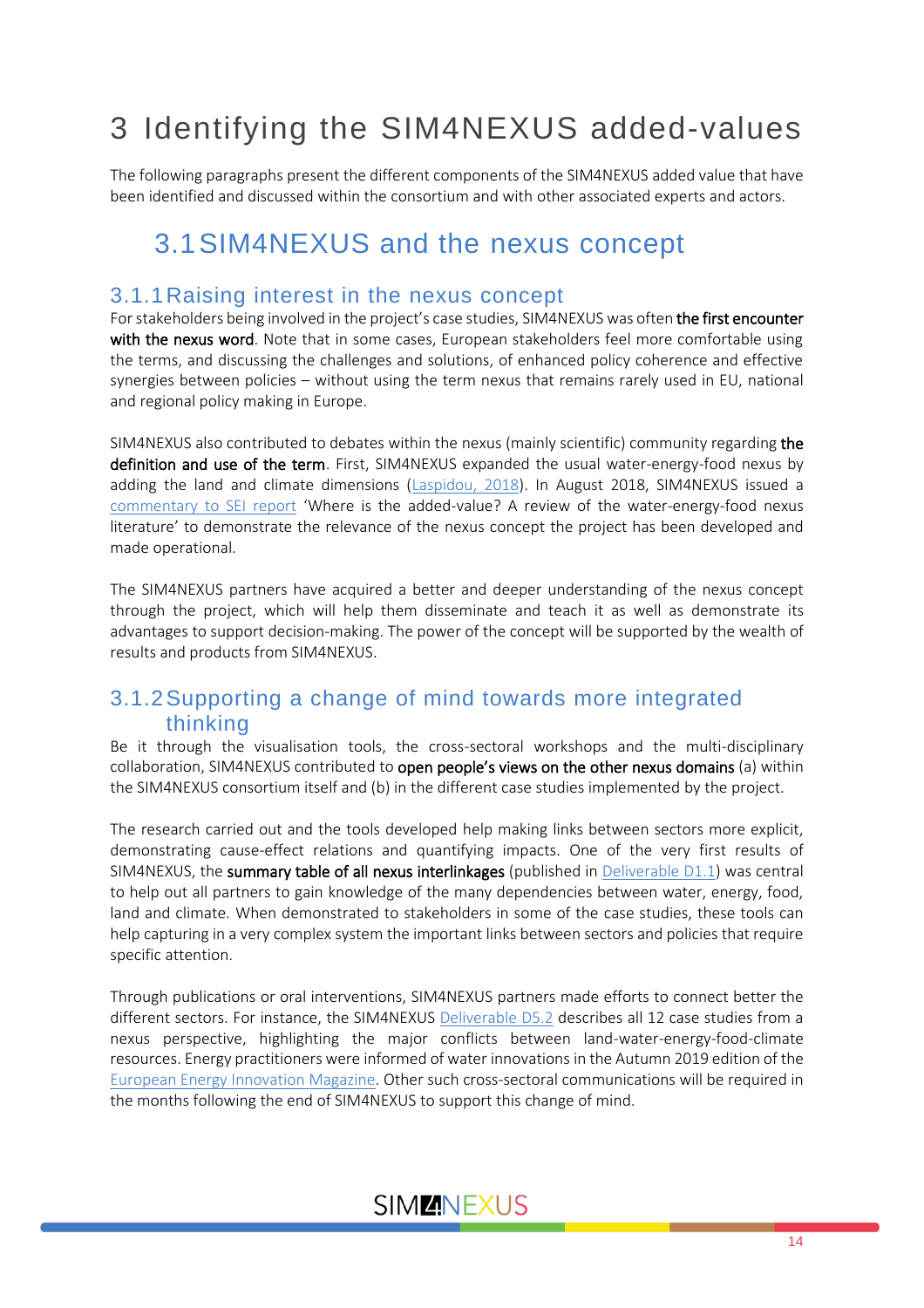### <span id="page-14-0"></span>3.1.3Shedding light on the strengths and weaknesses of a nexus approach

As highlighted in the contributions of the partners to the March interactive legacy workshop, the project helped assessing the strengths and weaknesses of nexus thinking. While the tools and models help capturing "at once" all sectors and deliver a wide range of results, their complexity do not always help truly understand what drives the system, the key nodes and links that are essential to tackle in priority and the solutions that would be required to enhance the functioning of the system and policies to optimality. This was further stressed by the participants in the Serious Games sessions organised by Strane and by some stakeholders participating in the case study stakeholder workshops.

Among the challenges of a nexus approach, is semantics. Working across sectors and scientific domains requires first to develop a common language. SIM4NEXUS has created a glossary dedicated to nexus studies, regularly updated and enriched as the project unfold.

Other challenge of such complex frameworks is to deal with uncertainty, both in modelling tools and in decision-making or behavioural change. The [Deliverable](https://www.sim4nexus.eu/userfiles/Deliverables/Deliverable_D1.4.pdf) D1.4 classified the different sources of uncertainties and reviewed available methodologies for their identification, analysis and communication in different contexts.

Note that understanding the strengths and weaknesses of a new concept is not negative, but has clear added value. Indeed, making a step towards operationalising a new concept similar to what SIM4NEXUS has done helps giving light on a range of unforeseen challenges – in terms of technology, people's minds and perceptions, institutional barriers, etc. – and on what can be reasonably expected from the operational implementation of the concept. This will be further strengthened when the SIM4NEXUS consortium identifies the range of questions and issues (knowledge gaps and sciencepolicy interface challenges) that remain to be tackled for moving the nexus forward at different scales and for different communities.

## <span id="page-14-1"></span>3.2SIM4NEXUS tools to address the nexus complexity

### <span id="page-14-2"></span>3.2.1Connecting qualitative and quantitative data through the SDM tool

The translation of policies (objectives or instruments) into quantitative data is a major step towards integration across sectors. The SDM tool has been central to connect datasets from a diversity of sources, covering water, energy, land and food resources, accounting for climate changes, as well as integrating the influence of policies. The [principles have been described in an article](https://www.sim4nexus.eu/userfiles/Deliverables/2018.06.01_Susnik_1-s2.0-S092134491830082X-main%20(1)_noa.pdf) published in Resources, Conservation & Recycling (Susnik, 2018) and examples of applications to case studies have bee[n published for Sardinia](file:///C:/Users/PierreStrosser/AppData/Local/Packages/Microsoft.Office.Desktop_8wekyb3d8bbwe/AC/INetCache/Content.Outlook/TI9K3SFS/Assessment%20of%20Irrigated%20Agriculture%20Vulnerabilityunder%20Climate%20Change%20in%20Southern%20Italy) (Masia, 2018). The methodologies for the application of Systems Dynamics Modelling to all 12 case studies is reported in Deliverable D3.4 and the overall assessment of this approach will be published in June 2020 in Deliverable D3.7.

Now that the feasibility of use of the SDM has been demonstrated for a diversity of nexus challenges, further work is required to facilitate the replicability to other case studies and the addition of new nexus domains (such as biodiversity). Legacy would be ensured if future SDMs could build upon the ones developed in SIM4NEXUS.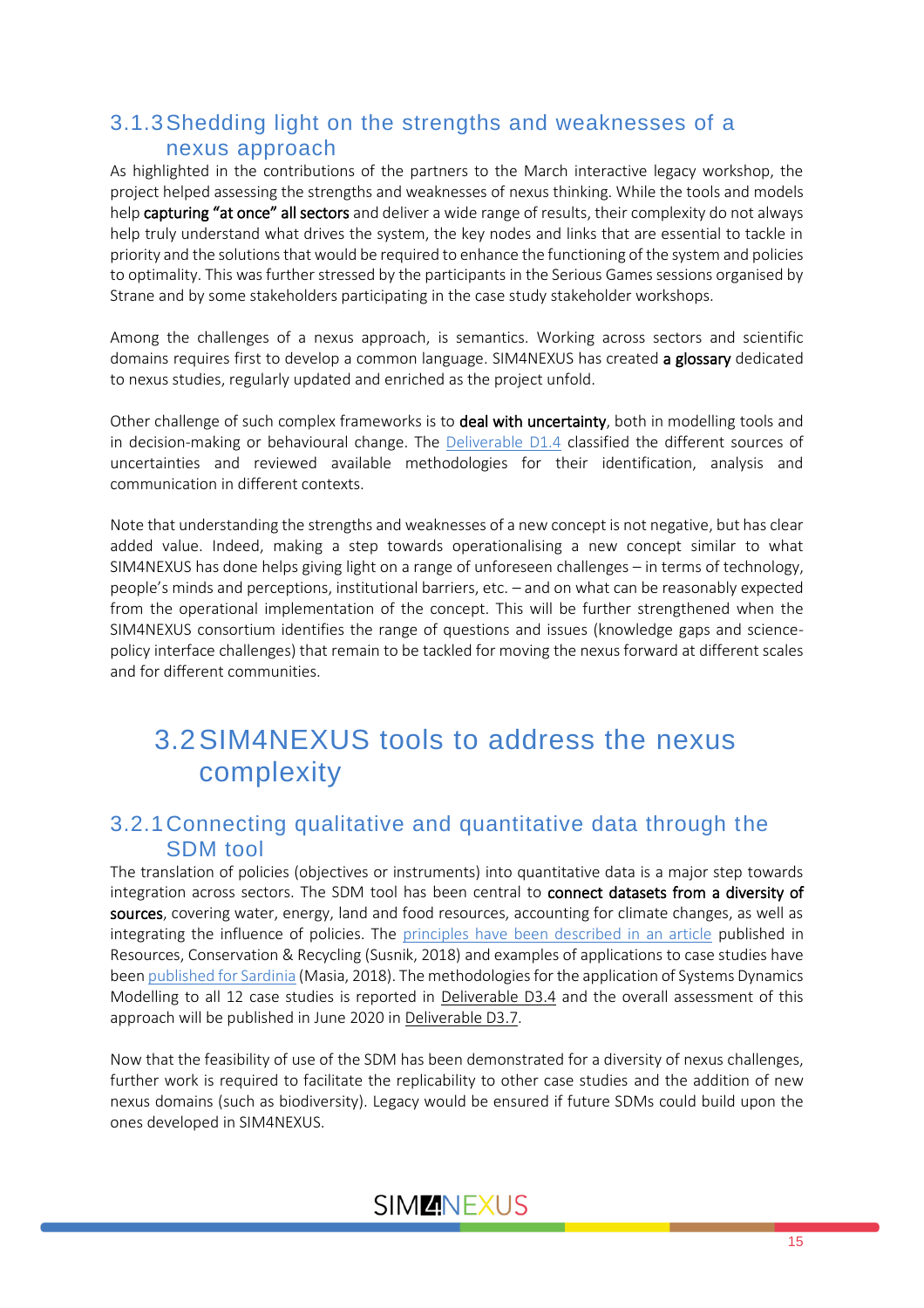### <span id="page-15-0"></span>3.2.2Testing policy scenarios through the SDM tool

Once fully developed for the 12 case studies, the SDM can help assessing the implications of different scenarios for the 5 nexus sectors considered. It allows opportunities to further investigate the likely impacts of the policy choices of a given sector on other sectors, or to search for solutions that will deliver better optimal outcomes.

As the SDM does not integrate the full range of decision-making processes and functioning of the economy that relates to all nexus sectors, its use for assessing the impacts of changes in economic instruments and markets remains somewhat limited. It then needs to be combined with existing models that are able to capture the likely impact of these changes on sectors behavior, practices and choices.

At that stage, the SDM can support policy development (see 4.2) providing it is manipulated and interpreted by experts of SDM tools. An ambitious evolution would be to use the SDM as a decisionsupport tool which would allow trained practitioners to use it. The improvement of the socioeconomic dimension in the SDM, in addition to the existing interlinkages in natural resources, would better meet the needs of stakeholders involved in policy development.

### <span id="page-15-1"></span>3.2.3Visualising the complexity of interactions across natural resources via Nexus Performance Indicators (NPI)

One difficulty of the nexus concept is the awful complexity of relationships, indirect links and feedback loops between sectors which makes it hard to read at first and to fully comprehend.

The visualisation<sup>2</sup> developed for the global and European scales help capturing these interactions in a user-friendly manner. It helps in particular identifying causal relationships that are important and the ones that are marginal, an information that might be sufficient to guide policy makers to "what matters most" before more detailed comprehensive studies are carried out on the key relationships. The Greek case study has also proposed innovative visualisations of its results [\(Laspidou, 2020\)](https://www.sciencedirect.com/science/article/pii/S0048969720307749?via%3Dihub), highlighting the conflicts for natural resources use and the interlinkages across sectors.

The development of synthetic and easy-to-read indicators and graphics in SIM4NEXUS is a strong added-value for the nexus community who struggles to popularize the research results and find the right balance between 1/ catchy visuals for non-expert audiences and 2/ strong scientific background. The replication of such visuals for the other case studies in the project is on-going. It will allow for comparisons between regions or countries, illustrating the diversity of nexus challenges and the strength of the nexus concept. It will also support further work by the case study leaders, well after SIM4NEXUS ends, to contribute to policy development or analysis.

### <span id="page-15-2"></span>3.2.4Experimenting the nexus with the Serious Game in a playful manner

The SIM4NEXUS [Serious Game](https://www.sim4nexus.eu/page.php?wert=SeriousGame) enables players to implement policies in a game play environment and explore how policies impact on different nexus components. Policies are implemented using policy cards, which combine summary information about policy actions, costs and potential benefits with an element of strategic intrigue. The game includes a strategy map that facilitates comparison of policy impacts in different regions, a tech-tree that allows users to make decisions regarding investment into

<sup>&</sup>lt;sup>2</sup> The visualisations are built on the web infographic interface<http://sankeymatic.com/build/>

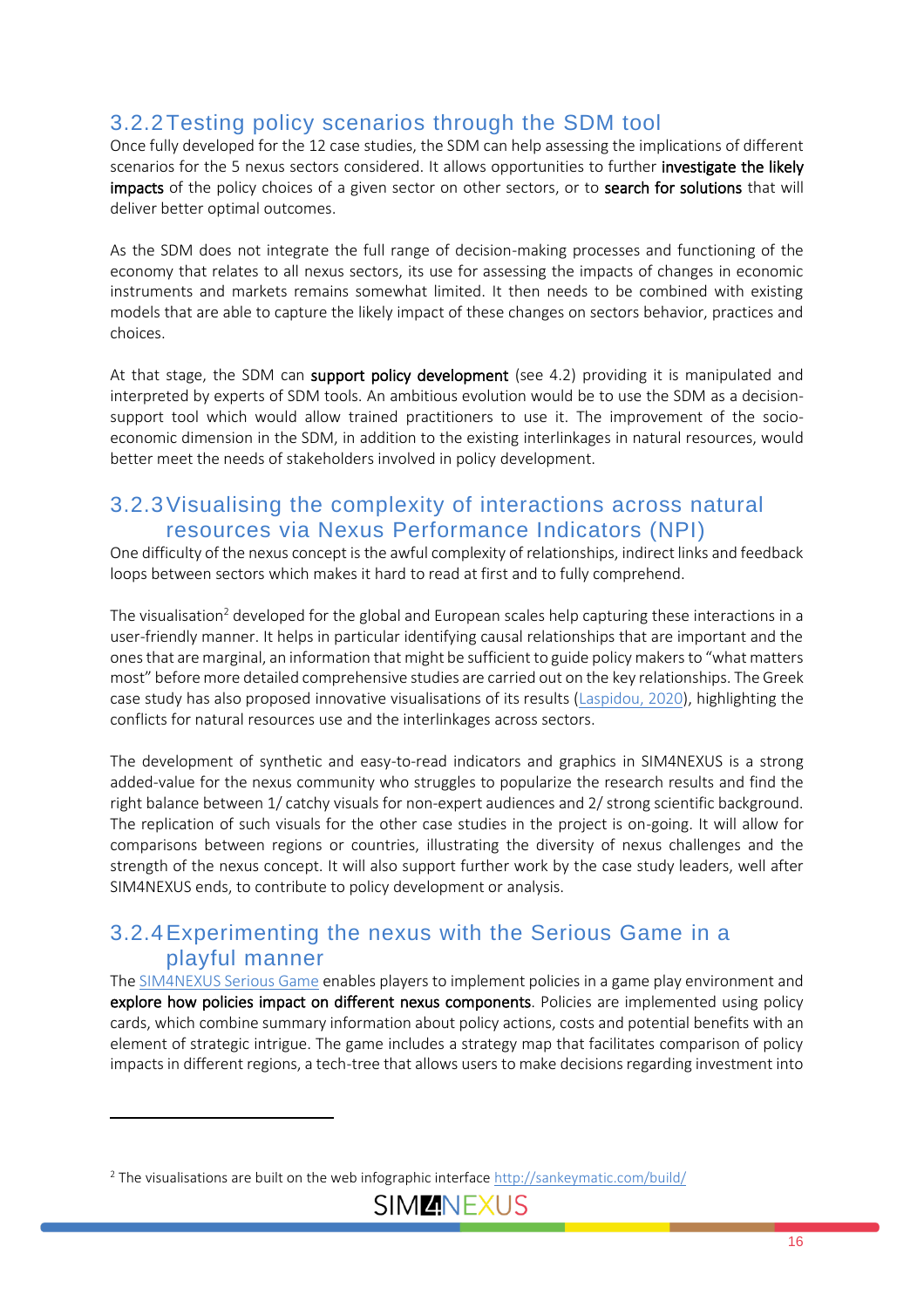certain technologies, a virtual card table in which policy cards can be applied through a drag-and-drop interface, and a visualization system that shows the impacts of users' decisions on the model.

The tests carried out with different audiences (a majority of students and some tests with stakeholders/policy makers) stress that the serious game helps players to capture the complexity of the nexus and the main connections, synergies and incoherence between sectors and policies.

The application of the SIM4NEXUS serious game for training and education will be described in Deliverable D5.8 (due in June 2020). Many partners plan on using the serious game in the next school years as support to courses over the nexus. There are also plans (e.g. in the Baltics) to raise awareness among NGO's on the many dependencies and interlinkages between natural resources, to strengthen their messages. The strategy of exploitation of the serious game is detailed in the Deliverable D6.3 and the business model is detailed in the Deliverable D6.4, both released in June 2020.

How the serious game can effectively guide policy makers in scoping what the right set of instruments and policies could or should be is an area that will require further investigations beyond the end of the project, but for which there is high interest from different partners.

### <span id="page-16-0"></span>3.2.5Providing tools for capturing lower and better consumption (efficiency) of natural resources

The conceptual models, SDM, NPI and serious games developed in SIM4NEXUS account for the limited availability of natural resources. These tools help in particular capturing how one resource used by one sector directly impacts other sectors as less resources are available for them.

The policy scenarios developed by the 12 case studies, built on the existing research results regarding socio-economic pathways as well as innovations for low-carbon development (see [Deliverable D1.8\)](https://www.sim4nexus.eu/userfiles/Deliverables/Deliverable_D1.8%20-%20resubmission.pdf), demonstrate how the different policy instruments can be used.

As a legacy, SIM4NEXUS offers a range of tools (conceptual models, SDM, NPI and serious games) that help grasp the interdependencies and unbalances in natural resources use, contributes to measure the gap to be covered for a more sustainable use of resources and allows for testing how policy instruments close this gap. The challenge, once the project is ended, will be to mainstream these tools in policy processes and clarify when, how, with whom to use them. Policy development and policy assessment are the key steps to be targeted for applying the SIM4NEXUS tools.

### <span id="page-16-1"></span>3.2.6Applying AI tools adapted to nexus studies through the Knowledge Elicitation Engine (KEE)

The KEE has been used to connect the policy cards, the SDM and the NPI for the different case studies of the project. The Sardinia and Greek case study served as front-runners for the development of the KEE, as described in [Deliverable D4.3.](https://www.sim4nexus.eu/userfiles/Deliverables/Deliverable%20D4.3.pdf) Once the KEE was ready for these two case studies, the implementation of additional SIM4NEXUS case studies was a quick and flawless task.

Applying the KEE to new case studies after the end of the SIM4NEXUS project would clearly be possible without extra developments. This tool should therefore be made available for new nexus research projects or initiatives.

### <span id="page-16-2"></span>3.2.7Paving the way towards innovative decision-support tools

The Serious Game final version, described under Deliverable D4.5, helps identifying new areas for supporting policy making that are complementary to more traditional approaches built on studies and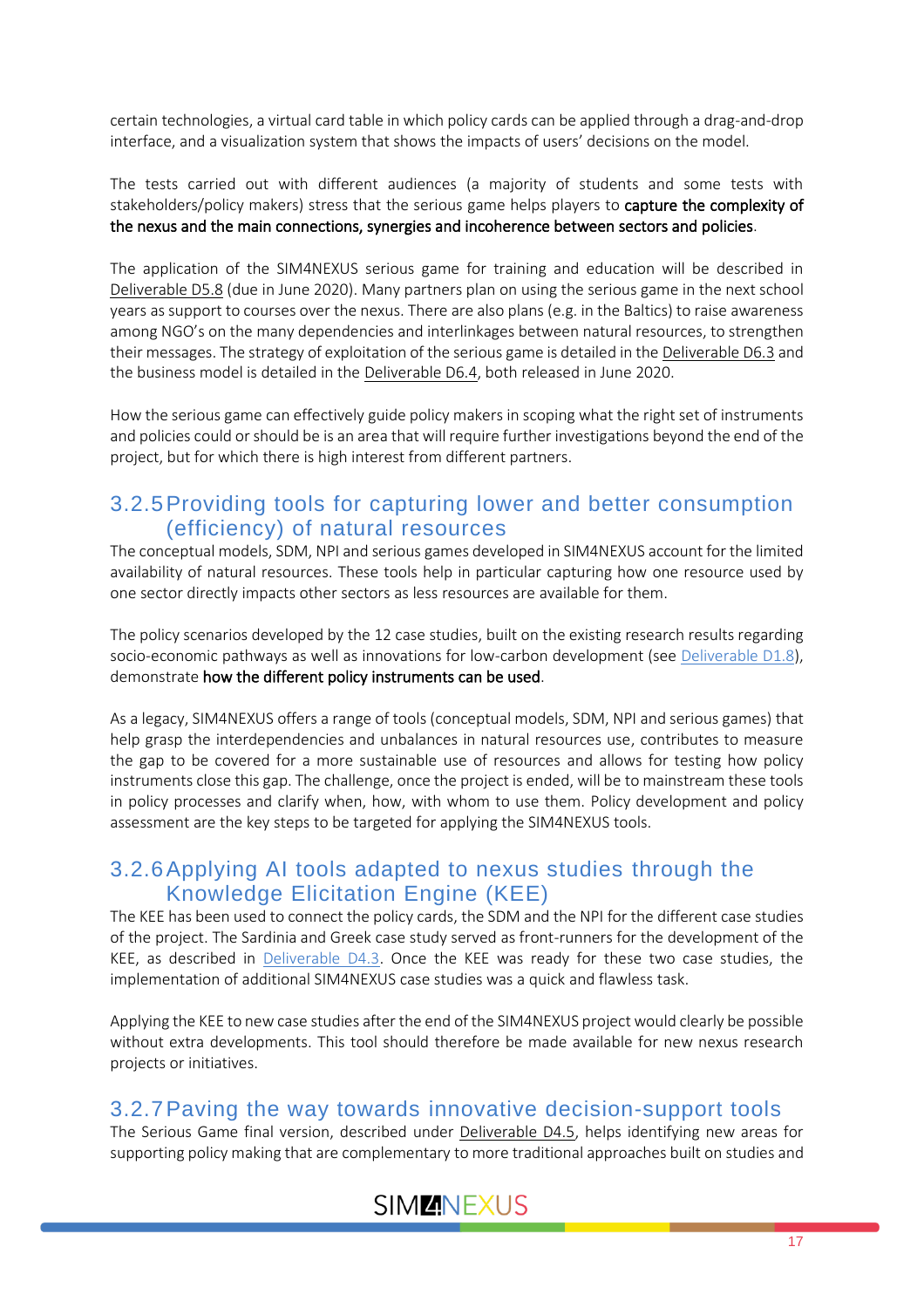(complex) modelling carried out by researchers and consultants. If applied by experts and decision makers involved in policy making, the serious game offers the possibility to:

- help people capturing complexity and interconnections between sectors;
- screen challenges identifying the most important causal links, connections and incoherence;
- scope and **prioritise policy changes** needed for enhancing policy coherence and achieve policy objectives cost-effectively.

Built on the SDM, the Serious Games lacks a reliable socio-economic component to capture the potential social and economic impacts of the possible policy instruments (referred to in the serious game as policy cards). As this component is key to decision making, strengthening it in the serious game (and in its related SDM) is clearly an area for work beyond the end of the SIM4NEXUS project.

# <span id="page-17-0"></span>3.3SIM4NEXUS frameworks and processes

#### <span id="page-17-1"></span>3.3.1Mobilising stakeholders to strengthen the scientific & institutional capacity to address nexus issues

The SIM4NEXUS Partners learned to work across disciplines and to mobilise social sciences when mobilising stakeholders in the different case studies. This helped establishing a shared language between communities that have little in common. The **naming convention** is a major step to facilitate dialogue across disciplines and combination of heterogenous datasets, and it can be replicated for other research initiatives. The case study development process was first described for the [Sardinia](https://www.sim4nexus.eu/userfiles/Deliverables/2017.12.17_Susnik_water-10-00139-v2-oa.pdf)  [case study](https://www.sim4nexus.eu/userfiles/Deliverables/2017.12.17_Susnik_water-10-00139-v2-oa.pdf) (Susnik, 2018) and later developed from the combination of all 12 case studies in a comprehensive framework (see upcoming Deliverable D1.5).

The framework derived from the SIM4NEXUS experience shall be base ground for the development of new nexus initiatives. The dissemination of Deliverable D1.5 will be paramount to ensure that other organisations know it, understand it and use it. This dissemination task will have to be taken up by the partners involved in the exploitation of the project.

### <span id="page-17-2"></span>3.3.2Combining social approaches and modelling for supporting the emergence of "best nexus solutions"

SIM4NEXUS established an iterative and inclusive approach at the interface between science and policies. The principles have been described in [Deliverable D5.1.](https://www.sim4nexus.eu/userfiles/Deliverable%20D5.1.pdf) A dialogue could be established between researchers, practitioners and decision makers. Achievements of the joint science-policy approach has been illustrated by case studies such as [in Andalusia for the development of the](https://www.sim4nexus.eu/userfiles/Deliverables/2018.05.18_Martinez_water-10-00664-v2-OA.pdf)  [conceptual model](https://www.sim4nexus.eu/userfiles/Deliverables/2018.05.18_Martinez_water-10-00664-v2-OA.pdf) (Martinez, 2018).

Building on the commitment and skills of partners in charge of the case studies for mobilizing relevant stakeholders, attention could be given to the dynamics of the policy processes and institutional challenges and solutions that were not embedded into the different tools, in particular: policy development steps and timelines, duration of implementation, reversibility of the policy measure, institutional constraints faced by different policy cards, social acceptability issues, etc.

Depending on the case studies, the combination of modelling and stakeholder processes has helped identifying new solutions that are seen as more adapted to the nexus context as compared to current policies. The lessons learnt from this iterative process shall be analyzed in order to draw good practices in designing best nexus solutions.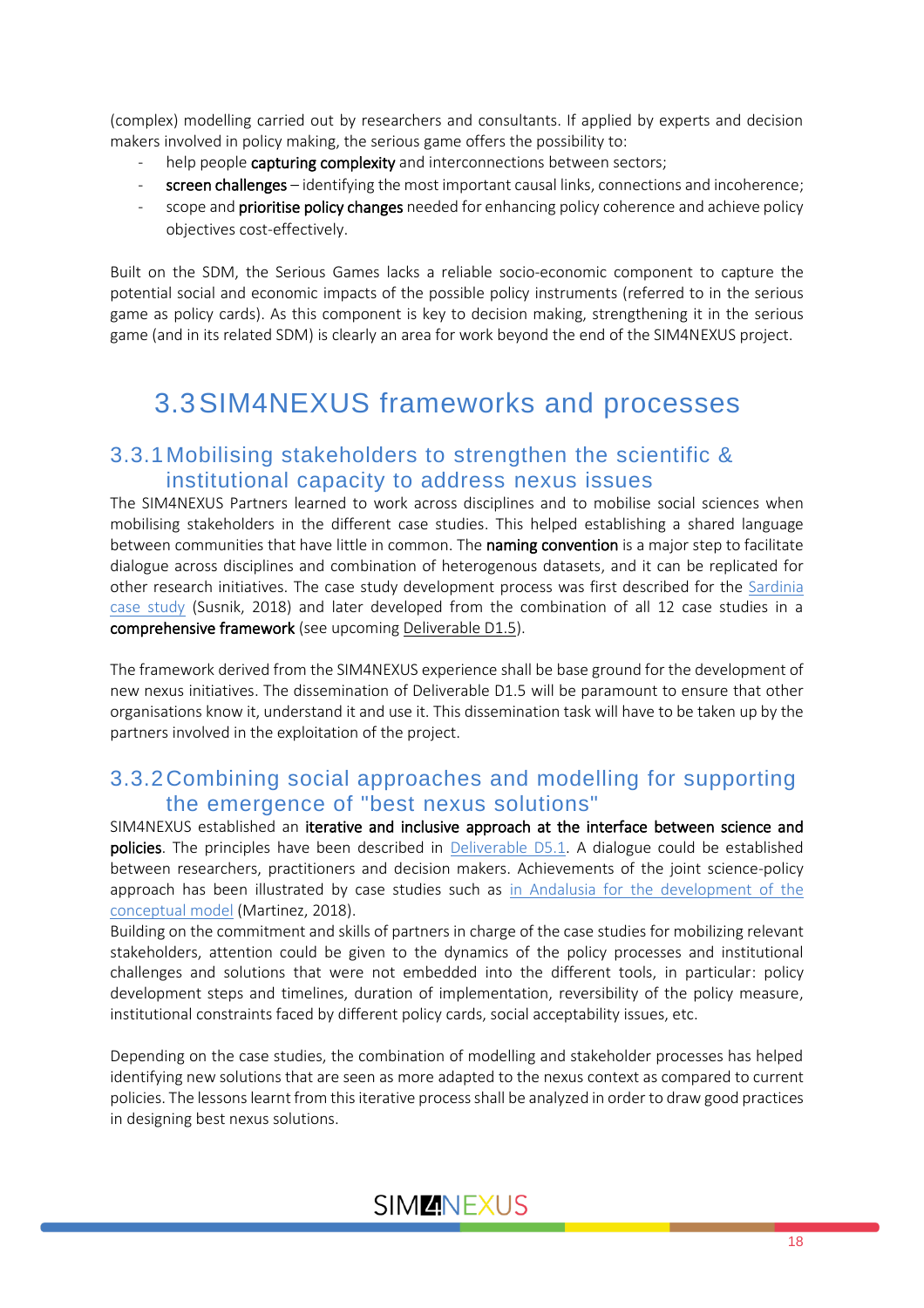### <span id="page-18-0"></span>3.3.3Revealing conflicts and synergies within a nexus perspective via the policy score

The coherence analysis among nexus-related policies identified conflicts and synergies between the different policies that have been considered. The **Nilsson's scoring** was applied to all 12 case studies, allowing for comparisons between the different (from regional to global) scales. The results obtained have been published in two reports for the International and European scale (see [Deliverable D2.1\)](https://www.sim4nexus.eu/userfiles/Deliverables/Deliverable_D2.1%20resubmission%20after%20review%20with%20annex%201.pdf) and for the transboundary, national and regional scales (see [Deliverable D2.2\)](https://www.sim4nexus.eu/userfiles/Deliverables/Deliverable%202.2_Policy%20analysis%20case%20studies_final-report_2019.02.18.pdf).

SIM4NEXUS demonstrated the potential of Nilsson's scoring for nexus studies. This work has been presented at EU level and could be better communicated at national or regional level as well in order to promote this method in policy assessments – thus supporting easier and better nexus thinking.

### <span id="page-18-1"></span>3.3.4Proposing options to combine thematic models results

The complementarity and heterogeneity of thematic models chosen to support SIM4NEXUS has been analysed early-on in the project (see [Deliverable D1.3](https://www.sim4nexus.eu/userfiles/Deliverables/Deliverable%20D1.3.pdf) and [Brouwer & al., 2018\)](https://www.sim4nexus.eu/userfiles/Deliverables/publication1.pdf). Options have been proposed to cover the gap between models (se[e Deliverable 3.1\)](https://www.sim4nexus.eu/userfiles/Deliverables/Deliverable_D3.1%20resubmission%20after%20review.pdf) : harmonise data, align scenarios and time horizons, apply the methodology to a 'fast-track' case study, set common reporting templates. The combination of several models' results and local datasets helped close the gap and cover all nexus domains relevant for the case studies' issues. In addition, the work carried out by different thematic modellers for addressing in parallel similar policy questions and issues has helped building bridges between different "sector modelling" communities, a positive outcome expected to impact future modelling development and activities better accounting for inter-sectoral links and connections. The lessons learnt and good practices shall be capitalised to support other research teams facing model integration issues.

### <span id="page-18-2"></span>3.3.5Building on case studies to cover a wide range of nexus challenges and solutions

Thanks to its 12 case studies, SIM4NEXUS has been able to address a wide range of nexus challenges: as a result, it offers a "library" of context, approaches and solutions that everyone in Europe and beyond can use as source of inspiration.

Further work in new case studies after the end of the project will help capturing whether the issues and solutions addressed in SIM4NEXUS can be extrapolated and replicated "as such", or whether some contextual adaptation is required anyway. Note that adaptations remain important from a process point of view to capture context specific challenges and to bring the different nexus sectors and communities of a new case study on board so a common shared understanding of nexus challenges and solutions is developed.

The policy recommendations stemming from the 12 case studies will be summarised in the upcoming Deliverable D5.6 and strategies towards a low-carbon and resource efficient Europe will be developed under Deliverable D2.5 to be published in June 2020.

SIM4NEXUS could investigate how the "library" which has been built can be embedded into existing collections of case studies related to nexus studies.

### <span id="page-18-3"></span>3.3.6Defining useful criteria for successful policymaking with a nexus perspective

The criteria to judge a policy in the water-land-energy-food-climate (WLEFC) nexus as successful were defined for the output and impact of the policy as well as for the policy-making process i[n Deliverable](https://www.sim4nexus.eu/userfiles/Deliverables/Deliverable_D2.3%20resubmission.pdf)  [D2.3.](https://www.sim4nexus.eu/userfiles/Deliverables/Deliverable_D2.3%20resubmission.pdf) These success factors will be tried out in other interdisciplinary projects where PBL is involved.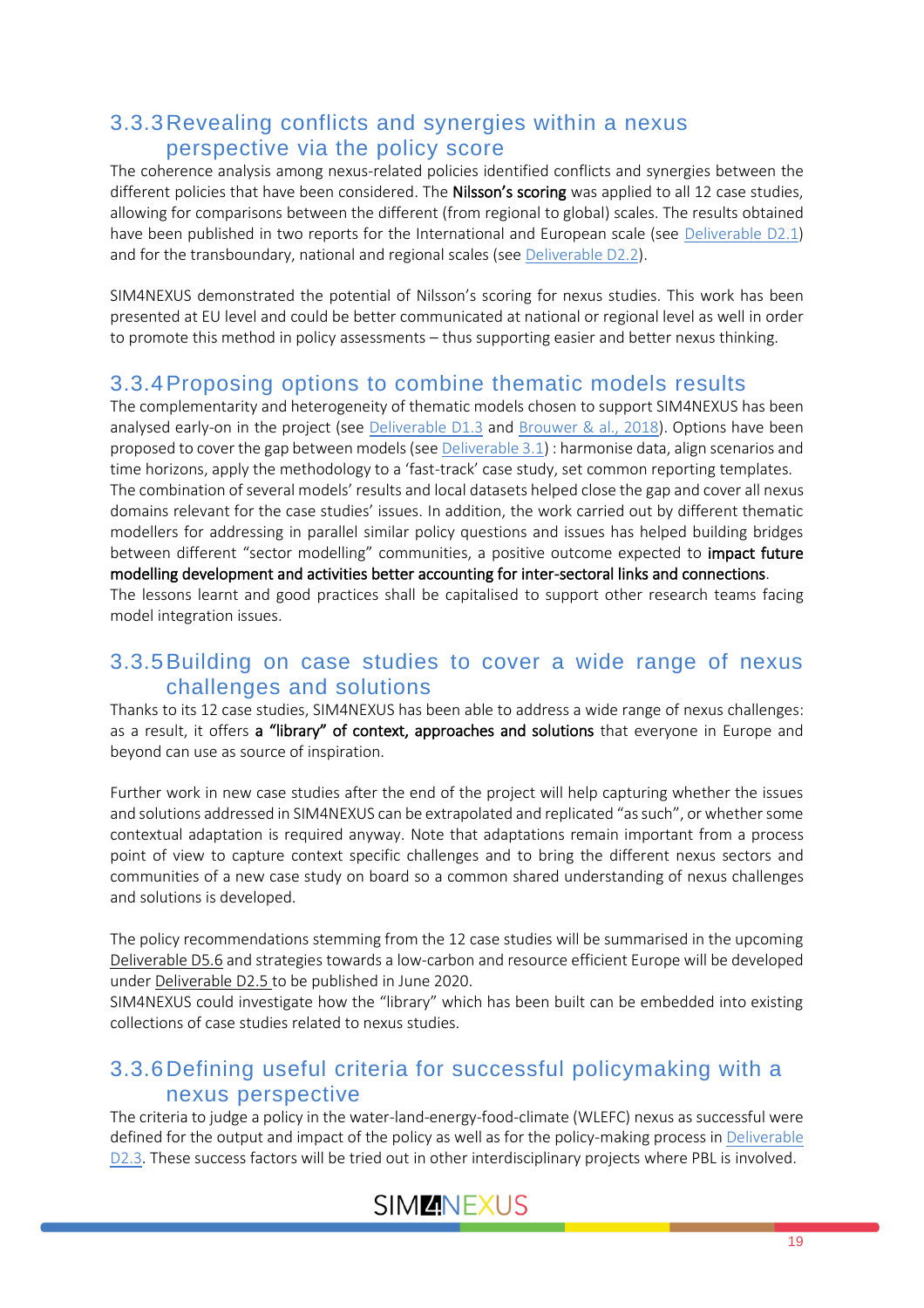# <span id="page-19-0"></span>3.4SIM4NEXUS knowledge

### <span id="page-19-1"></span>3.4.1Producing datasets on a monthly timestep up to 2050, for 12 case studies, for 5 nexus domains

SIM4NEXUS Partners collected datasets for the 12 case studies covering the project's 5 nexus domains: water, energy, land, food and climate. The data was processed to a monthly timestep and projections were made up to 2050 on the basis of trends provided by the thematic models. Well shared and made accessible online, this knowledge base will be used for future research activities.

### <span id="page-19-2"></span>3.4.2Identifying gaps in the understanding of the Nexus

Addressing already a complex interconnected system, SIM4NEXUS did not cover everything! The aim of the project is not to systematically reveal gaps, though the tasks performed in the different WPs helped identifying key issues that would need further attention in future projects. For example: (a) widening the water focus – from "water availability" to other water management dimensions related to floods e.g. (key in a climate change context); (b) giving due consideration to biodiversity and ecosystems, an area considered by some Partners (see [Hülsmann, 2019,](https://www.sim4nexus.eu/userfiles/Deliverables/Article_Janez.pdf) the UTH membership in the [IPBES expert group](https://ipbes.net/users/chrysi-laspidou) or the "Nexus Concept" under development by UTH and KTH for publication in Deliverable D1.5).

SIM4NEXUS final events and latest deliverables should stress upon such gaps so the nexus research community can take them up and work on solutions in the future.

#### <span id="page-19-3"></span>3.4.3Illustrating land-use changes as a major factor of climate change

The mechanisms leading to climate modifications has been explained in a SIM4NEXUS article for Czech Republic [\(Hesslerova, 2018\)](https://www.sim4nexus.eu/userfiles/Deliverables/00572%20Hesslerova%20et%20al.pdf). SIM4NEXUS also demonstrated that political choices such as the development of bioenergy has significant trade-offs for land-use and therefore climate objectives, [questioning the compatibility with SDGs](https://www.sim4nexus.eu/userfiles/Deliverables/2017.04.04_Humpenoder_ERL-OA.pdf) (Humpenöder, 2018). These research results legitimate the inclusion of land and climate within the Nexus (see also chapte[r 3.1.1\)](#page-13-2), which SIM4NEXUS anticipated while designing the project proposal.

To ensure legacy of this added-value, SIM4NEXUS partners have to work both:

- Towards policy-makers, to ensure that the research results are translated into policy measures,
- Towards the nexus community, to ensure that "land" is correctly addressed.

## <span id="page-19-4"></span>3.5SIM4NEXUS new partnerships

### <span id="page-19-5"></span>3.5.1Establishing links between stakeholders from different sectors

In support of its case study activities, SIM4NEXUS has organised and implemented stakeholder processes involving a wide diversity of stakeholders from different sectors. In many occasions, and as pointed out by the different workshop evaluations and stakeholder interviews carried out, these have been the occasion of sharing views and understanding between experts involved in different fields that have otherwise limited opportunities for interacting and working together. In addition to understanding more deeply the issues of the other sectors, the partners and stakeholders involved also learned about how different sectors were managed and their governance : roles and share of responsibilities, powers and influences, steps in decision-making process, etc. Although it is too early to assess it, it is expected that some of the new contacts taken will deliver in the long-term new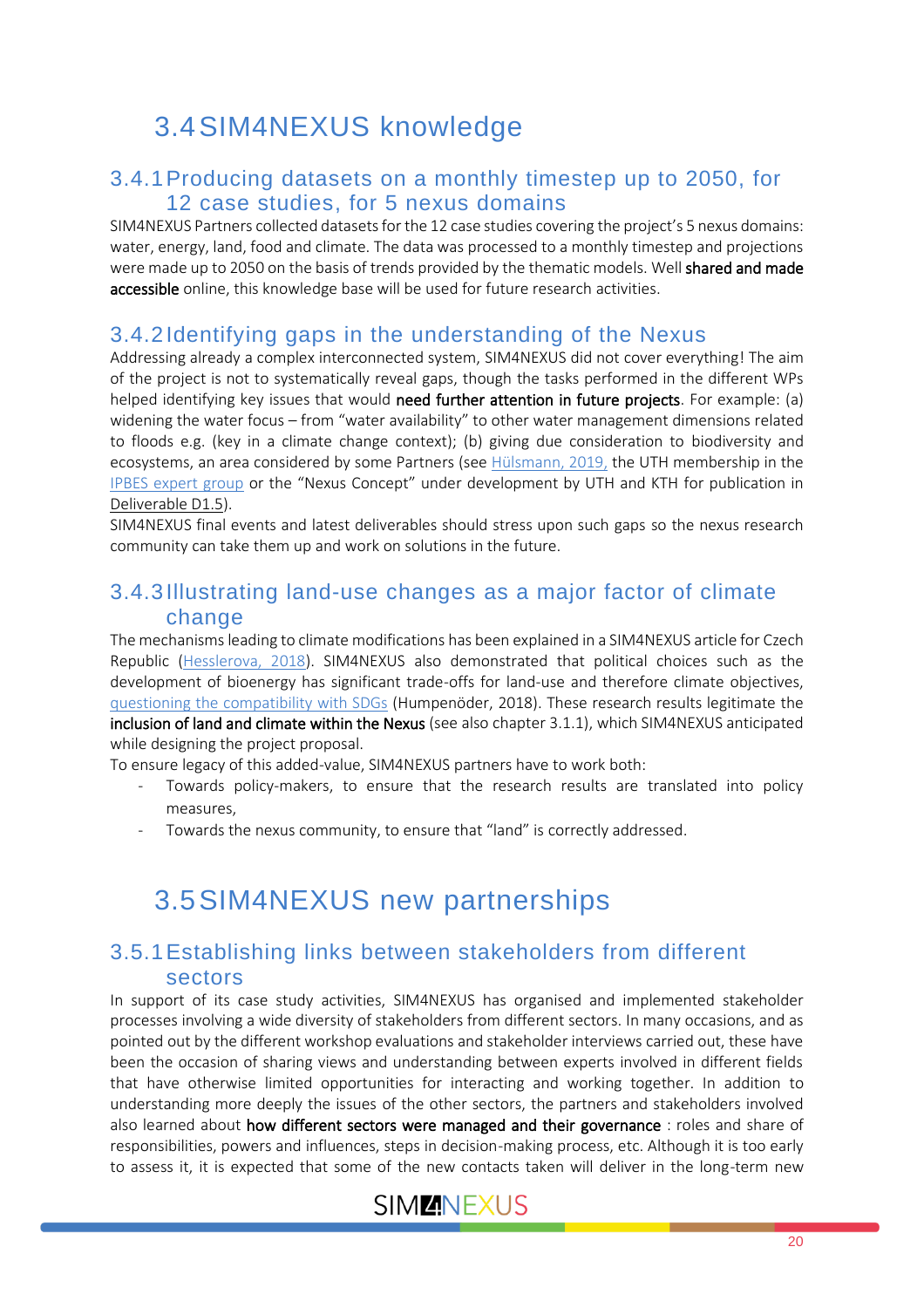(smoother) working relationships between individuals working in different sectors. It would be interesting to investigate if and how the cross-sectoral dialogues initiated under SIM4NEXUS have contributed to break the silos within organisations (less barriers between departments e.g.) or between organisations (inviting energy experts to water projects e.g.).

### <span id="page-20-0"></span>3.5.2Contributing to the creation of a network of nexus researchers

The SIM4NEXUS consortium, and its Steering group in particular, have been very active in establishing connections to other Nexus-related projects (see [Deliverable D8.2\)](https://www.sim4nexus.eu/userfiles/Deliverables/Deliverable_8.2%20resubmission%20after%20review.pdf). In particular, it has initiated exchanges with over research projects addressing the nexus to launch the nexus Project Cluster in march 2018.

The [Nexus Projects Cluster](https://www.nexuscluster.eu/) was initiated by projects SIM4NEXUS, DAFNE and UNU-FLORES. The 22 projects address several policy domains including sectoral policies (e.g. energy, climate, environmental and agricultural), as well as cross-sectoral policies (e.g. resource efficiency, circular economy).

The Cluster activities are the following:

- Organising workshops in Brussels to disseminate results,
- Contributing to conferences, such as the Dresden [nexus Conference](http://dresden-nexus-conference.org/) where the Cluster proposed to host a session to promote existing research and innovations in H2020, as well as identify challenges in nexus research and indicate knowledge gaps.
- Publishing a Handbook on the Water-Energy-Food Nexus

The Cluster has also taken the initiative to prepare [a response](https://www.sim4nexus.eu/userfiles/Deliverables/Response%20to%20Horizon%20Europe.pdf) on the proposal for Horizon Europe, as nexus and complexity still play a too little role in defining Horizon Europe, whilst policy reality is usually much more complex.

The nexus Project Cluster organised a second workshop 'Methods, tools and data for policy support on the Nexus' in Brussels on October 29, 2019. The purpose of this workshop was to showcase the achievements from research projects in defining the resource nexus, including the development of methods as well as the use of tools and available data. In addition, knowledge gaps are made explicit. Some 40 people participated, and the workshop did bring together EU-funded projects related to the resource nexus as well as other (non-EU funded) related initiatives with the objective to stimulate peer-to-peer and science-to-policy discussions on how to get the most out of nexus research for the benefit of society and policymaking.

The Nexus Cluster activities are on-going under the leadership of Wageningen Research, KWR and UTH. The planned activities include the publication of a Handbook on the WEF Nexus, the setting of a research agenda on the Nexus<sup>3</sup>, participation to conferences and managing the network of research partners involved in Nexus issues.

SIM4NEXUS results and the knowledge generated will also be ground floor for the birth of new projects or expansion of the existing findings in the context of the [Water Europe Working Group Nexus,](https://watereurope.eu/working-groups/#WATER-FOOD-ENERGY-ECOSYSTEM-SERVICES-NEXUS) led by Floor Brouwer and involving several consortium members. Water Europe is also planning to organize a targeted event on Water Projects in which SIM4NEXUS will be invited to share its results (target audience is researchers, technology developers, European commission policy makers and officials, problem owners and solution providers).

<sup>&</sup>lt;sup>3</sup> This goal was reached during the Dresden Nexus Conference 3-5 june, 2020. The Nexus Project Cluster, together with EASME, organised a session entitled 'Towards a nexus knowledge agenda' attended by 170 people. See outcome on [: https://www.nexuscluster.eu/News.aspx](https://www.nexuscluster.eu/News.aspx)

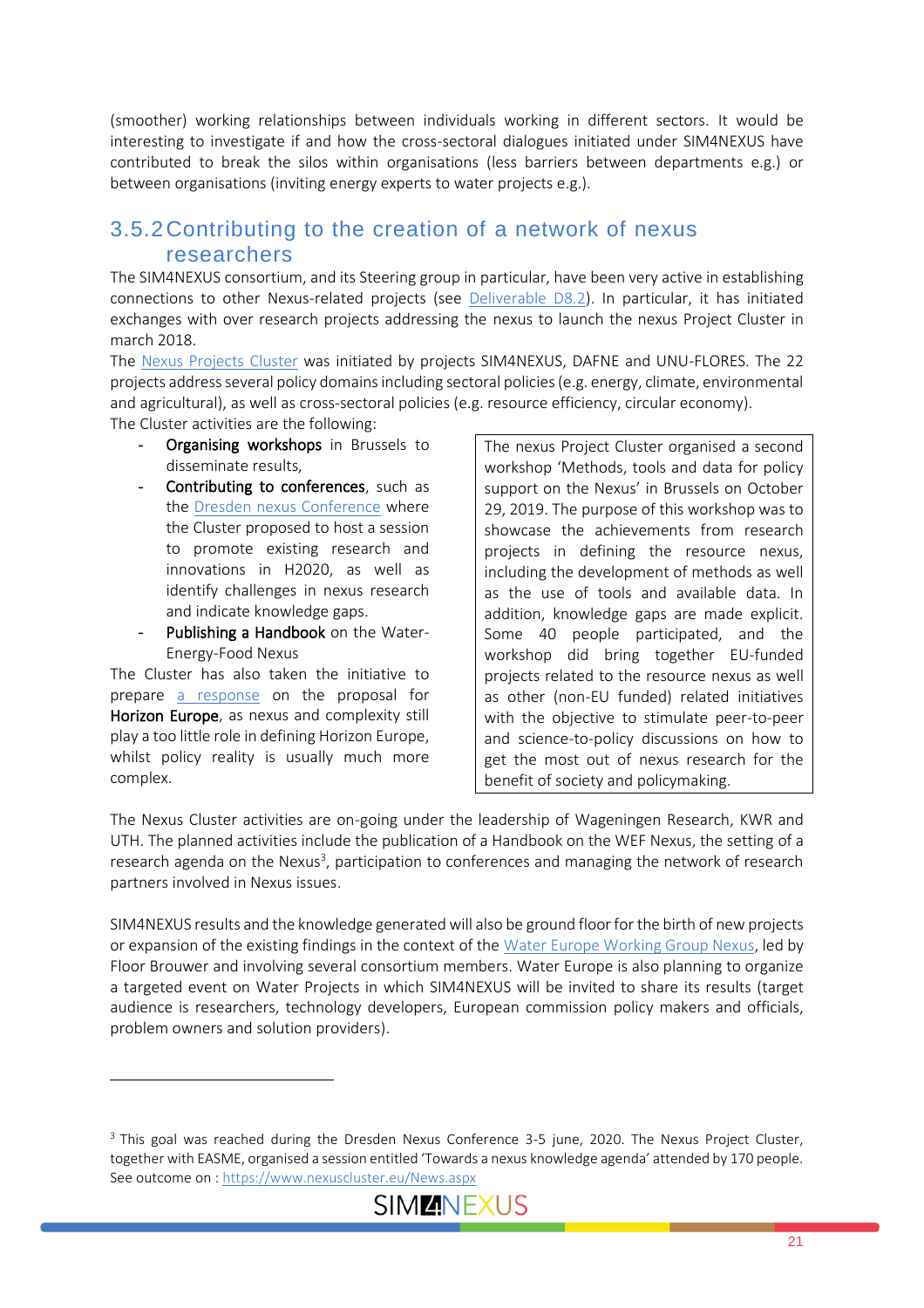New partnerships are also being built, following the SIM4NEXUS approach and concepts, on other geographic areas, such as the Central and Eastern European countries (on-going initiative from BEF and the Global Water Partnership).

Recently, some SIM4NEXUS partners have formed a team (Sewers4COVID) to participate in the [EUvsVirus hackathon.](https://euvsvirus.org/) People from University of Exeter, UTH, KWR and Eurecat participate in the team.

# <span id="page-21-0"></span>3.6Synthesis of SIM4NEXUS added-values

### <span id="page-21-1"></span>3.6.1Target groups for SIM4NEXUS added-values

| SIM4NEXUS added values |                                            | Target groups                                    |
|------------------------|--------------------------------------------|--------------------------------------------------|
| SIM4NEXUS              | Raising interest in the nexus concept      | Researchers, consultants, practitioners, policy- |
| and the                |                                            | makers, students from all sectors, at all scales |
| nexus                  | Supporting a change of mind towards        | Researchers, consultants, practitioners, policy- |
| concept                | more integrated thinking                   | makers, students from all sectors, at all scales |
|                        | Shedding light on the strengths and        | Researchers or experts of the nexus              |
|                        | weaknesses of a nexus approach             |                                                  |
| SIM4NEXUS              | Connecting qualitative and quantitative    | Researchers specialised with SDM                 |
| tools to               | data through the SDM tool                  |                                                  |
| address the            | Testing policy scenarios through the       | Researchers and students specialised with        |
| nexus                  | SDM tool                                   | SDM and policy experts                           |
| complexity             | Visualising the complexity of              | Researchers, consultants, practitioners, policy- |
|                        | interactions across natural resources via  | makers, students from all sectors and at all     |
|                        | <b>NPI</b>                                 | scales                                           |
|                        | Experimenting the nexus with the           | Policy-makers and practitioners from all         |
|                        | serious game in a playful manner           | sectors and at all scales, students              |
|                        | Providing tools for capturing lower and    | Policy-makers and practitioners from all         |
|                        | better consumption (efficiency) of         | sectors and at all scales                        |
|                        | natural resources                          |                                                  |
|                        | Applying AI tools adapted to nexus         | AI and nexus researchers or experts              |
|                        | studies through the KEE                    |                                                  |
|                        | Paving the way towards innovative          | Socio-economic researchers and experts, SG       |
|                        | decision-support tools                     | developers                                       |
| SIM4NEXUS              | Mobilising stakeholders to strengthen      | Nexus researchers, policy experts,               |
| frameworks             | the scientific and institution capacity to | stakeholders processes facilitators              |
| and                    | address nexus issues                       |                                                  |
| processes              | Combining social approaches and            | Nexus researchers, policy experts,               |
|                        | modelling to support the emergence of      | stakeholders processes facilitators              |
|                        | "best nexus solutions"                     |                                                  |
|                        | Revealing conflicts and synergies within   | Policy experts and policy-makers                 |
|                        | a nexus perspective via the policy score   |                                                  |
|                        | Proposing options to combine thematic      | Model teams of researchers                       |
|                        | models results                             |                                                  |
|                        | Building on case studies to cover a wide   | Nexus researchers                                |
|                        | range of nexus challenges and solutions    |                                                  |
|                        | Defining useful criteria for successful    | Policy experts and policy-makers                 |
|                        | policymaking with a nexus perspective      |                                                  |

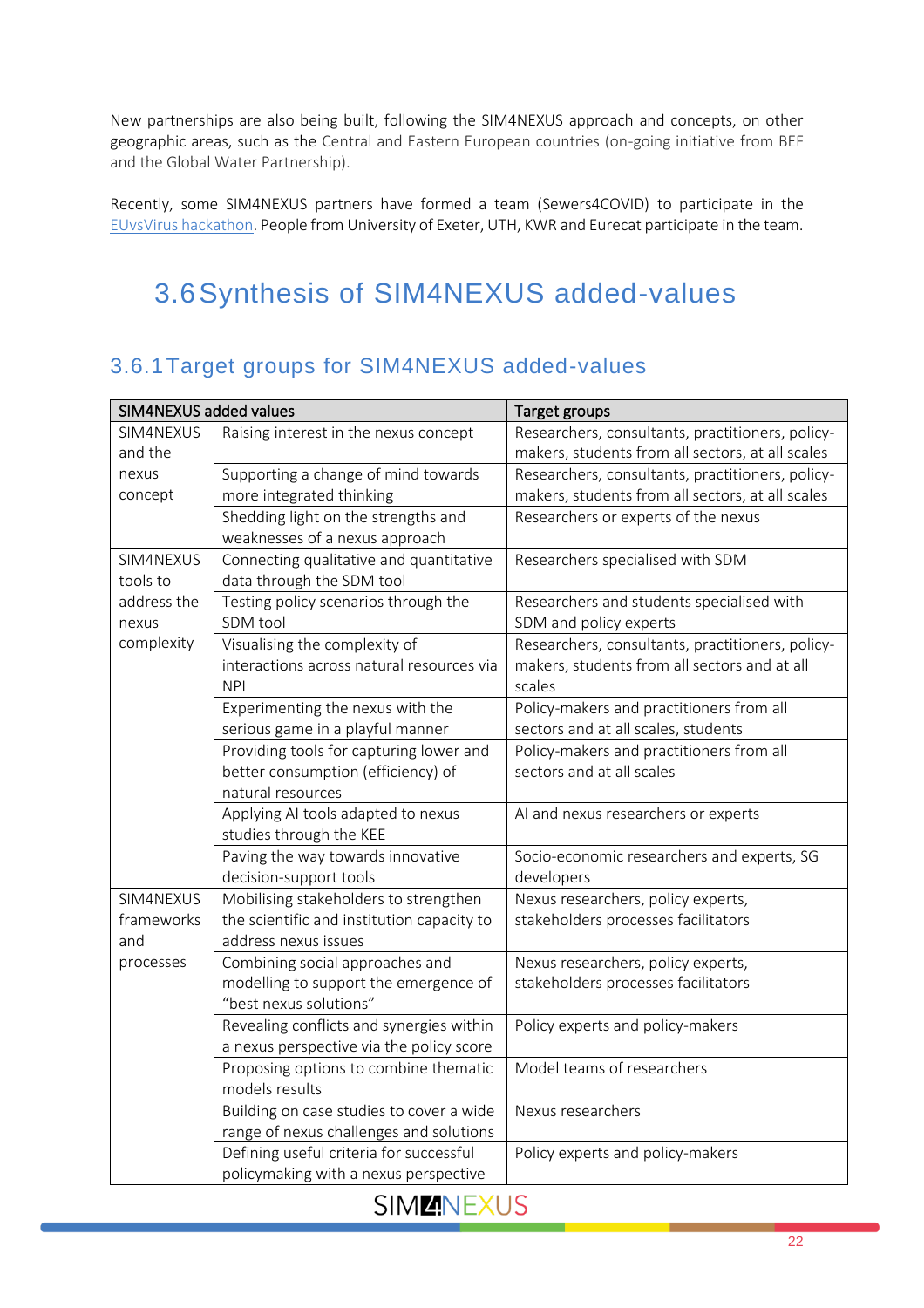| SIM4NEXUS added values |                                          | Target groups                                    |
|------------------------|------------------------------------------|--------------------------------------------------|
| SIM4NEXUS              | Producing datasets on a monthly          | Research community                               |
| knowledge              | timestep up to 2050 for 12 case studies, |                                                  |
|                        | for 5 nexus domains                      |                                                  |
|                        | Identifying gaps in the understanding of | Nexus community                                  |
|                        | the nexus                                |                                                  |
|                        | Illustrating land-use changes as a major | Researchers, consultants, practitioners, policy- |
|                        | factor of climate change                 | makers from all sectors and at all scales        |
| SIM4NEXUS              | Establishing links between stakeholders  | Researchers, consultants, practitioners, policy- |
| new                    | from different sectors                   | makers from all sectors and at all scales        |
| partnerships           | Contributing to the creation of a        | Nexus community                                  |
|                        | network of nexus researchers             |                                                  |

The analysis of this table leads to the identification of 4 target groups for SIM4NEXUS legacy (a) the research community; (b) public decision makers and stakeholders contributing to policy making development and implementation at different scales; (c) teachers and students; (d) representatives from the private sectors.

### <span id="page-22-0"></span>3.6.2Follow-up steps for SIM4NEXUS added-values

| SIM4NEXUS added values |                                           | <b>After SIM4NEXUS</b>                         |
|------------------------|-------------------------------------------|------------------------------------------------|
| SIM4NEXUS              | Raising interest in the nexus concept     | Keep promoting the nexus concept in future     |
| and the                |                                           | work and communications                        |
| nexus                  | Supporting a change of mind towards       | Continue addressing other sectors in your      |
| concept                | more integrated thinking                  | communications and taking into account the     |
|                        |                                           | other sectors in your own field of expertise   |
|                        | Shedding light on the strengths and       | Identify the range of questions that remain to |
|                        | weaknesses of a nexus approach            | be tackled to push forward the nexus concept   |
| SIM4NEXUS              | Connecting qualitative and quantitative   | Build upon SIM4NEXUS SDMs to address new       |
| tools to               | data through the SDM tool                 | nexus challenges and cover new regions and     |
| address the            |                                           | countries                                      |
| nexus                  | Testing policy scenarios through the      | Improve the socio-economic dimension to        |
| complexity             | SDM tool                                  | meet the needs of policy-makers                |
|                        | Visualising the complexity of             | Replicate the visuals of the Global and Greek  |
|                        | interactions across natural resources via | case study for the other 10 case studies       |
|                        | <b>NPI</b>                                |                                                |
|                        | Experimenting the nexus with the          | Investigate how the SIM4NEXUS serious game     |
|                        | serious game in a playful manner          | supports policy development                    |
|                        | Providing tools for capturing lower and   | Clarify when, how, with whom to use the        |
|                        | better consumption (efficiency) of        | SIM4NEXUS tools in the policy development or   |
|                        | natural resources                         | assessment process.                            |
|                        | Applying AI tools adapted to nexus        | Use the SIM4NEXUS KEE in new research          |
|                        | studies through the KEE                   | projects or nexus-related initiatives          |
|                        | Paving the way towards innovative         | Strengthen the socio-economic dimension in     |
|                        | decision-support tools                    | the serious game to provide reliable impact    |
|                        |                                           | assessments of policy choices                  |
|                        |                                           |                                                |
|                        |                                           |                                                |
|                        |                                           |                                                |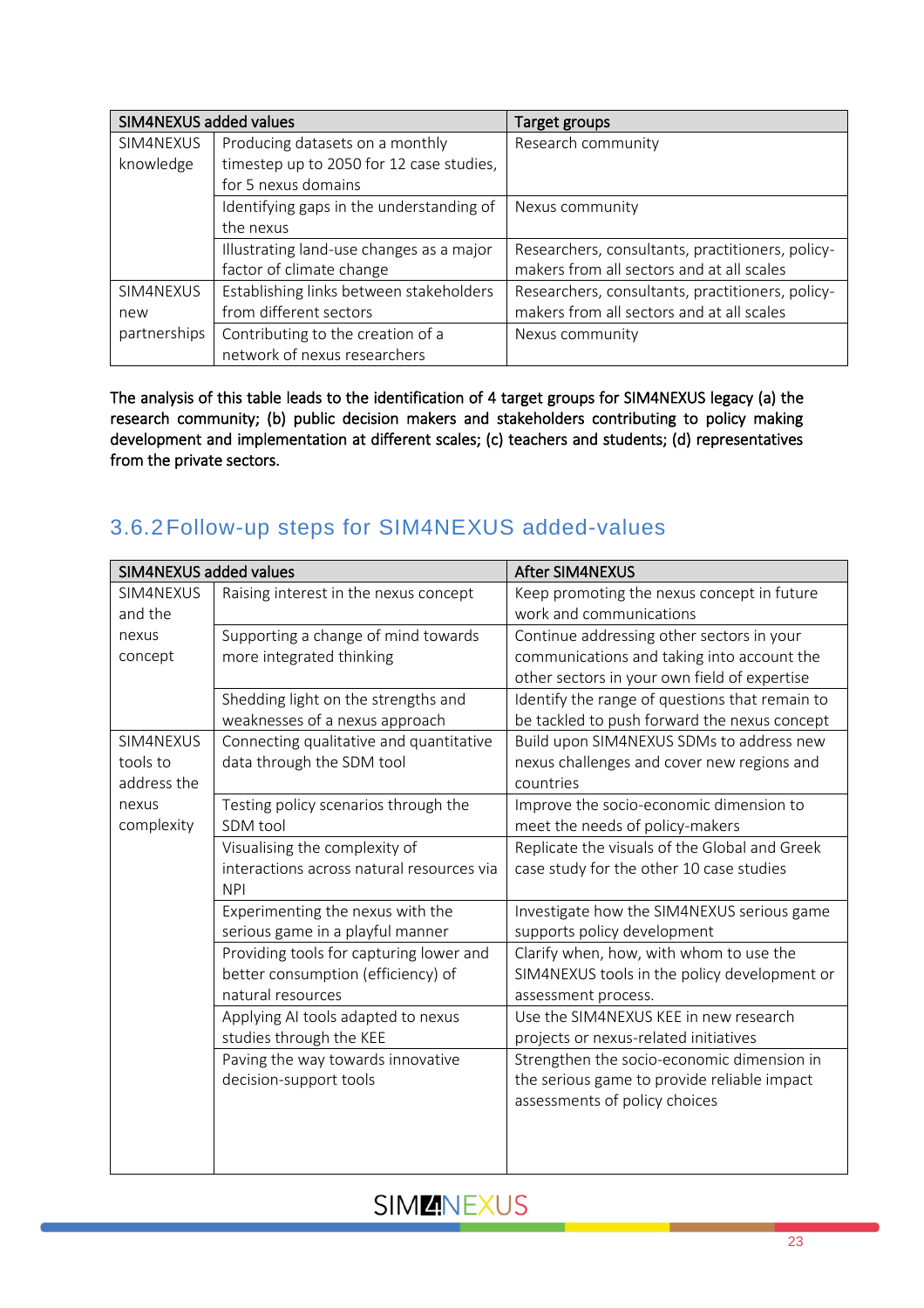| SIM4NEXUS added values |                                            | <b>After SIM4NEXUS</b>                          |
|------------------------|--------------------------------------------|-------------------------------------------------|
| SIM4NEXUS              | Mobilising stakeholders to strengthen      | Disseminate the naming convention and the       |
| frameworks             | the scientific and institution capacity to | case study development framework                |
| and                    | address nexus issues                       |                                                 |
| processes              | Combining social approaches and            | Draw good practices in using the science-policy |
|                        | modelling to support the emergence of      | interface to support the identification of best |
|                        | "best nexus solutions"                     | nexus solutions                                 |
|                        | Revealing conflicts and synergies within   | Advertise Nilsson's scoring for policy          |
|                        | a nexus perspective via the policy score   | assessment with a nexus perspective             |
|                        | Proposing options to combine thematic      | Capitalise lessons learnt and good practices in |
|                        | models results                             | model integration                               |
|                        | Building on case studies to cover a wide   | Contribute the 12 SIM4NEXUS case studies to     |
|                        | range of nexus challenges and solutions    | European or worldwide collections of nexus      |
|                        |                                            | related case studies                            |
|                        | Defining useful criteria for successful    | Try out the criteria in other interdisciplinary |
|                        | policymaking with a nexus perspective      | projects                                        |
|                        |                                            |                                                 |
| SIM4NEXUS              | Producing datasets on a monthly            | Share the datasets in publicly accessible       |
| knowledge              | timestep up to 2050 for 12 case studies,   | platforms                                       |
|                        | for 5 nexus domains                        |                                                 |
|                        | Identifying gaps in the understanding of   | Ensure the gaps are addressed by the nexus      |
|                        | the nexus                                  | community                                       |
|                        | Illustrating land-use changes as a major   | Translate research results into policy measures |
|                        | factor of climate change                   |                                                 |
| SIM4NEXUS              | Establishing links between stakeholders    | Assess the long-term effects of cross-sectoral  |
| new                    | from different sectors                     | dialogue on work organisations and              |
| partnerships           |                                            | governance                                      |
|                        | Contributing to the creation of a          | Continue activities within the Nexus Projects   |
|                        | network of nexus researchers               | Cluster                                         |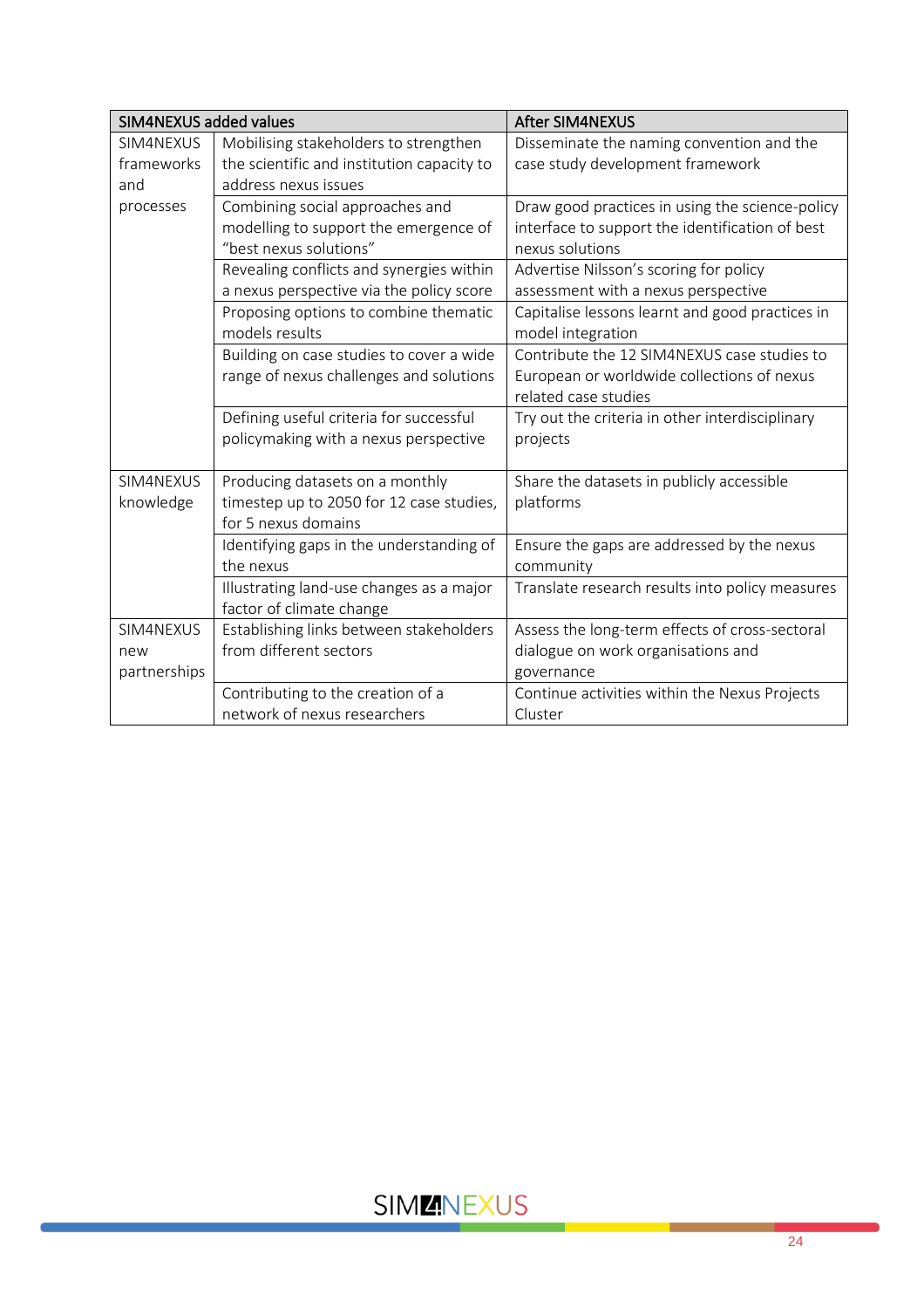# <span id="page-24-0"></span>4 Giving shape to SIM4NEXUS Legacy

Efforts have been made by the SIM4NEXUS consortium for many months to "prepare for" the end of the project and to ensure the project's ideas, tools, results and partnerships established during the project continue to be used, live and be active after June 2020. The following paragraphs summarises some of the main features and focus of these activities.

We first describe how our target audiences have been engaged in our activities to ensure legacy of the project. We then demonstrate the impacts from the SIM4NEXUS project.

## <span id="page-24-1"></span>4.1How to target relevant audiences for SIM4NEXUS legacy?

SIM4NEXUS has mobilised, and has been in touch with, a wide range of stakeholders throughout the project implementation. In particular: (a) the research community beyond SIM4NEXUS, including via the role of the project in the Nexus [Project Cluster;](http://www.nexuscluster.eu/) (b) public decision makers and stakeholders contributing to policy making development and implementation at different scales; (c) teachers and students from universities/learning institutions; (d) some representatives from the private sectors,(depending on case studies and via work carried out by Strane as part of the development of the project exploitation strategy.

Note that the project, and the different products it has delivered, do not target the general public, citizens or consumers. Professionals from the urban sector (urban planners e.g.) or individual professionals (e.g. farmers) are also not a direct target group (while farmers' representatives are – as part of stakeholders mentioned above), although some of the messages and recommendations developed can be relevant to their sector.

### <span id="page-24-2"></span>4.1.1Projects partnerships & research communities

SIM4NEXUS has established many links and synergies with the research community to share knowledge and resources, including via the publication of research articles which list is presented in Deliverable D7.7 (to be finalised in June 2020).

#### SIM4NEXUS has influenced research teams both within the partners' organizations or in fellow institutions.

The project took advantage of the internal newsletters, poster sessions<sup>4</sup> or events organized by the partners organizations to add the nexus to the event 's agenda, to disseminate SIM4NEXUS results and to spark new initiatives. As an example:

• SIM4NEXUS was well represented during the International Conference '[Water Science for](https://www.wur.nl/en/show/International-Conference-Water-Science-for-Impact.htm)  [Impact](https://www.wur.nl/en/show/International-Conference-Water-Science-for-Impact.htm)', which was held at Campus of Wageningen University & Research on 16-18 October, 2018. The 'water-energy-food-ecosystem nexus' was one of the three themes of the conference. Five partners (WUR-LEI, UNEXE/SWW, PBL, DHI and UNESCO-IHE) attended and contributed to the event. Several presentations were made on policy coherence and the Nexus, on the results of the case study in South West UK and on the on-going work on System

<sup>4</sup> See for instance from WUR-LEI : [https://www.SIM4NEXUS.eu/userfiles/Deliverables/Poster%20Linderhof%20-](https://www.sim4nexus.eu/userfiles/Deliverables/Poster%20Linderhof%20-%20How%20to%20achieve%20a%20low-carbon%20economy%20for%20the%20NL-final.pdf) [%20How%20to%20achieve%20a%20low-carbon%20economy%20for%20the%20NL-final.pdf](https://www.sim4nexus.eu/userfiles/Deliverables/Poster%20Linderhof%20-%20How%20to%20achieve%20a%20low-carbon%20economy%20for%20the%20NL-final.pdf)

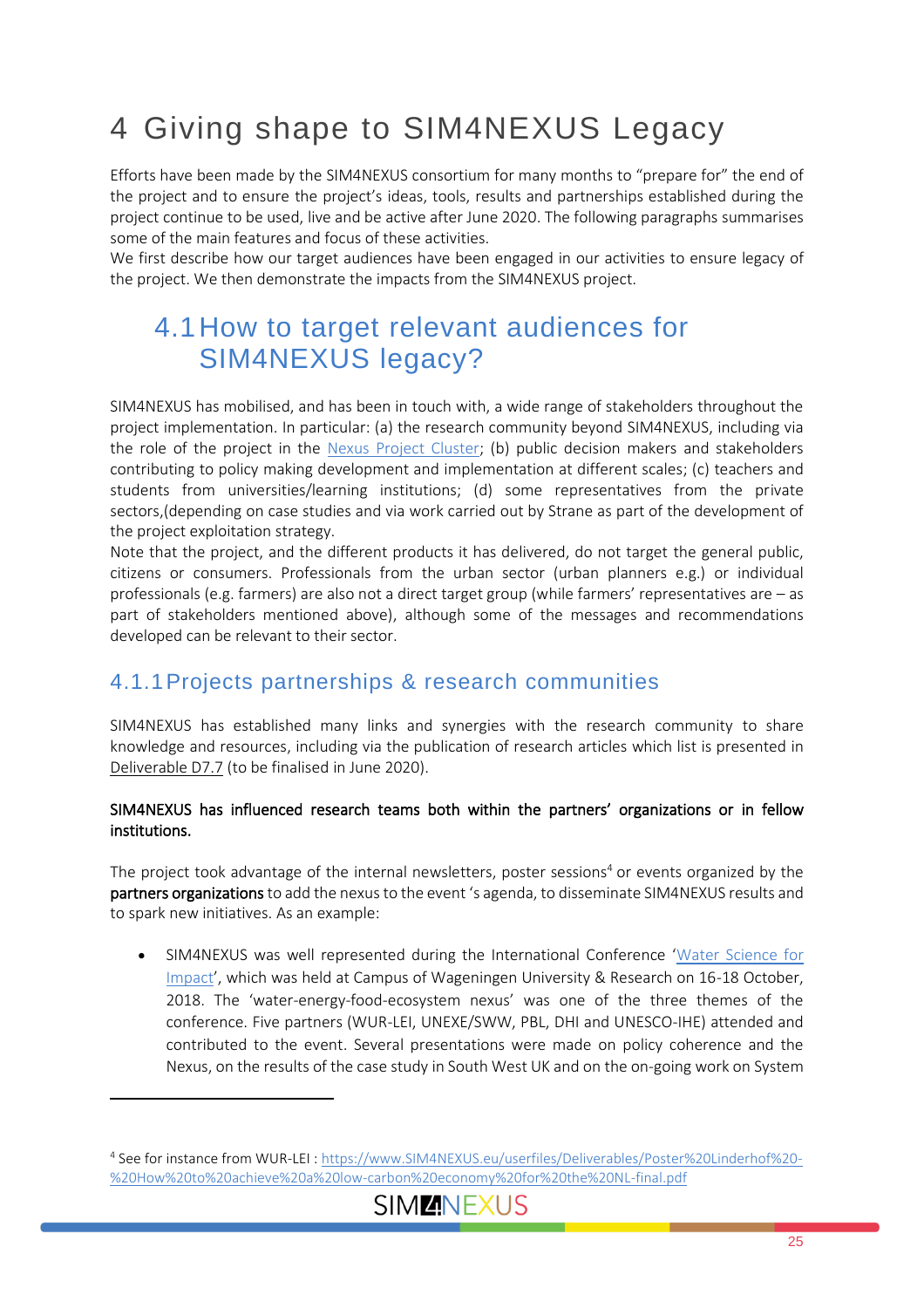Dynamics Modelling. SIM4NEXUS had also its own session entitled 'Policy coherence and the nexus concept; learning from Serious Games'.

SIM4NEXUS did join existing projects Clusters, platforms or teams such as :

- The nexus Network and its conference [Sustainability in turbulent times.](https://thenexusnetwork.org/sustainability-in-turbulent-times-conference-a-huge-success/)
- The Joint Research Center (JRC)'s WEFE project (Water-Energy-Food-Ecosystems Nexus: Analysing solutions for securing supply). The goal of the JRC WEFE nexus project to help the design and implementation of European policies that are dependent on water in order to identify areas for EU policy convergence, coordination and integration. By combining expertise and data from across the JRC, the WEFE-Nexus project provides support to several Commission DGs, informing cross-sectoral policymaking on how to improve the resilience of water-using sectors such as energy, agriculture and ecosystems. A joint workshop associating SIM4NEXUS and the JRC WEFE nexus was held in Ispra, associating staff members from JRC and different partners from SIM4NEXUS. The workshop stressed the importance of data sharing as a relevant topic for further collaboration.
- The [CRUNCH](https://www.water-energy-food.org/resources/resources-detail/project-crunch-climate-resilient-urban-nexus-choices-operationalising-the-food-water-energy-nexus/) project : Climate Resilient Urban nexus CHoices: operationalising the Food-Water-Energy nexus [2017-2021]
- The collaborative platfor[m climatechangemitigation.eu.](http://climatechangemitigation.eu/) The website aims to sum-up research and results of EU projects working on climate change mitigation. It supports development of low-emission pathways for reaching the goals of the Paris Agreement, including research on low-emission technology development and diffusion, policy making and governance, as well as institutional aspects of adopting low-emission solutions. This portal is an initiative from the current Dialogue on European Decarbonisation Strategies [\(DEEDS\)](https://deeds.eu/).
- [ICT4Water](https://www.ict4water.eu/) (Gabriel Anzaldi (Eurecat) and Lydia Vamvakeridou (KWR/UNEXE) are part of the management team). SIM4NEXUS partners participated in its annual events, SIM4NEXUS been identified as a front-runner and initiative falling within the planned activities of this cluster. SIM4NEXUS discussed steps towards the development of cross-domain data sharing mechanisms for the water-energy-food-land-climate Nexus. SIM4NEXUS Partners offered to lead several groups such as Action Group on Data Sharing (WUR-LEI and UTH) or Action Group on Interoperability and Standardisation (Eurecat).
- [Water4Cities:](http://www.water4cities.eu/) Holistic Surface Water and Groundwater Management for Sustainable Cities
- The Energy Consultants Centres Network [\(EKIS\)](https://www.iea.org/policies/1432-energy-consulting-and-information-centres-network)

SIM4NEXUS Partners are also members of the External Advisory Boards of other Nexus-related initiatives such a[s MAGIC](https://magic-nexus.eu/) (Floor Brouwer, WUR-LEI) or [Future Earth](https://futureearth.org/networks/knowledge-action-networks/water-energy-food-nexus/) (Chrysi Laspidou, UTH).

New partnerships or collaborations have also stemmed from SIM4NEXUS, such as the joint DHI / UNEXE PhD proposals on machine learning and AI tools.

#### <span id="page-25-0"></span>4.1.2Communities of practitioners & economic sectors

Central to the SIM4NEXUS approach was the engagement of communities to ensure sustainable interest and demand in the different outputs the project was developing and delivered. A wide range of stakeholders participated in the mobilisation activities developed in the 12 case studies, the complete list of stakeholders involved is available in Deliverable D5.5.

Although rather marginally in terms of total number of persons, SIM4NEXUS managed to engage stakeholders that are rarely associated in nexus studies – or who do not feel concerned by nexus issues though they are crossing over all 5 nexus domains. As example : the banking sector; insurance companies; representatives of the tourism sector; landscape architects and designers.

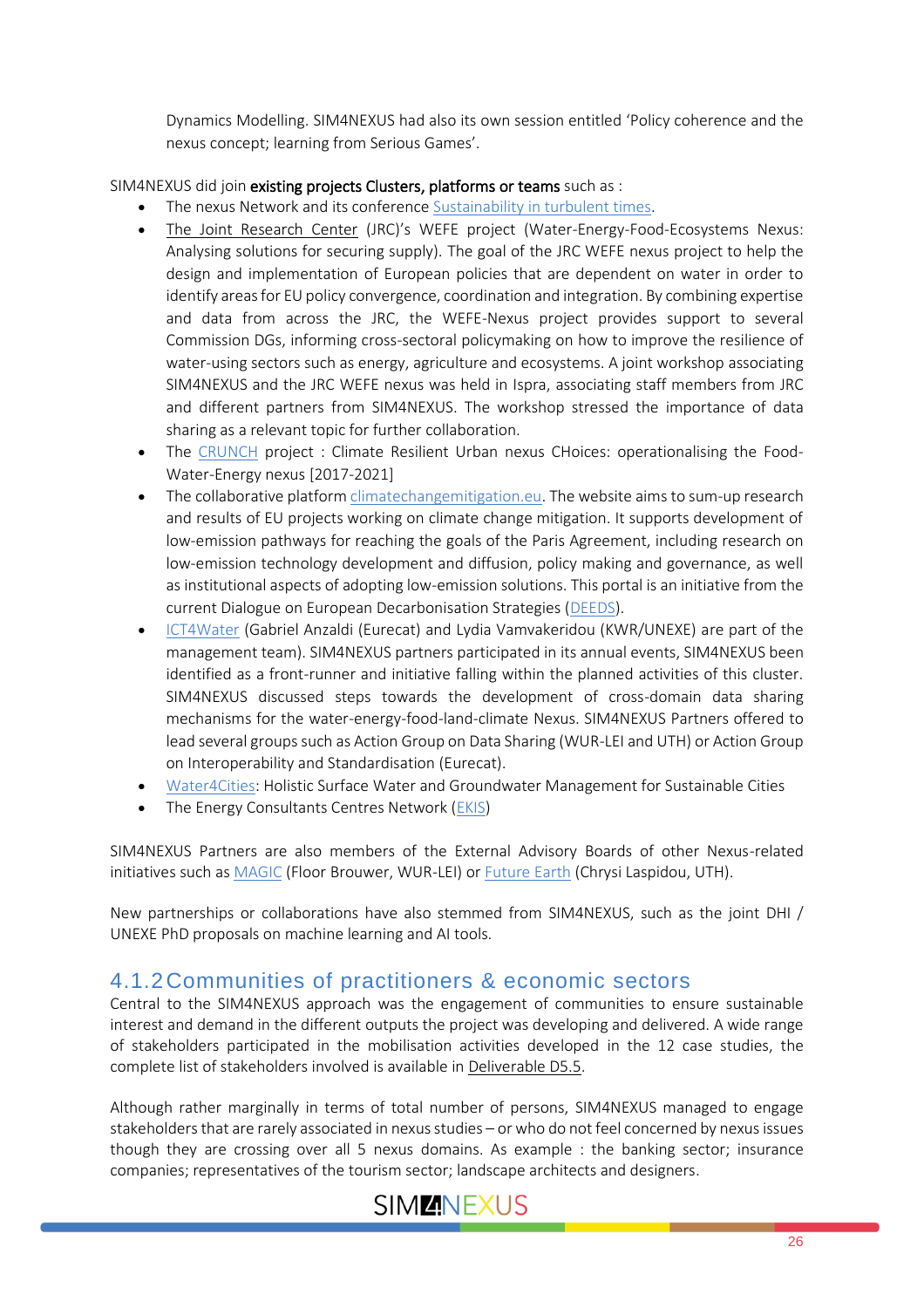The longevity of the relations built during SIM4NEXUS among stakeholders will be assessed by KPI n°5 before the project ends.

### <span id="page-26-0"></span>4.1.3Students and young professionals

Enhancing the nexus literacy of future professionals has been central to the philosophy of SIM4NEXUS since the start of the project.

SIM4NEXUS has organized summer schools to teach about the Nexus. And preliminary versions of the Serious Game had also been tested with different groups of students in different countries.

- IHE-Delft organized a Summer Course '[Sustainable development in the water-energy-food](https://www.un-ihe.org/summer-course-sustainable-development-water-energy-food-nexus)  [nexus](https://www.un-ihe.org/summer-course-sustainable-development-water-energy-food-nexus)' in 2019. The objective of the course was to be able to identify how nexus science and systems thinking is useful in everyday professional activities. The 25 students attending (25 in total) showed interest in the national and regional case studies that address global societal challenges.
- IHE-Delft also played the Serious Game at IMT [Atlantique](https://www.imt-atlantique.fr/en) (France), as part of a the Masters' program.
- BEF-Latvia organized 2 Serious Game testing with university students in Latvia and Lithuania
- The Free University VU Amsterdam held a Summer School 'Food and Water Security: Challenges and Innovations', for Advanced Bachelor and Master students. WUR-LEI organized a 4 hours' session entitled 'Understanding interactions between water, energy, land and food resources (SIM4NEXUS Serious Game)'. The course material included a detailed introduction to the game with a guide to familiarize with the game environment and content, and guiding questions to explore and play the game. The Serious Game for Greece clearly shows the challenge of climate mitigation for 2030 and beyond. Some groups were able to considerably improve the nexus Health related to climate dimension. It was observed water and land policies may require efforts early on. This gives proof of evidence that targeted policies (e.g. land and water) are essential to reach a high nexus health score.
- Strane organized different serious game test sessions in France with students as well as professionals from the industry (in relation to their activities on the exploitation strategy). Feedbacks and outputs from these training sessions are detailed in the Deliverable D6.5.
- Additional training sessions with students using the Serious Game are being organized in France, Germany and Switzerland (ACTeon).

Master students or PhD students involved with SIM4NEXUS research activities participated to the dissemination of SIM4NEXUS results in their Universities while presenting their thesis. This includes Universities which are not members of the consortium, such as VU University Amsterdam. A number of lectures on the nexus where also organized by SIM4NEXUS Partners and more are planned in the coming years. The various examples from SIM4NEXUS (be it the knowledge from the case studies' territories or the project's tools) are used by the partners involved with education and teaching, especially for MSc level.

### <span id="page-26-1"></span>4.1.4Bringing institutions and decision makers on board

Experts from local authorities, regional services, national administration… were involved in the different stakeholder mobilisation events organised in the different case studies (apart for the European and Global case studies that did follow a different process).

SIM4NEXUS did attend the "[Local Mayors and Communities Exhibition](https://www.salondesmaires.com/)" in 2019 to showcase the Serious Game. These 3 days clearly showed the increasing popularity from all type of audience for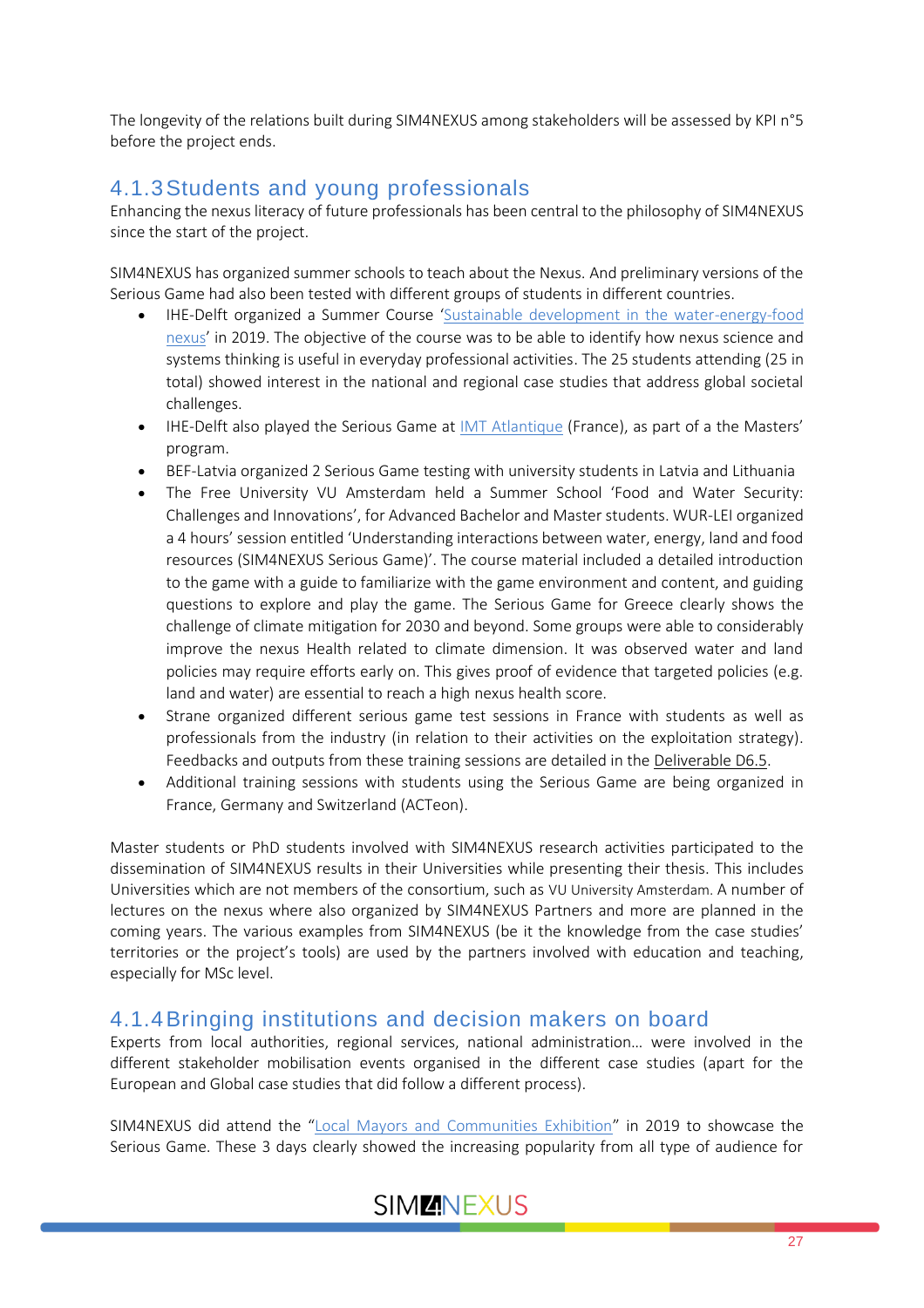serious gaming. Feedbacks from the visitors and participants (NGO, industrials, some public bodies) had been very encouraging and sparked the nexus Business Groups facilitated by Strane.

## <span id="page-27-0"></span>4.2Which impacts – tangible or expected?

The following paragraphs capture some of the key impacts of the SIM4NEXUS project – some having already materialized while other are only now becoming visible. The impacts are organized according to the PLACARD framework, from "soft legacy" inspiration (4.2.1), to embeddedness (4.2.2) and "hard legacy" institutionalization (4.2.3).

### <span id="page-27-1"></span>4.2.1Providing inspiration

#### 4.2.1.1 To stakeholders

Each 12 case studies of SIM4NEXUS organized workshops with selected stakeholders to contribute to the project's development. These workshops were an opportunity to **raise people's awareness** on the nexus issues on their territories and the dependencies across natural resources and economic sectors.

The trainings that are now planned under the Exploitation activities will continue the work and draw attention to the synergies and trade-offs among sectoral policies. Note that this first awareness raising on the issues and challenges of the nexus did not deliver (yet) specific requests for research and consultancy support for addressing the nexus in relation to the strategies and policies they have responsibility for.

#### 4.2.1.2 To policy-makers and policy-advocates

SIM4NEXUS has also published 5 Policy Briefs (as of March 2020) to raise awareness on the nexus issues and sustainable solutions among policy makers at European level.

- 1. [COHERENCE IN EU POLICY ON WATER, LAND, ENERGY, FOOD AND CLIMATE](https://www.sim4nexus.eu/userfiles/Deliverables/SIM4NEXUS%20Policy%20Brief%201_%20Final-28August2017.pdf) (Munaretto, 2017)
- 2. [POLICY COHERENCE OF THE EU COMMON AGRICULTURAL POLICY](https://www.sim4nexus.eu/userfiles/Deliverables/S4N_briefing_cap.pdf) WITHIN THE nexus [BETWEEN WATER, ENERGY, LAND, FOOD AND CLIMATE DEPENDS ON POLICY](https://www.sim4nexus.eu/userfiles/Deliverables/S4N_briefing_cap.pdf)  [IMPLEMENTATION](https://www.sim4nexus.eu/userfiles/Deliverables/S4N_briefing_cap.pdf) (Witmer, 2019)
- 3. [IMPLEMENTATION OF EU WATER POLICIES MAY BENEFIT FROM SYNERGIES WITHIN THE](https://www.sim4nexus.eu/userfiles/Deliverables/S4N_briefing_wfd.pdf) nexus [BETWEEN WATER,ENERGY, LAND, FOOD AND CLIMATE](https://www.sim4nexus.eu/userfiles/Deliverables/S4N_briefing_wfd.pdf) (Witmer, 2019)
- 4. SIM4NEXUS [8 POLICY COHERENCE RECOMMENDATIONS TO THE EUROPEAN GREEN DEAL](https://www.sim4nexus.eu/userfiles/Green_Deal_policy_brief.pdf) (Witmer, 2020)
- 5. [LANDSCAPE RESTORATION TO MITIGATE AND ADAPT TO CLIMATE CHANGE](https://www.sim4nexus.eu/userfiles/Landscape_restoration_policy_bri.pdf) (Pokorny, 2020)

Other policy briefs are planned before the project ends to translate the SIM4NEXUS results.

#### 4.2.1.3 To the research community

SIM4NEXUS inspired also other researchers and practitioners through the broadcasting of its results and approaches via established international or national arenas. Here are a few examples.

Bringing the nexus to the Water community

• SIM4NEXUS partners attended th[e EU Water conference](https://ec.europa.eu/info/events/eu-water-conference-2018_en) in Vienna on 20-21 September, 2018. At the event, there was a specific session on agriculture, and the European Commission's post-2020 CAP proposal raised a number of discussion questions with the public. Water utilities raised their concerns on increased agricultural pollution of drinking water sources and the additional costs for treatment before drinking, as well as on the gap of implementing the polluter-pays-principle. SIM4NEXUS partner Fresh Thoughts provided input into a back-to-

### SIM**ENEXUS**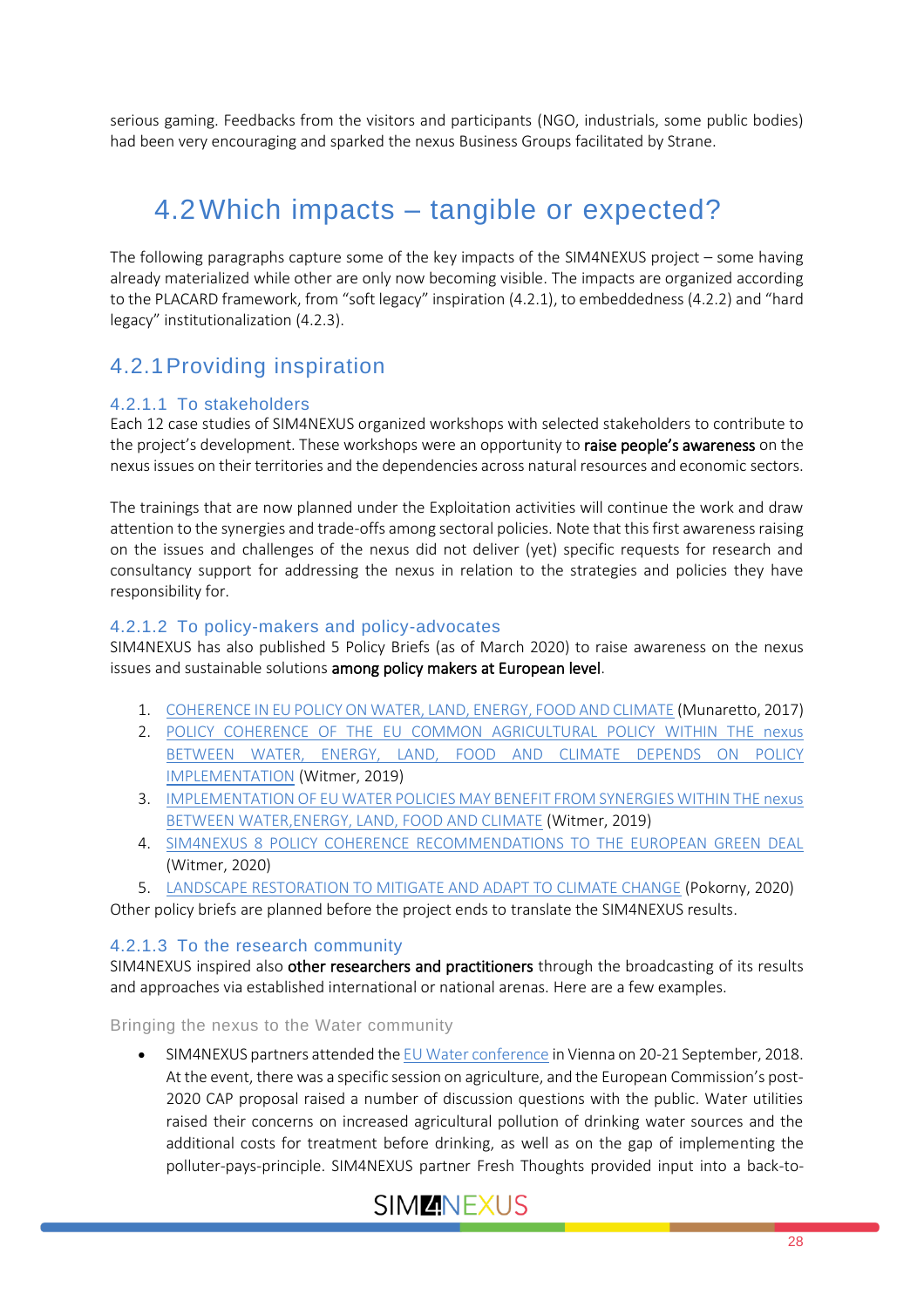back NGO workshop, to identify synergies and conflicts between the CAP in the present 2014- 2020 period and the WFD implementation, as well as to improve coherence between the policies in the post-2020 period.

- SIM4NEXUS participated in [Water Innovation Europe](https://waterinnovationeurope.eu/post-event-material-s) (WIE) editions, each time offering speeches (University of Exeter presenting the Serious Game to 50 persons), attending group discussions (to discuss the outline of a policy brief on the water-energy-food nexus) or moderating panel discussions ('Interlinkages between water and energy services' moderated by WUR-LEI, with panelists from the IEA International Energy Agency, AMS-Institute and ENGIE Laborelec. It is an important platform for knowledge and business partners to meet and share innovations in the water sector.
- SIM4Nexus demonstrated the first version of the Greek Serious Game at the [International](https://www.amsterdamiww.com/)  [Water Week](https://www.amsterdamiww.com/) in Amsterdam (sept. 2019)
- SIM4NEXUS is involved in the nexus Working Group since June 2016 and participates to the [Water Knowledge Europe](https://events.b2match.com/e/wke2019) events to discuss the WEF nexus in a circular and a low-carbon economy.

SIM4NEXUS was also present at :

- The [Budapest Water Summit,](http://www.sie-see.org/en/calendar/budapest-water-summit-2019-2/) organized by the International Secretariat for Water and Solidarity Water Europe;
- The International Workshop : [Digital Water and Nature based solutions](http://www.liferewat.eu/news/107-10-09-18-workshop-internazionale-digital-water-and-nature-based-solutions.html) of the LIFE REWAT project;
- The [European Water Tech Week,](https://wateralliance.nl/en/)
- The [EIP Water conference 2019,](https://www.eip-water.eu/eu-water-innovation-conference-2019-0) including a presentation by Maria Witmer (PBL) on the European Green Deal and the Nexus.
- The [Waterwise](https://waterwise.org.uk/conference/) conferences.

Finally, SIM4NEXUS Partners are involved in Water-related projects where they can bring the nexus knowledge : e.g. Fresh Thoughts is a member of the External Advisory Board of the H2020 project [LOTUS-India](https://www.lotus-india.eu/index.php/project/) and task leader in the DRyVER project on water scarcity in river networks. Knowledge from SIM4NEXUS will also be valued through two contracts with the European Commission DG ENV, namely the European Innovation Partnership on Water, and the Support to International water cooperation. The nexus science and the Serious Game developed within SIM4NEXUS will be shared through the [watershare](https://www.watershare.eu/) network, led by KWR, dedicated to developing knowledge and science-based tools for addressing water challenges.

#### Bringing the nexus to the Climate community

• SIM4NEXUS was present at the COP23 in Bonn (2017) and contributed to the [COP24 in](https://enb.iisd.org/climate/cop24/enbots/#event-2)  [Katowice](https://enb.iisd.org/climate/cop24/enbots/#event-2) (2018) by hosting the session in UNFCCC Pavilion "The Paris Agreement and the nexus of Water, Energy and Food: Policy Coherence and Serious Games". WUR-LEI introduced 'A nexus approach for climate action', UTH gave a speech on 'Nexus policies through serious games' and UNU-EHS presented 'Sustainable Development Goals and global environmental change'. Some 40 participants were very much interested to learn about the process of implementing case studies, and the participants expressed great interest in the game part of the Nexus. SIM4NEXUS also organized a side-event in the EU Pavilion titled 'Climate action, land and the Nexus'. Some 30 people participated and we received compliments regarding the stakeholder interaction we launched at the start of the project.

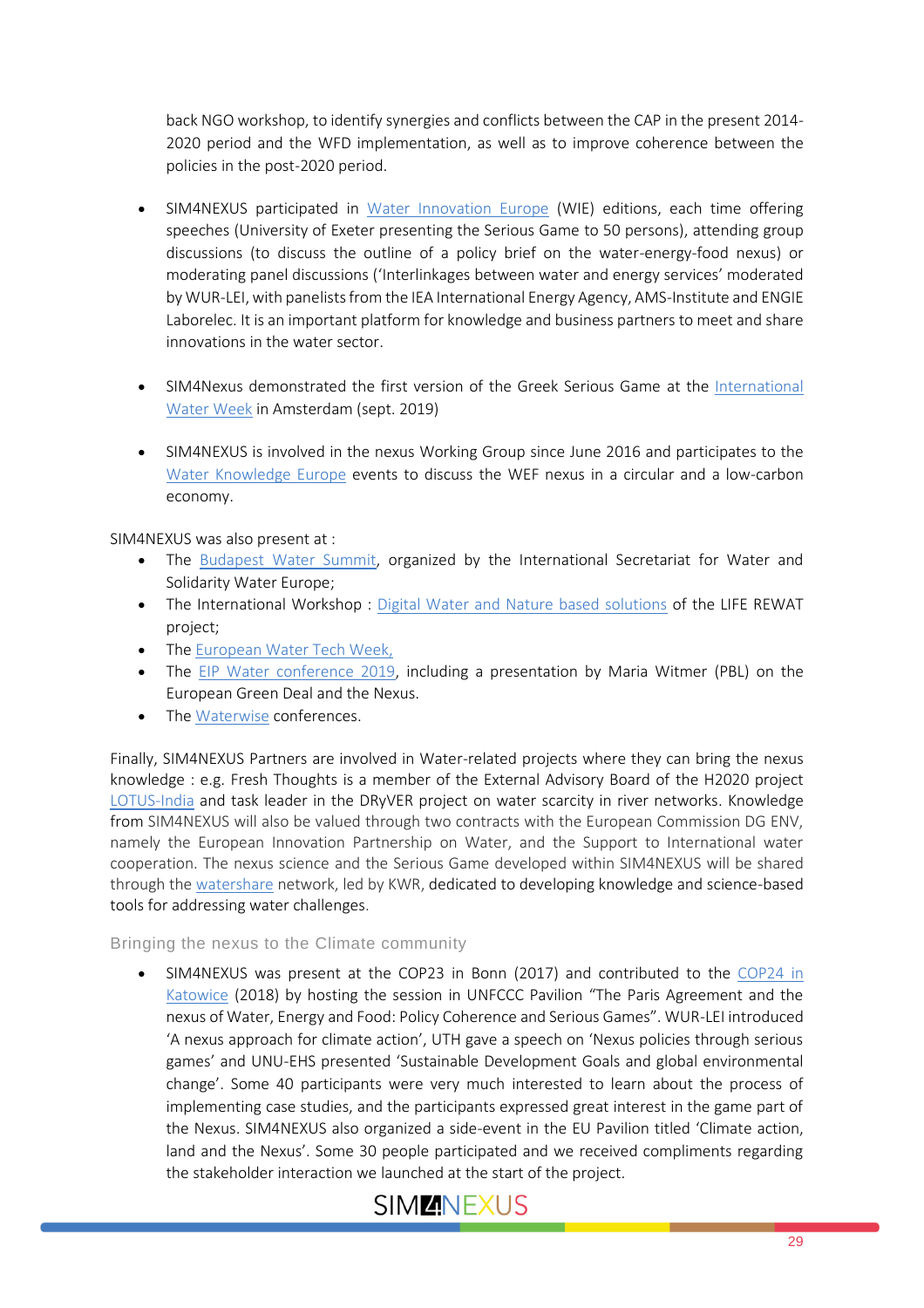- SIM4NEXUS attended [ECCA2019,](https://www.ecca2019.eu/) the European Climate Adaptation Conference, held in Lisbon, 28-30 May 2019. Partner WUR-LEI presented 'The nexus concept for a resource efficient Europe; co-benefits of climate mitigation and adaptation measures'. Lessons-learnt from the conference were shared with the SIM4NEXUS consortium regarding recent results on the development and application of new approaches for serious gaming, decision-support tools, products and services for climate adaptation, including their relevance and efficacy in supporting learning, raising awareness and promoting action.
- SIM4NEXUS Partners are involved in Climate-related projects where they can bring the nexus knowledge: e.g. Fresh Thoughts is a member of the External Advisory Board of the ERA4CS project **INNOVA**.

#### Bringing the nexus to the Energy community

• SIM4NEXUS participated in the meeting of the Energy Modelling Platform for Europe 2018 [\(EMP-E 2018\)](http://www.energymodellingplatform.eu/home-emp-e-2018.html): "Modelling clean energy pathways". It contributed to the session on 'Integrated modelling of energy and resource efficiency' and presented 'The nexus concept for a resource efficient Europe: challenges for energy modelling'.

#### Bringing the nexus to the Food community

- SIM4NEXUS was invited a[t FACCE SURPLUS](https://projects.au.dk/faccesurplus/) (sustainable and resilient agriculture for food and non-food systems) [workshop on valorization](https://projects.au.dk/faccesurplus/currently/news/nyhed/artikel/researchers-and-stakeholders-met-to-tackle-valorisation-challenges/) (2019). The participants discussed ways to use the scientific results, distinguishing between testing technologies (close to market), resilient solutions and proof-of-concept that remain to be tested for entering commercial marketing. SIM4NEXUS was presented as an example, introducing the Serious Game and contributing to the debate on the 'valley of death' (describing the gap between academic-based innovations and their commercial application in the marketplace).
- SIM4NEXUS Partners are involved with the [AgMIP initiative](https://agmip.org/) where improvements on the thematic models as well as the nexus approach are valued.

#### Bringing the nexus to the Land community

• SIM4NEXUS participated in the Advancing Earth and Space Science [\(AGU\)](https://www.agu.org/) events as well as the European Geoscience Union [\(EGU\)](https://www.egu.eu/) events.

The Exploitation phase of SIM4NEXUS will largely be dedicated to publications and scientific conferences to continue the dissemination of results towards the research community.

### <span id="page-29-0"></span>4.2.2Embedding the nexus into our research thinking and practice

#### 4.2.2.1 Internal trainings

Trainings for project partners on the nexus and on the use of the Serious Game have been organised by KWR, to ensure that they have the capacity to further use and disseminate the SIM4NEXUS tools. A first training session was held on April 23<sup>rd</sup> 2020 (Serious Game for Azerbaijan) and others are planned based on the Serious Games for Greece (May  $13<sup>th</sup>$ ) and Latvia.

The Exploitation strategy of SIM4NEXUS relies a lot on nexus trainings, using the serious game, to empower the local stakeholders.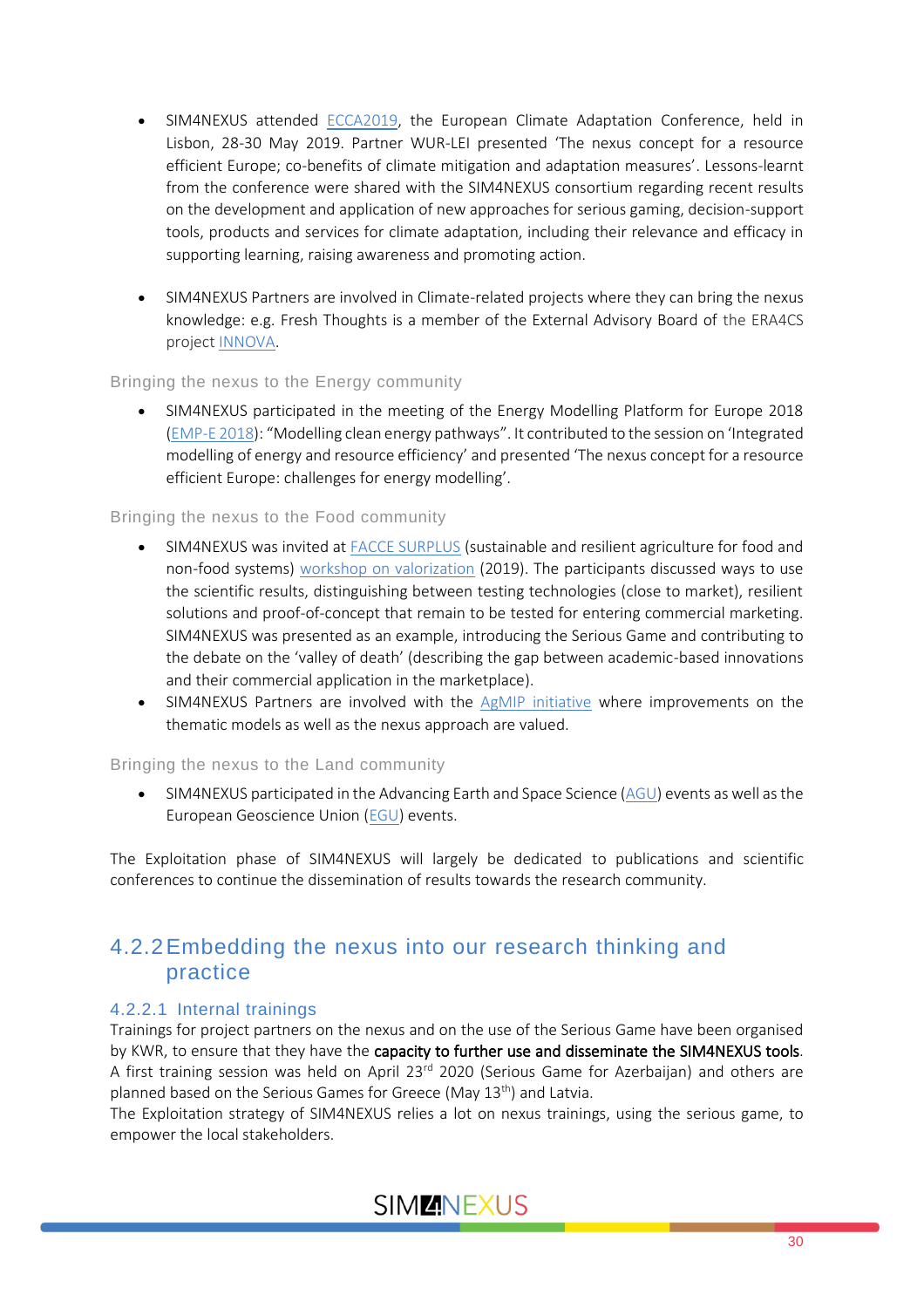#### 4.2.2.2 Modelling capacity

SIM4NEXUS has contributed to new developments in existing (thematic) models in addition to the development of the SDM. For instance, the OSeMOSYS model now includes Azerbaijan<sup>5</sup>, as a result from the case study activities led by KTH, and energy data from E3ME model on Azerbaijan could be included within OSeMOSYS as input. For what concerns the OSeMOSYS Global CLEWs model, the project also allowed the Land sector of the model to be improved. SIM4NEXUS has contributed to the improvement of the "2°C scenario" (scenario including the objectives from the Paris agreement to cap the rise of temperatures to a maximum of 2°C compared to pre-industrial levels) in the E3ME model. New datasets could also be integrated in the models: IMAGE-GLOBIO expanded its datasets on water quantity and water quality, for instance. The thematic mode[l MAgPIE evolved into its](https://www.geosci-model-dev-discuss.net/gmd-2018-295/gmd-2018-295.pdf)  [version 4](https://www.geosci-model-dev-discuss.net/gmd-2018-295/gmd-2018-295.pdf) thanks to SIM4NEXUS.

In addition, it has contributed to strengthening the modelling capacity of some partners, via a better understanding of how the other models are structured and can be connected. The facilitation of these discussions was established through the Global case study, which is the only case study requiring model runs from all thematic models.

Apart from thematic models, SIM4NEXUS also improved the visualisation tools at DHI, Eurecat and University of Exeter, which will benefit other research, education or consultancy activities.

#### 4.2.2.3 Data access / Data sharing

SIM4NEXUS data management has been established and updated i[n Deliverable D3.2.](https://www.sim4nexus.eu/userfiles/Deliverables/Deliverable_D3.2%20resubmission.pdf)

#### SIM4NEXUS-SPACE facilitates data access

SIM4NEXUS had to cope with several data challenges:

- Different data sources (local, national and continental) are used in our modelling tools and 12 case studies,
- Intellectual Property Rights (IPR) issues
- Delays of the release of public data
- Some components have insufficient level of integration and automation
- Available GIS technologies are not utilized to the full extent possible.

These challenges are referred to in SIM4Nexus Data Management Plan [\(Deliverable D4.7\)](https://www.sim4nexus.eu/userfiles/Deliverable_D4.7.pdf).

EPSILON has proposed a way to overcome and address these challenges by developing a new extended approach within SIM4NEXUS building upon, replacing, and enhancing the current technologies in the project. SIM4NEXUS-SPACE has the following objectives:

- Replace SIM4NEXUS input datasets with data from publicly available databases, including (a) Satellite data (e.g. COPERNICUS, Landsat) which have sufficient spatial and temporal resolution to cover the needs of SIM4NEXUS, (b) thematic data (e.g. COPERNICUS, EUROSTAT)
- Take advantage of state-of-the-art GIS technologies, standards, libraries and techniques, which allow (a) better utilization and processing of available datasets, (b) translate parameters into thematic layers, and (c) standardise data sharing through well-established data formats and protocols enabling integration with other GIS platforms.

- Automation of the process, and cross-validation of findings with current results in SIM4NEXUS. The development of SIM4NEXUS-SPACE sets the ground for new collaborations and applications, further details are provided through Deliverable D6.3 or the website : [https://sim4nexus-space.eu/.](https://sim4nexus-space.eu/) The database is accessible online and maintained by EPSILON Malta.

<sup>&</sup>lt;sup>5</sup> Scientific publication is still pending (submission planned in summer 2020)

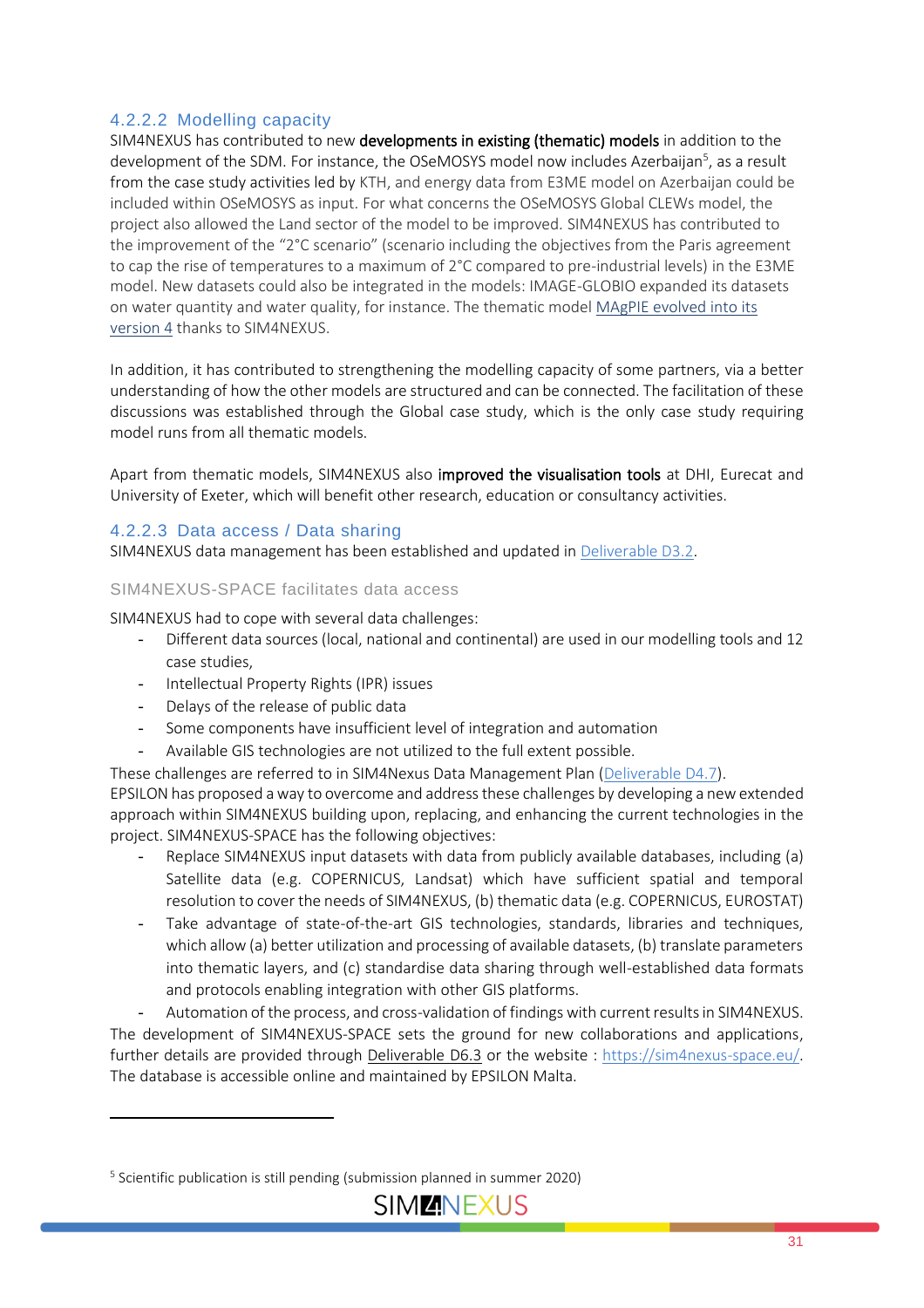#### Case studies published datasets

The Greek case study has published its data at the Mendeley data repository (the DOI is : [http://dx.doi.org/10.17632/9x7wn24rrp.1.](http://dx.doi.org/10.17632/9x7wn24rrp.1))

The project plans for the open access release of all data from SDM, and is seeking confirmation by consortium partners (at the time of writing).

#### SIM4NEXUS shares lessons learnt with DG CONNECT

SIM4NEXUS did attend the DG CONNECT workshop on creating a common European data space for environmental and climate-related data. Our data-related work in SIM4NEXUS and in the ICT4WATER cluster (lead by Floor Brouwer – WUR-LEI and Chrysi Laspidou – UTH) were shared during the morningsession of this workshop addressing the kind of data that are mostly needed by environmental innovators and the challenges faced when using this data. The workshop was well attended (around 60 participants) and will support the development of common European data spaces, available through the new Digital Europe Program.

Additional contacts with European Commission DGs are planned at the end of the project to present the wealth of results and products.

#### 4.2.2.4 Transferability / Replicability

A "water-energy-food nexus toolkit (WEF-Tools) to support sustainable and inclusive socio-economic development in water scarce regions" and funded by [DUPC2,](https://www.un-ihe.org/dupc) a cooperation between IHE Delft and the Dutch Ministry of Foreign Affairs, has been launched and is underway. As part of this project, some of the knowledge, experiences and expertise of SIM4NEXUS will be transferred to an African context, with case studies in the southern African region, and the Middle-East-North-Africa region. In some cases, work from SIM4NEXUS will be used as guidance and illustration to support WEF-Tools activities.

Other options to transfer or replicate SIM4NEXUS tools and frameworks are being investigated, such as follow-up research projects (applications on-going with PRIMA, COST or H2020 funding).

#### <span id="page-31-0"></span>4.2.3Bringing nexus results to policy making

Via its research activities, and thanks to the interactions established with policy making stakeholders at different scales, SIM4NEXUS has been able to bring the nexus concept, challenges and solutions in decision making in a few cases, contributing (even if in a very modest level) to the internalization of this concept in the thinking of some institutions.

#### 4.2.3.1 Development of policies

The development of the Regional Strategy for Adaptation to Climate Change (SRACC) of Sardinia (IT) was supported by SIM4NEXUS results

The Strategy activated an inclusive governance process based on a multi-sectoral approach and is a key factor in shaping the adaptation process. The development of the SRACC generated bidirectional synergies with the SIM4NEXUS Sardinian case study that provided models and processed data for indepth analyses at municipality level for some sectors strongly influenced by climate change. Indeed, the nexus approach applied in Sardinia allowed an analysis of the complex system dominated by interactions and feedbacks among the water, land, food, energy, and climate sector. In particular, the SRACC contains in-depth information on the hydrogeological structure and risks of the territory, the agricultural and forestry sectors, the inland water sector with implications of water governances for multiple sectors, such as agriculture, domestic and tourism. For the latter, and in particular inland water agricultural and forestry, the analyses of vulnerability and risk were carried out by University of Sassari and UN-IHE through their involvement in the SIM4NEXUS project, and by the Euro-Mediterranean Center on Climate Change which also developed the climatic analysis up to 2050. The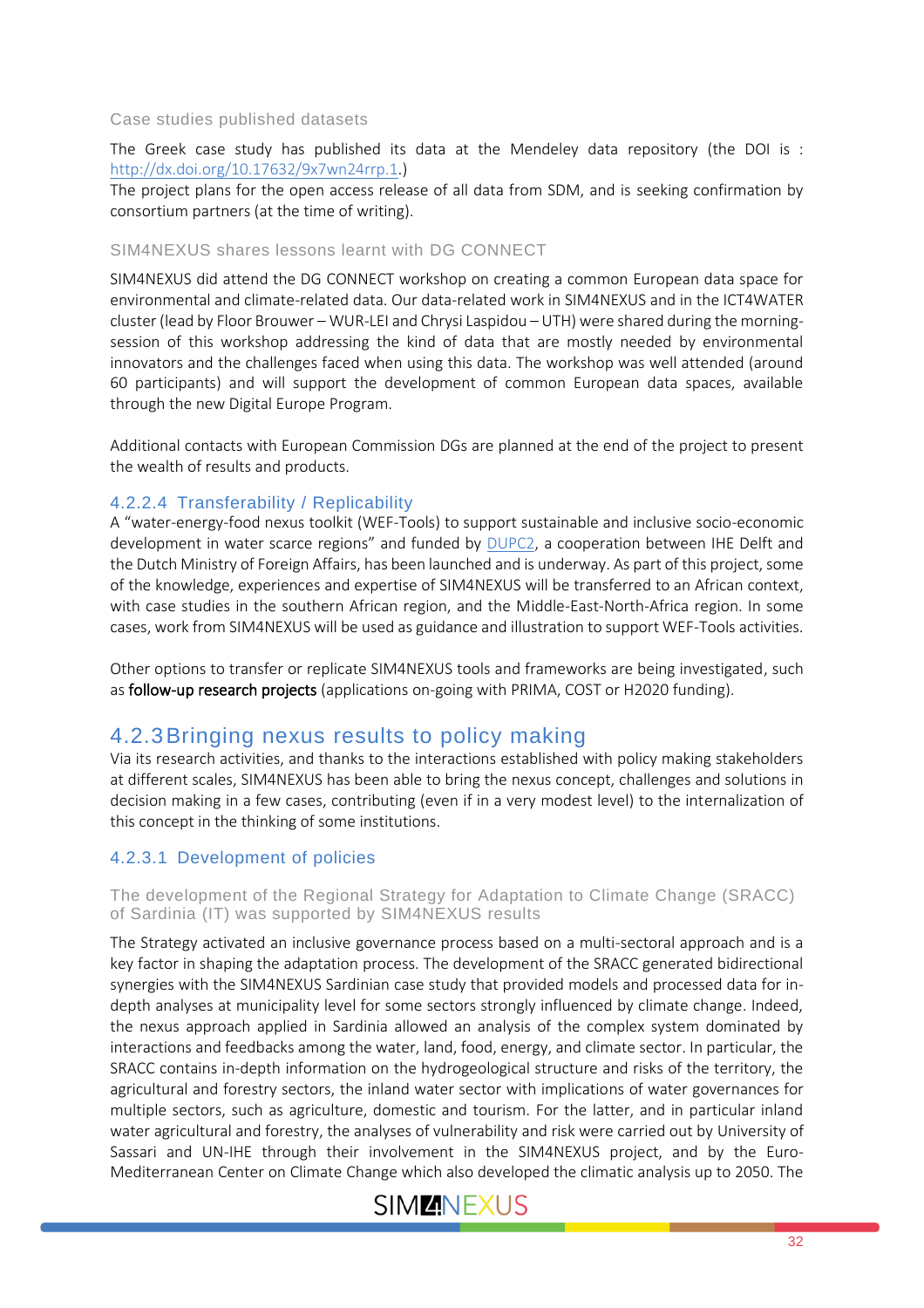collaboration with the development of the SRACC also opened new opportunities in terms of stakeholder involvement and interaction as well as an improved knowledge of the functioning and management of relevant sectors in Sardinia.

SIM4NEXUS results used to support the Regional County of South Bohemia (CZ)

SIM4NEXUS results on the role of land cover and vegetation in:

- carbon sequestration;
- damping of temperature extremes by evapotranspiration of water;

are used to support the Regional County of South Bohemia (Czech Republic). The contract is aimed at restoration of water regime in agriculture landscape and is based on collaboration between the counties of East Slovakia and South Bohemia/Czechia. Really effective impulse for the collaboration was the International meeting of stakeholders of the transboundary Germany – Czech R. – Slovakia case study, in May 2019 in High Tatra. The transboundary case study impact on regional policies is described further in <u>SIM4NEXUS 5<sup>th</sup> Policy Brief</u>.

Other case studies leaders are involved in on-going policy processes (WUR-LEI and PBL on biomass policy debates in the Netherlands, ACTeon on regional planning policy with Grand Est Region in France, etc.), though results have not yet been published.

#### 4.2.3.2 Contributing to further application of SIM4NEXUS products

To support further use of the tools and products delivered, including by seizing potential market opportunities, SIM4NEXUS partners (lead by Strane) have developed a dedicated SIM4NEXUS exploitation strategy (see upcoming Deliverable D6.3). This strategy focuses on 2 main items which are:

The serious game and its use for trainings on the nexus science and policy making

The SIM4Nexus Serious Game is freely accessible through the web : <https://seriousgame.sim4nexus.eu/sim4nexus-LoginPage.html>

Two countries can be played : Azerbaijan (the "easy" mode") and Greece (the "advanced" mode). As work is ongoing on the other case studies (Latvia, The Netherlands, South-West UK), the web-platform is maintained and regularly improved.

Some Partners have already developed training sessions based on the games : KWR organize[d a special](https://www.sim4nexus.eu/page.php?wert=News#collap298)  [session](https://www.sim4nexus.eu/page.php?wert=News#collap298) during the Dresden Nexus Conference (June 3-5, 2020) with a participation of 70 people.

Maintaining and updating the user interface, the KEE, the models and the databases (with possible interactions with the SIM4NEXUS-Space).

A visualisation tool for the rich databases of the Global case study has been developed and is made freely accessible through : [https://seriousgame.sim4nexus.eu/global/#](https://seriousgame.sim4nexus.eu/global/) This offers an easy way to understand the relations between the Nexus components based on real datasets and model outputs. The tool can be used by anyone interested in experimenting the Nexus. A guided tour allows the user to understand the figures and links displayed.

SIM4NEXUS-Space is under development with Epsilon-Malta in the lead.

The exploitation strategy that aims at reaching different communities of students, decision makers and stakeholders will be launched with a two years' trial period, with partners involved remaining open to opportunities that might emerge to exploit other products of the SIM4NEXUS project. The steering group of the Exploitation Strategy is composed of WUR LEI, KWR and UTH.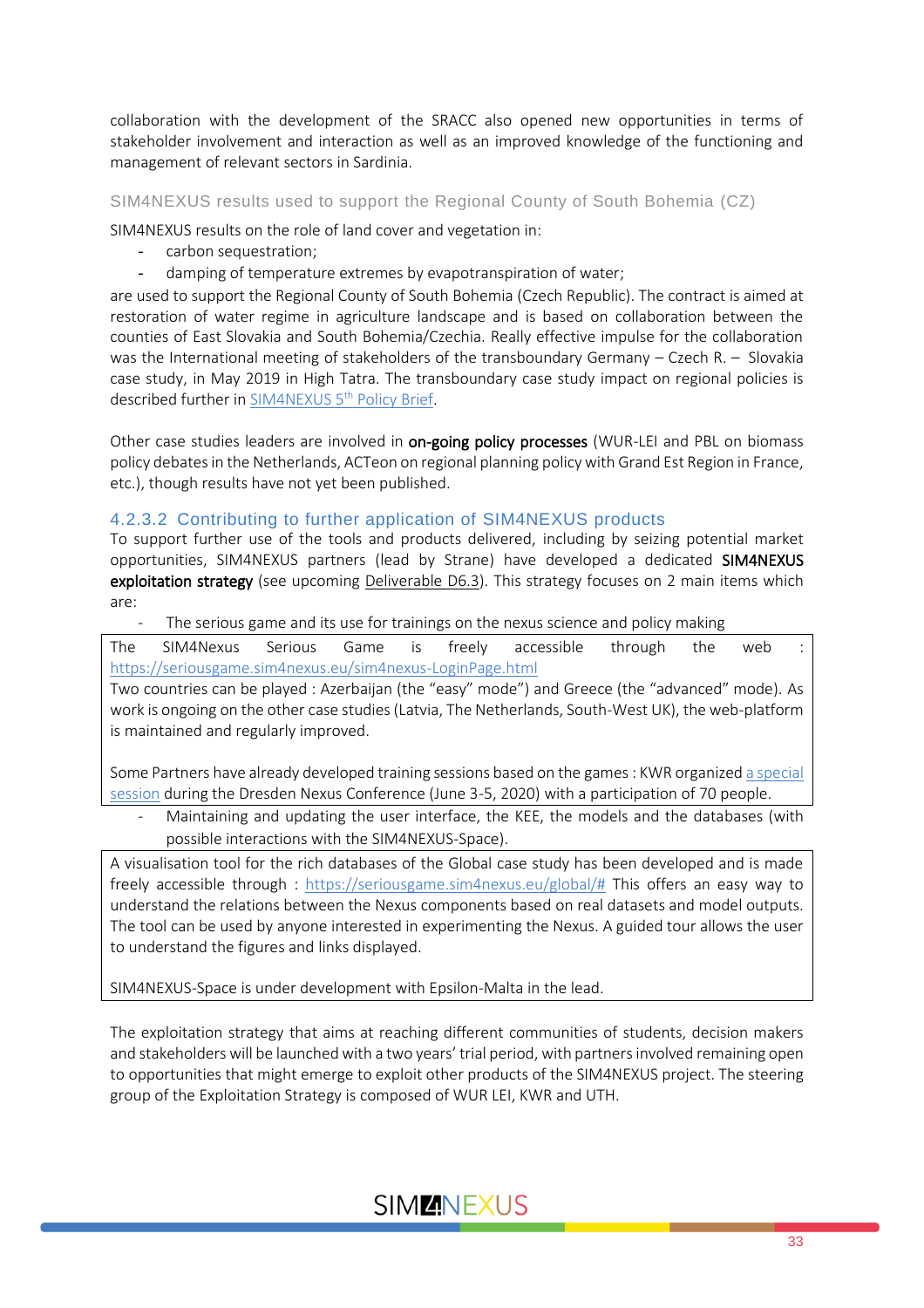# <span id="page-33-0"></span>5 Conclusions and recommendations

SIM4NEXUS has early on taken action to ensure a strong legacy of its results and products. The idea of an exploitation of its successful tools was already there during the project's design. The communication strategy – during the project's lifetime – and the partners efforts to advertise the project are basic steps towards a legacy. In addition, the WP6 partners have evaluated the feasibility of exploitation of SIM4NEXUS products and designed the exploitation strategy which describes activities to be performed over the years following the projects' end. Other individual initiatives by the project's partners also contribute to the project's legacy. The legacy report takes in all these activities and adds recommendations to strengthen them.

SIM4NEXUS has achieved a lot. The Partners identified a list of 21 added-values covering tools, frameworks, processes, knowledge, partnerships or concepts, both in "hard" sciences (models, computer science e.g.) and "soft" sciences (policy, social science, e.g.). Significant progress has been made for the nexus community: SIM4NEXUS contributed to the evolution of the concept, to the development of dedicated interfaces and visuals, and identified remaining gaps to be covered by future research. The scientific community as a whole has gained knowledge, extensive datasets, improved modelling capacity and new frameworks. The stakeholders and decision-makers involved in SIM4NEXUS case studies also benefited from the project through participation to cross-sectoral events, gaining a better understanding of the synergies and trade-offs between sectors, visualising the impacts of policy choices. SIM4NEXUS also supported the identification of innovations and policy instruments to achieve resource efficiency for each case study. Finally, the education community will now be able to use a wide range of case studies examples as well as serious games to teach about the nexus, about natural resources use, or policy development.

SIM4NEXUS has taken the necessary actions to start to inspire / embed / institutionalise the outcomes of the project. However, much remains to be done in the years following the project's termination in June 2020. Through the Nexus Project Cluster and many other research initiatives and partnerships, the SIM4NEXUS consortium has created the right links to pass-on knowledge, experiences but also new challenges. The project partners have been empowered – through the multidisciplinary work, case studies comparisons, methodological guidance and trainings, offered all along the project's lifetime. It covered stakeholder engagement, policy assessment, data collection, modelling or using a serious game (among others). They will now be able to use, replicate, improve and extend the SIM4NEXUS outputs.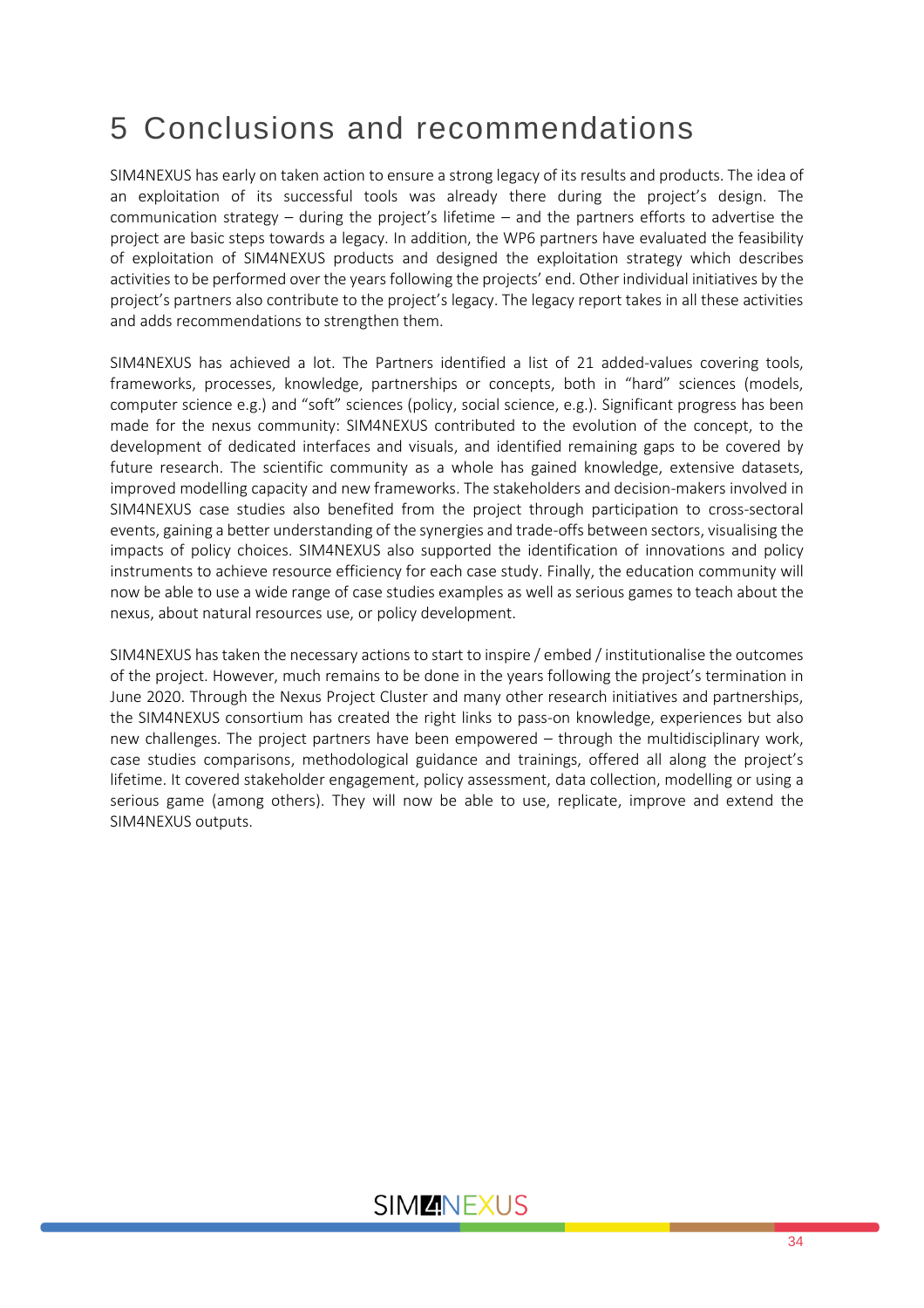# <span id="page-34-0"></span>6 Appendix A: Minutes of the exploitation working groups for SIM4NEXUS

04/07/2019 – workshop organised and animated by ACTeon & Strane Innovation

#### Introduction

The purpose of this document is to present the working groups formed during the exploitation workshop of SIM4NEXUS on Thursday the 4th July 2019 during the project meeting in Riga. 4 working groups have been constituted:

- EDUCATION
- POLICY TRANSFER
- **SERIOUS GAME**
- REPLICATION AND POLICY INTEGRATION

More activities based on the results of the projects could be possibly added afterwards.

#### Table of contents

- 1. [Education \(Supervisor: Eunice Ramos\)](file:///C:/Users/MaitéFournier/OneDrive%20-%20ACTEON/acteon/01-Projets%20en%20cours/226_EU_R_SIM4NEXUS/6.Documents/WP6/Exploitation-ideas/SIM4NEXUS%20-%20Summary%20of%20exploitation%20working%20groups_v2.docx%23_Toc18313926) 35
- 2. [Policy Transfer \(Supervisor: Maïté Fournier\)](file:///C:/Users/MaitéFournier/OneDrive%20-%20ACTEON/acteon/01-Projets%20en%20cours/226_EU_R_SIM4NEXUS/6.Documents/WP6/Exploitation-ideas/SIM4NEXUS%20-%20Summary%20of%20exploitation%20working%20groups_v2.docx%23_Toc18313927) 36
- 3. [Serious Game \(Referent: Xavier Domingo\)](file:///C:/Users/MaitéFournier/OneDrive%20-%20ACTEON/acteon/01-Projets%20en%20cours/226_EU_R_SIM4NEXUS/6.Documents/WP6/Exploitation-ideas/SIM4NEXUS%20-%20Summary%20of%20exploitation%20working%20groups_v2.docx%23_Toc18313928) 37
- 4. [Replication and policy integration \(Supervisor: Chrysi Laspidou\)](file:///C:/Users/MaitéFournier/OneDrive%20-%20ACTEON/acteon/01-Projets%20en%20cours/226_EU_R_SIM4NEXUS/6.Documents/WP6/Exploitation-ideas/SIM4NEXUS%20-%20Summary%20of%20exploitation%20working%20groups_v2.docx%23_Toc18313929) 38

# 6.1Education

| Description &       | Opportunities to include SIM4NEXUS in courses over the next years.<br>$\bullet$   |
|---------------------|-----------------------------------------------------------------------------------|
| Target group(s)     | Target audience: BSc, MSc, PhD<br>$\bullet$                                       |
|                     | Open audience lectures - apply for sessions<br>$\bullet$                          |
|                     | Target audience: Open, academia<br>$\bullet$                                      |
|                     | Development training material across different education levels<br>$\bullet$      |
|                     | Target audience:<br>$\bullet$                                                     |
|                     | High level education<br>$\bullet$                                                 |
|                     | Teachers and Teacher trainees<br>$\bullet$                                        |
|                     | Training material on the game<br>$\bullet$                                        |
|                     | SUMMER SCHOOL (2020, deadline in October, Radboud).<br>$\bullet$                  |
|                     | Target audience: BSc, MSc, PhD, also professionals<br>$\bullet$                   |
|                     | MOOC - Online Course<br>$\bullet$                                                 |
|                     | Training on practical solutions for the nexus.<br>$\bullet$                       |
|                     | Target audience: Civil society, retired people<br>$\bullet$                       |
| Partners            | University of Exeter<br>$\bullet$                                                 |
| (including lead(s)) | <b>UTH</b>                                                                        |
|                     | <b>IHE</b>                                                                        |
|                     | Radboud University Bioeconomy (Master Course)<br>$\bullet$                        |
|                     | KTH - Energy & Environment (BSc).<br>$\bullet$                                    |
| Preparatory         | Identify partners interested in the development of the materials and<br>$\bullet$ |
| activities          | assignments                                                                       |
|                     | Guest lecturers                                                                   |
|                     | Prepare basic materials and teaching materials                                    |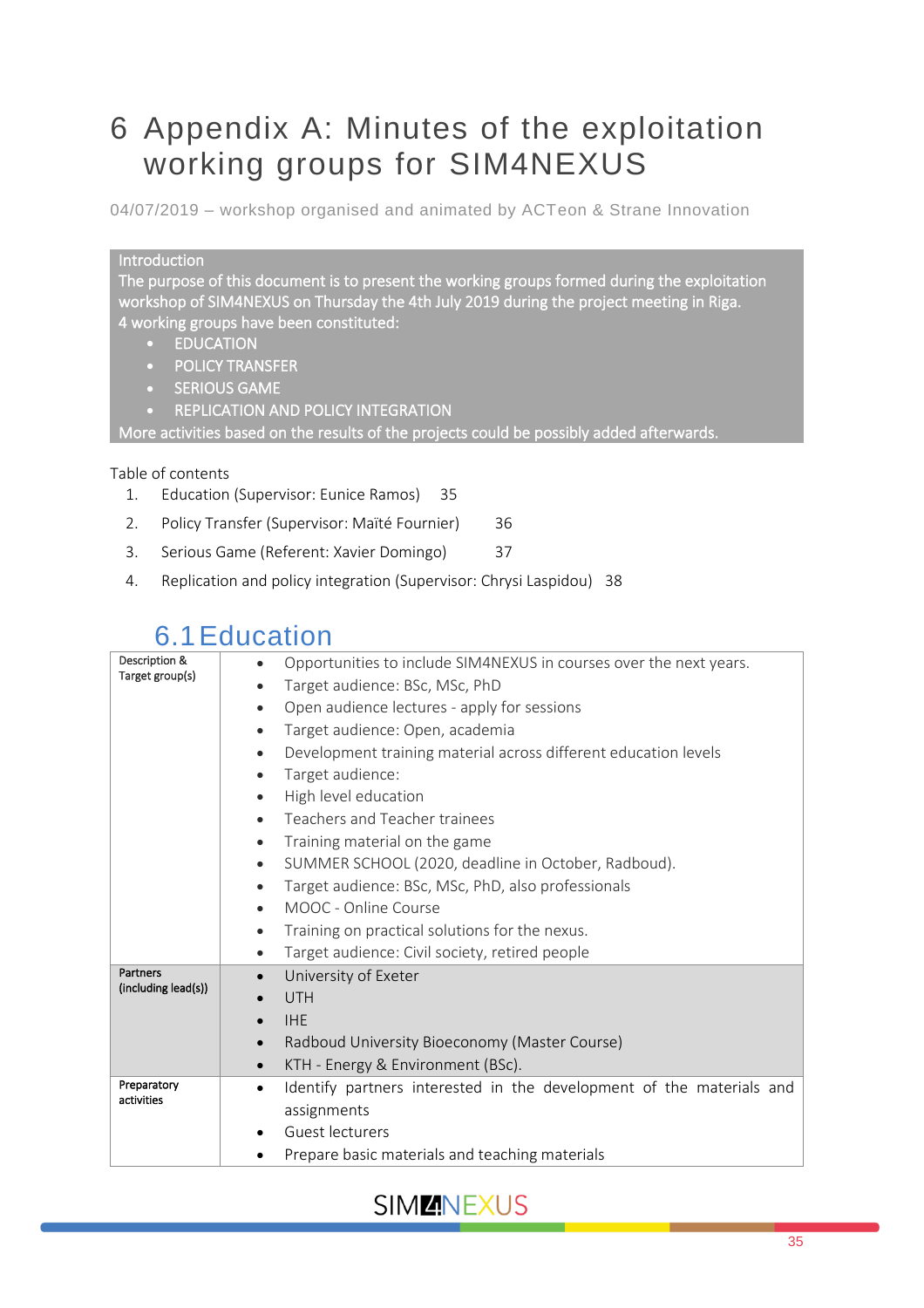| Type of<br>exploitation |                                                                          |                                         | High-level education, universities within the consortium               |             |
|-------------------------|--------------------------------------------------------------------------|-----------------------------------------|------------------------------------------------------------------------|-------------|
|                         | For                                                                      | profit                                  | and/or                                                                 | non-profit. |
|                         |                                                                          |                                         | Option of development schools (1-4 weeks), share the revenues, fees as |             |
|                         | high as you like (150€ /student profit; fee is around 400€/week and does |                                         |                                                                        |             |
|                         |                                                                          |                                         | not include accommodation, includes lunch and coffee break)            |             |
|                         | Free and/or payed                                                        |                                         |                                                                        |             |
| Timing/milestones       | $\bullet$                                                                | Timeframe for next academic year (2020) |                                                                        |             |

Table 1: Description of the activities for the education workshop

# 6.2Policy Transfer

| Description &       | Policy transfer possible at two scales:                                               |  |
|---------------------|---------------------------------------------------------------------------------------|--|
| Target group(s)     | 1 <sup>st</sup> scale (global) European or national level                             |  |
|                     | 2 <sup>nd</sup> scale (local) Regional or communities or major companies<br>$\bullet$ |  |
|                     | Directives and legislation from the EU/national level will influence the<br>$\bullet$ |  |
|                     | regional/communities/companies' level (from global to local scale).                   |  |
|                     | Good practices from the regional/communities/companies' level can<br>$\bullet$        |  |
|                     | be mainstreamed into wider scale policies (from local to global).                     |  |
|                     | It works both ways.                                                                   |  |
|                     | Policy transfer is about:                                                             |  |
|                     | The nexus approach (which requires to describe how this approach is                   |  |
|                     | different / complementary to "policy coherence", "integrated                          |  |
|                     | management", "risk-based approach", "sustainable development")                        |  |
|                     | The policy recommendations stemming from the case studies<br>$\bullet$                |  |
|                     | Our ways of working (case studies, trans-disciplinarily, evidence-<br>$\bullet$       |  |
|                     | based, 2050 projections, stakeholder's engagement, policy scenarios,                  |  |
|                     | $\ldots$                                                                              |  |
|                     |                                                                                       |  |
|                     | Some examples:<br>What is the difference between SDGs and the nexus approach: this    |  |
|                     | should be clarified under S4N                                                         |  |
|                     |                                                                                       |  |
|                     | Improve the Horizon Europe (FP9) contents done, the nexus Project<br>$\bullet$        |  |
|                     | Cluster contributed to the consultation on Horizon Europe                             |  |
|                     | Aqueduct<br>Risk<br>Atlas<br>(developed<br>WRI:<br>Water<br>by<br>$\bullet$           |  |
|                     | https://www.wri.org/our-work/project/aqueduct) or the Water Risk                      |  |
|                     | Filter (developed by WWF: https://waterriskfilter.panda.org/) are risk-               |  |
|                     | based approach platforms and only focusing on Water. They are very                    |  |
|                     | successful with companies, NGOs and governments. à how to make                        |  |
|                     | these more Nexus-oriented?                                                            |  |
|                     | "Manifesto" has been produced by other H2020 projects to contribute                   |  |
|                     | to several policy processes                                                           |  |
| <b>Partners</b>     | Leader: not FT, not ACTeon                                                            |  |
| (including lead(s)) | Involve SIM4NEXUS partners: PBL, UNU, KTH, Water Europe                               |  |
|                     | Make it a part of the Nexus Projects Cluster (NPC)                                    |  |
|                     | The NPC allows to reach a critical mass to gather interest.                           |  |
|                     | Examples of the NPC activities:                                                       |  |
|                     | Glossary will be promoted                                                             |  |
|                     | Handbook on the Nexus                                                                 |  |
| Preparatory         | Critical mass to attract interest (a "SIM4NEXUS manifesto" is not<br>$\bullet$        |  |
| activities          | impactful, a "Nexus Cluster manifesto" is better)                                     |  |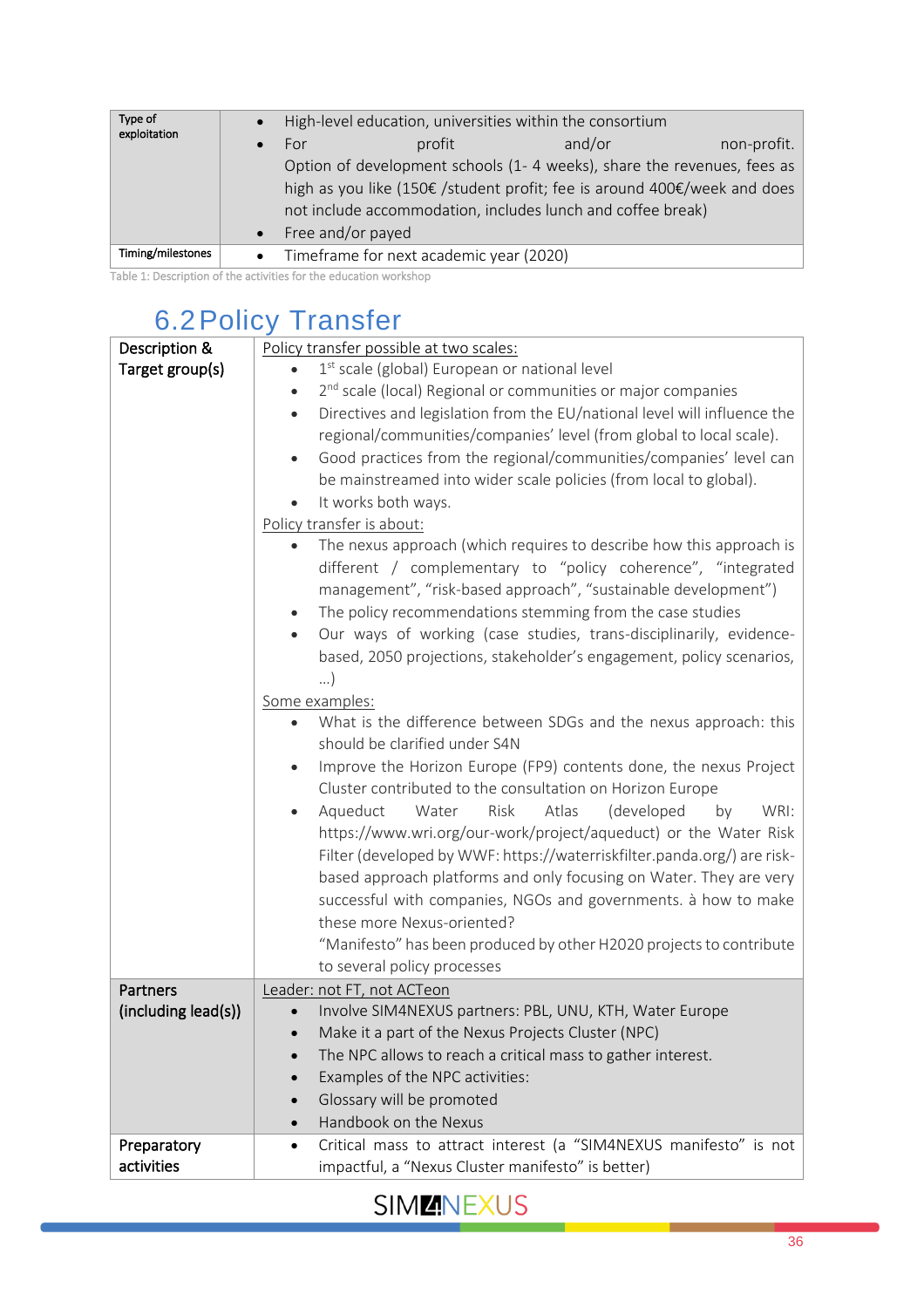|                   | Funds? Maybe enough from the involved projects. Need calculate what                  |
|-------------------|--------------------------------------------------------------------------------------|
|                   | are the necessary costs to carry-out activities.                                     |
| Type of           | This activity is not commercial, not part of exploitation, this is legacy.           |
| exploitation      | It could someday be a CSA (coordination and support activity) for the<br>$\bullet$   |
|                   | EU Commission = coordination tasks for multiple projects on nexus                    |
|                   | issues. EU has first to identify there is a need for a CSA on the Nexus.             |
|                   | It would be in parallel to JRC role, need check if they see the nexus as             |
|                   | relevant topic.                                                                      |
|                   |                                                                                      |
| Timing/milestones | Talk to PBL, UNU, KTH, Water Europe about it and revise ambition +                   |
|                   | roadmap with them                                                                    |
|                   | Talk within the nexus Projects Cluster                                               |
|                   | Identify other allies / partners such as JRC  or even GIZ (they own the<br>$\bullet$ |
|                   | nexus Platform: clarify our relations)                                               |
|                   | Increase involvement into policy processes (Directives being revised,<br>$\bullet$   |
|                   | new Horizon Europe funds, regional policy development)                               |

Table 2: Description of the activities for the policy transfer workshop

# 6.3Serious Game

| Description            | Product: Exploitation of the Serious Game.<br>$\bullet$                     |  |  |
|------------------------|-----------------------------------------------------------------------------|--|--|
|                        | Service: educational purposes, use by stakeholders                          |  |  |
|                        | Target Groups: water utilities, NGOs, banks, policy groups,<br>$\bullet$    |  |  |
|                        | students, academics, other researchers, JRC, municipalities,                |  |  |
|                        | gamers                                                                      |  |  |
|                        | Duration: From 1 hour to 1/2 day<br>$\bullet$                               |  |  |
|                        | Frequency: on demand Location: online or local workshops                    |  |  |
|                        | Organization of the activity:                                               |  |  |
|                        | A coordinator (it may be virtual or a video) is needed to lead the          |  |  |
|                        | game session                                                                |  |  |
|                        | Some kind of performance evaluation (form, KPI or whatever) to              |  |  |
|                        | evaluate the learning of players.                                           |  |  |
| Target group(s)        | Water<br>$\bullet$                                                          |  |  |
|                        | Utilities                                                                   |  |  |
|                        | <b>NGOs</b>                                                                 |  |  |
|                        | <b>Banks</b>                                                                |  |  |
|                        | Policy groups                                                               |  |  |
|                        | Students<br>$\bullet$                                                       |  |  |
|                        | Academics and other researchers                                             |  |  |
|                        | <b>JRC</b>                                                                  |  |  |
|                        | Municipalities                                                              |  |  |
|                        | Gamers<br>$\bullet$                                                         |  |  |
| Partners (including    | University of Exeter (potential leader)<br>$\bullet$                        |  |  |
| lead(s)                | Partners interested:<br>$\bullet$                                           |  |  |
|                        | Eurecat, DHI, Epsilon, WUR-LEI, Water Europe<br>$\bullet$                   |  |  |
| Preparatory activities | We need spin-off, organization or something similar to run the<br>$\bullet$ |  |  |
|                        | activities                                                                  |  |  |
|                        | We need some roles: Administrator, accounting, administrative,              |  |  |
|                        | salesman,                                                                   |  |  |
|                        |                                                                             |  |  |

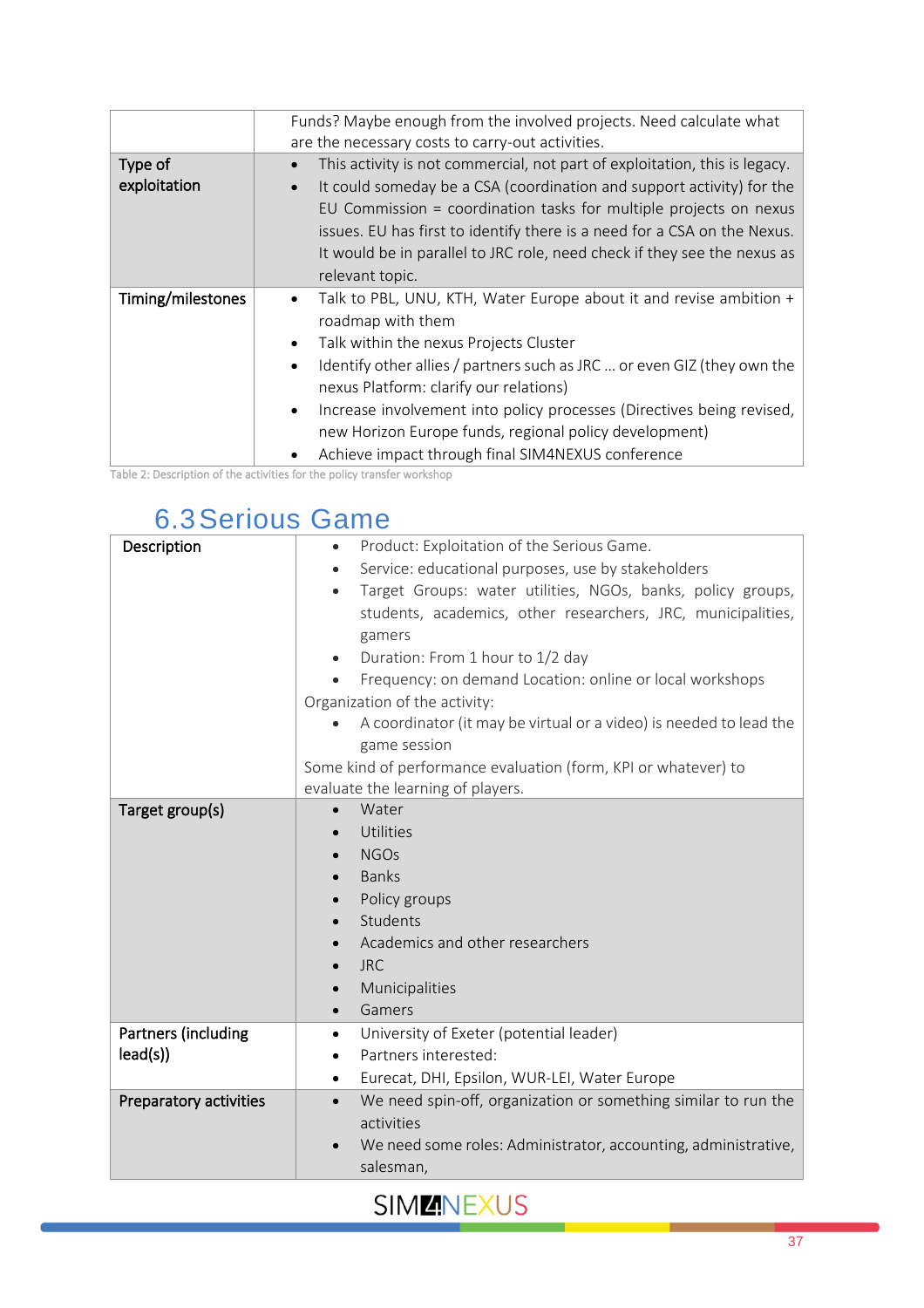|                      | $\bullet$                                                       | We need the outcomes of SIM4NEXUS project (12 case studies) |  |  |
|----------------------|-----------------------------------------------------------------|-------------------------------------------------------------|--|--|
|                      | IPR agreement                                                   |                                                             |  |  |
|                      | We need a little office<br>$\bullet$                            |                                                             |  |  |
|                      | We need computation infrastructure                              |                                                             |  |  |
|                      | $\bullet$                                                       | from 100€/month to 2.000€/month depending on the users      |  |  |
|                      | Developer support (another role)                                |                                                             |  |  |
| Type of exploitation | Commercial<br>$\bullet$                                         |                                                             |  |  |
| Timing/milestones    | Decide products and services, and at which price have to<br>1.  |                                                             |  |  |
|                      | offered. Market Analysis                                        |                                                             |  |  |
|                      | 2. Get confirmation from interested partners, considering       |                                                             |  |  |
|                      | potential investment                                            |                                                             |  |  |
|                      | 3. Reach for IPR agreement                                      |                                                             |  |  |
|                      | Decide legal form of the entity, and in which country (or<br>4. |                                                             |  |  |
|                      | countries).                                                     |                                                             |  |  |

Table 3: Description of the activities for the serious game workshop

# 6.4Replication and policy integration

| Description                  | The service is a consultancy service that aims at supporting policy<br>changes (objectives, principles, instruments) that enhance policy<br>coherence. It builds on:<br>An overall framework for analyzing current policies and identifying<br>areas of friction/policy incoherence<br>Tools (complex modelling & serious game) that structure and<br>$\bullet$<br>organize complexity and help capturing (direct and indirect)<br>connections/links between system's components<br>A stakeholder process that aims at mobilizing stakeholders from<br>$\bullet$<br>different sectors for « working together »<br>Overall guidelines for supporting policy coherence<br>There are two types of services that can be offered: the first one aims<br>at raising awareness and help « nexus like thinking »; the second aims<br>at supporting the identification and evaluation of policy options that<br>aim at enhancing policy coherence. |
|------------------------------|-------------------------------------------------------------------------------------------------------------------------------------------------------------------------------------------------------------------------------------------------------------------------------------------------------------------------------------------------------------------------------------------------------------------------------------------------------------------------------------------------------------------------------------------------------------------------------------------------------------------------------------------------------------------------------------------------------------------------------------------------------------------------------------------------------------------------------------------------------------------------------------------------------------------------------------------|
| Target group(s)              | Public authorities at the regional, national and EU scale -in charge of a<br>given sector or responsible overall for the allocation of public financing<br>Public and private operators in the field of water<br>Business/private (large) companies                                                                                                                                                                                                                                                                                                                                                                                                                                                                                                                                                                                                                                                                                       |
| Partners (including lead(s)) | WUR (including its business development unit) & ACTeon (consultancy)<br>University partners of SIM4NEXUS (from Greece, likely others?) ready<br>to contribute in terms of content but not to lead                                                                                                                                                                                                                                                                                                                                                                                                                                                                                                                                                                                                                                                                                                                                         |
| Preparatory activities       | The following preparatory activities have been identified - without<br>clearly specifying who to lead and timing.<br>Develop guidelines for policy coherence/shift to nexus thinking-<br>building on all outputs of SIM4NEXUS (lead partners?)<br>Make efforts to be visible by potential clients/target groups, e.g.<br>$\bullet$<br>policy makers at regional/national/European scales (all partners?)                                                                                                                                                                                                                                                                                                                                                                                                                                                                                                                                  |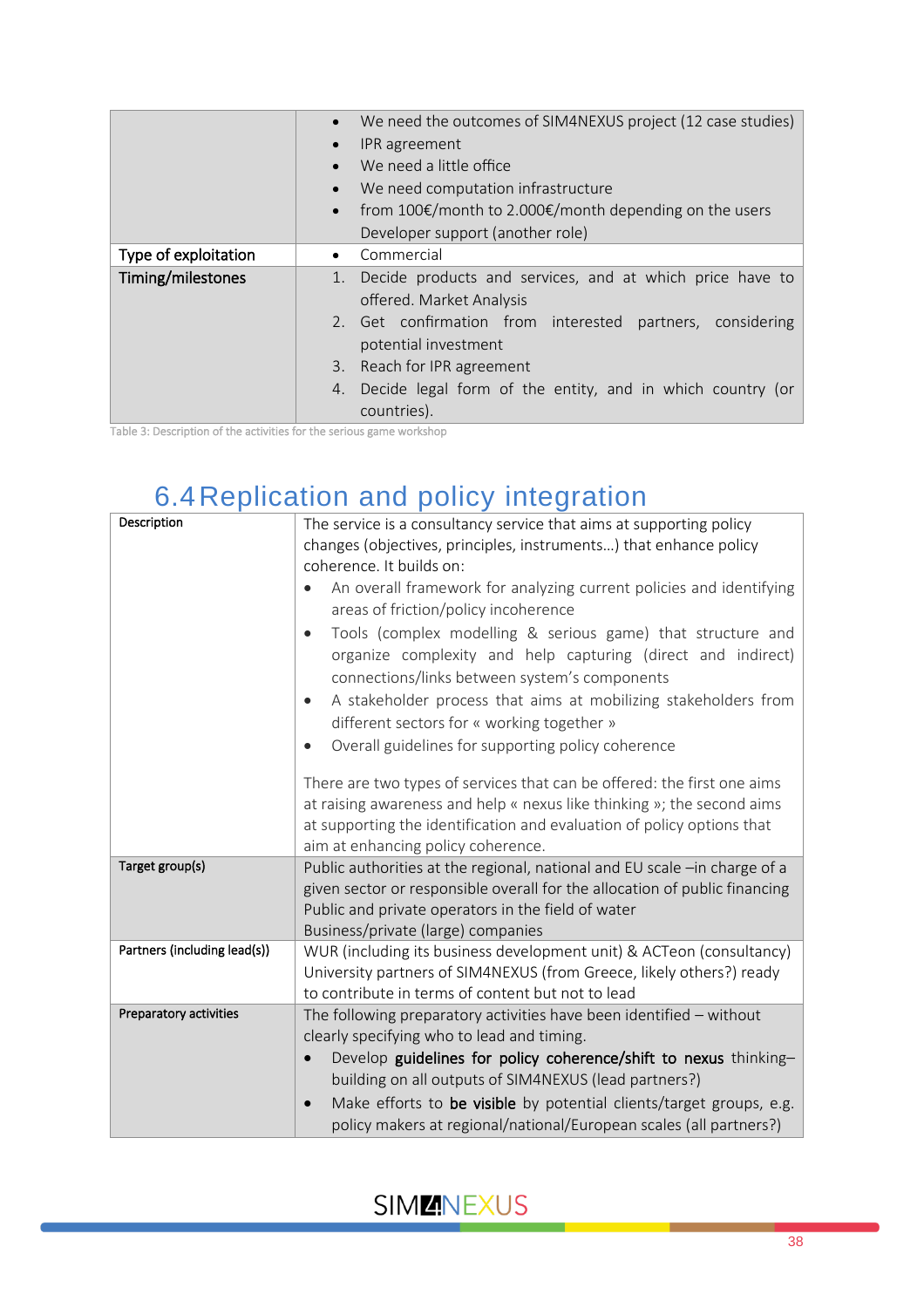| Further developing the service and present it in an information<br>$\bullet$<br>note-including examples from different case studies stressing the<br>added-value of the service (lead partners) |                                                                                                                                                                                                                                                                  |
|-------------------------------------------------------------------------------------------------------------------------------------------------------------------------------------------------|------------------------------------------------------------------------------------------------------------------------------------------------------------------------------------------------------------------------------------------------------------------|
|                                                                                                                                                                                                 | Identify opportunities for the service (specific steps in policy<br>$\bullet$<br>$development - e.g.$ the development or renewal of a strategy, a new<br>planning cycle starting) that could be supported by the service (all<br>partners for their own country) |
| Type of exploitation                                                                                                                                                                            | Commercial potentially (workshop not discussed in more details)                                                                                                                                                                                                  |
| Timing/milestones                                                                                                                                                                               | Not discussed, to be specified by the lead partners as the road map<br>develops                                                                                                                                                                                  |

Table 4 : Description of the activities for the workshop on replication and policy integration